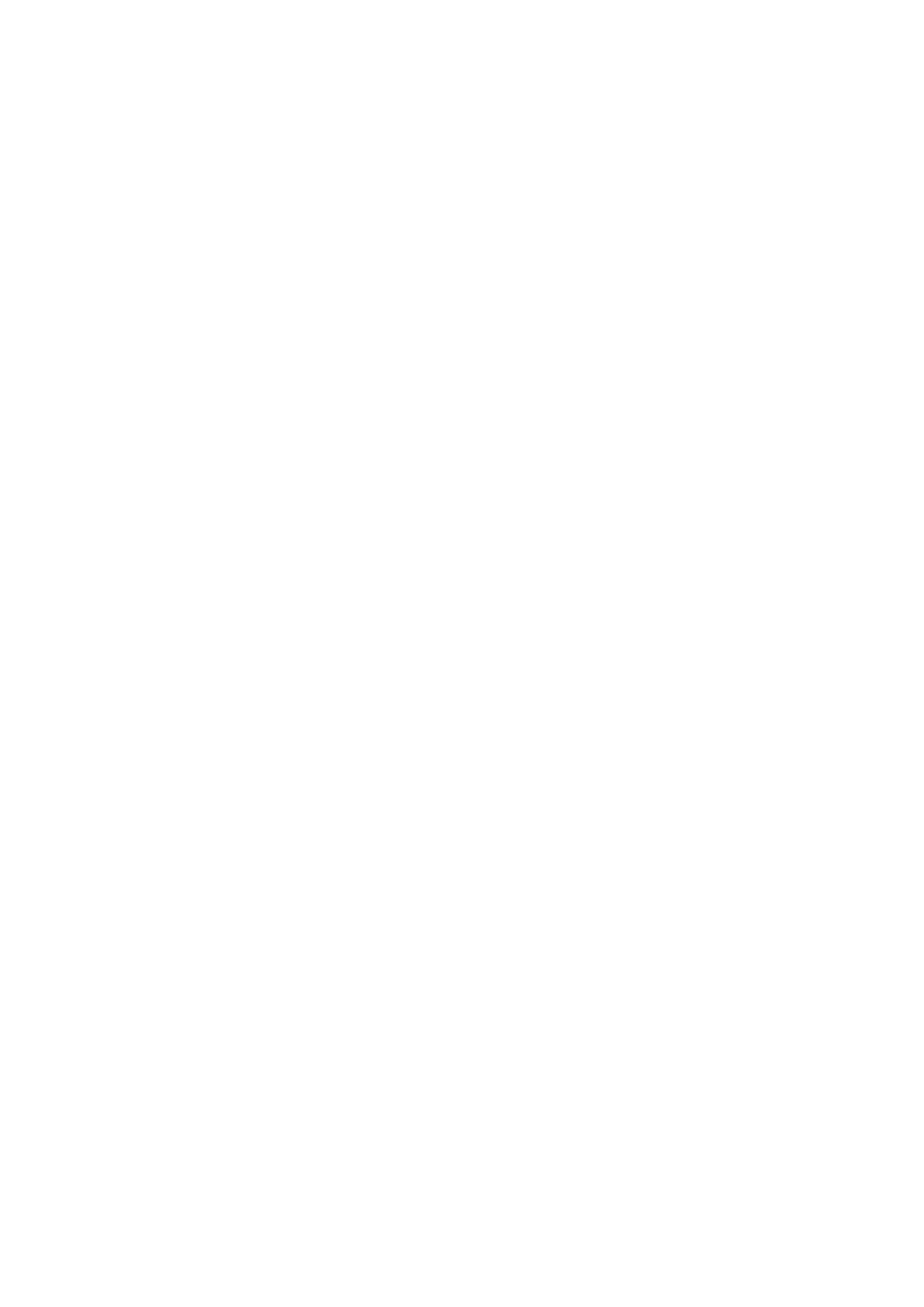# TABLE OF CONTENTS

| $\mathbf{1}$ . |                                                                                       |  |
|----------------|---------------------------------------------------------------------------------------|--|
| 2.             |                                                                                       |  |
|                |                                                                                       |  |
|                |                                                                                       |  |
| 3.             |                                                                                       |  |
| 4.             |                                                                                       |  |
|                |                                                                                       |  |
|                |                                                                                       |  |
| 5.             |                                                                                       |  |
| 6.             |                                                                                       |  |
|                |                                                                                       |  |
|                |                                                                                       |  |
|                |                                                                                       |  |
|                |                                                                                       |  |
| 7.             |                                                                                       |  |
|                |                                                                                       |  |
|                | 7. 2. Programme 2: Programme performance indicators and annual targets for 2016/17 28 |  |
|                |                                                                                       |  |
|                |                                                                                       |  |
| 8.             |                                                                                       |  |
|                |                                                                                       |  |
| 9.             |                                                                                       |  |
| 10.            |                                                                                       |  |
| 11.            |                                                                                       |  |
| 12.            |                                                                                       |  |
| 13.            |                                                                                       |  |
|                |                                                                                       |  |
|                |                                                                                       |  |
|                |                                                                                       |  |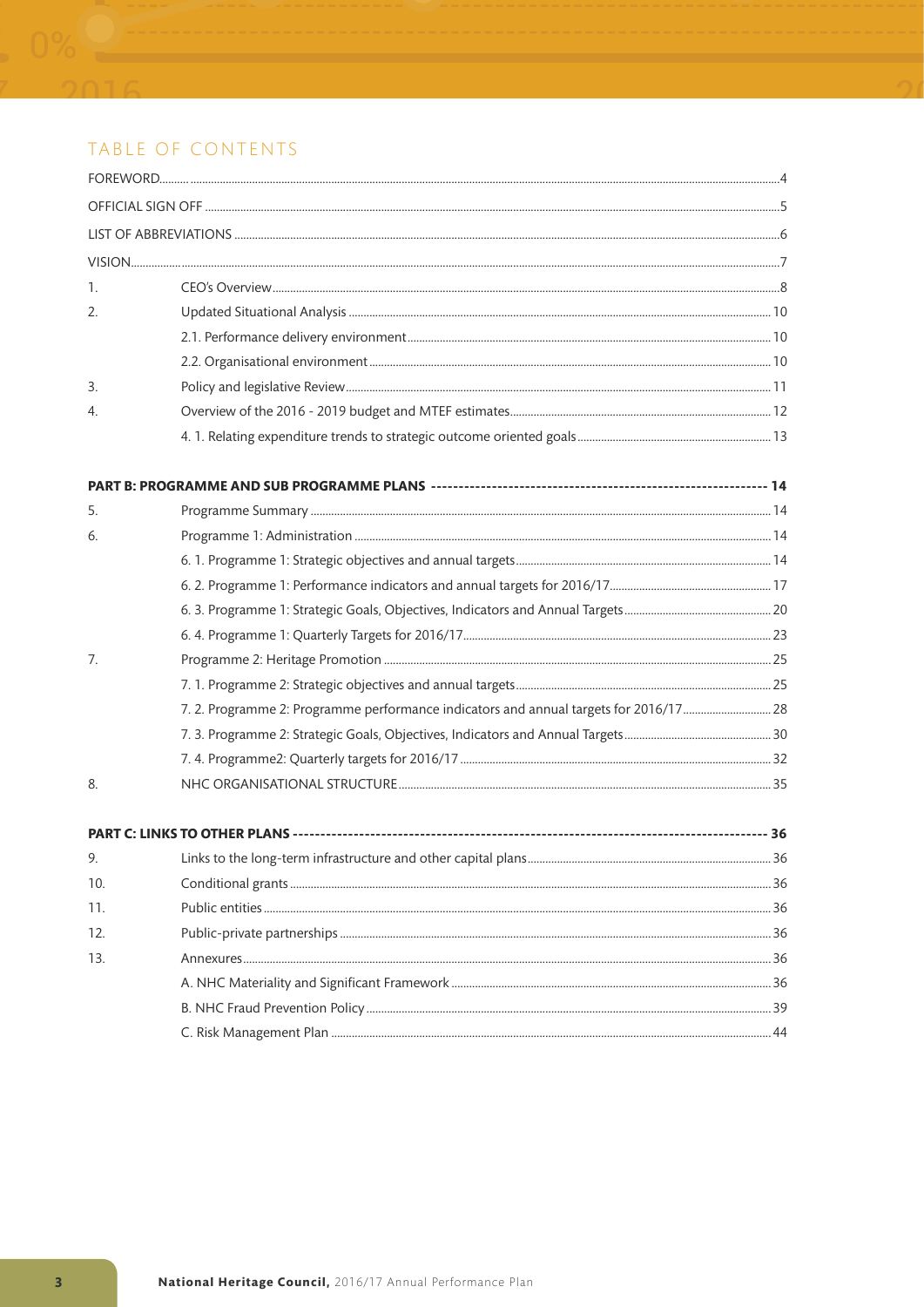# **FOREWORD**

It is my pleasure to present this 2016/17 Annual Performance Plan (APP) on behalf of the Council of the National Heritage Council of South Africa (NHC).

This APP is an outcome of a process undertaken by the Council upon its assumption of office which began with a Business Planning process by the Council to establish a strategic framework and craft a plan for the next coming four years.

Council took into cognisance the legislative mandate of the NHC and developments in the external environment in general and the heritage sector in particular.

The APP is our response and contribution to the ongoing challenges of forging a united and socially cohesive nation using heritage as a tool in the hands of our people to craft a better society proud of it past and confident of its future among the nations of the world.

Resource constraints and competing needs do not make this task any easier but we are confident that the NHC under the leadership of the Executive Management is well positioned to discharge its mandate and respond to societal and sectoral expectations with concrete initiatives in its policy making and advisory role; funding of community heritage projects; thought leadership and stakeholder engagement on matters of heritage as well as other areas of our work in pursuit of our central goal of preserving, protecting and promoting heritage for current and future generations.

Collaborations with our sister institutions including the South African Heritage Resources Agency (SAHRA), Ditsong and Iziko Museums, and other governmental and non – governmental institutions and entities will be part of our strategy to reach new frontiers.

The Honourable Minister of Arts and Culture appointed the NHC Council as the Interim Accounting Authority of the Pan South African Language Board (PanSALB) following the dissolution of the PanSALB Board by the Minister. The Council in this regard will oversee the development and implementation of a turnaround strategy for the institution.

The Council will work with management and staff to seize all opportunities to advance the cause of heritage and will support their efforts to lift the NHC to a higher level in terms of achievement of its strategic goals and sustain the strong oversight and governance systems in place through the Council and its Committees which have been reconstituted to optimise effectiveness.

 $\mathcal{H}_{\alpha}$ 

**Dr. Marcus Balintulo** *Council Chairperson*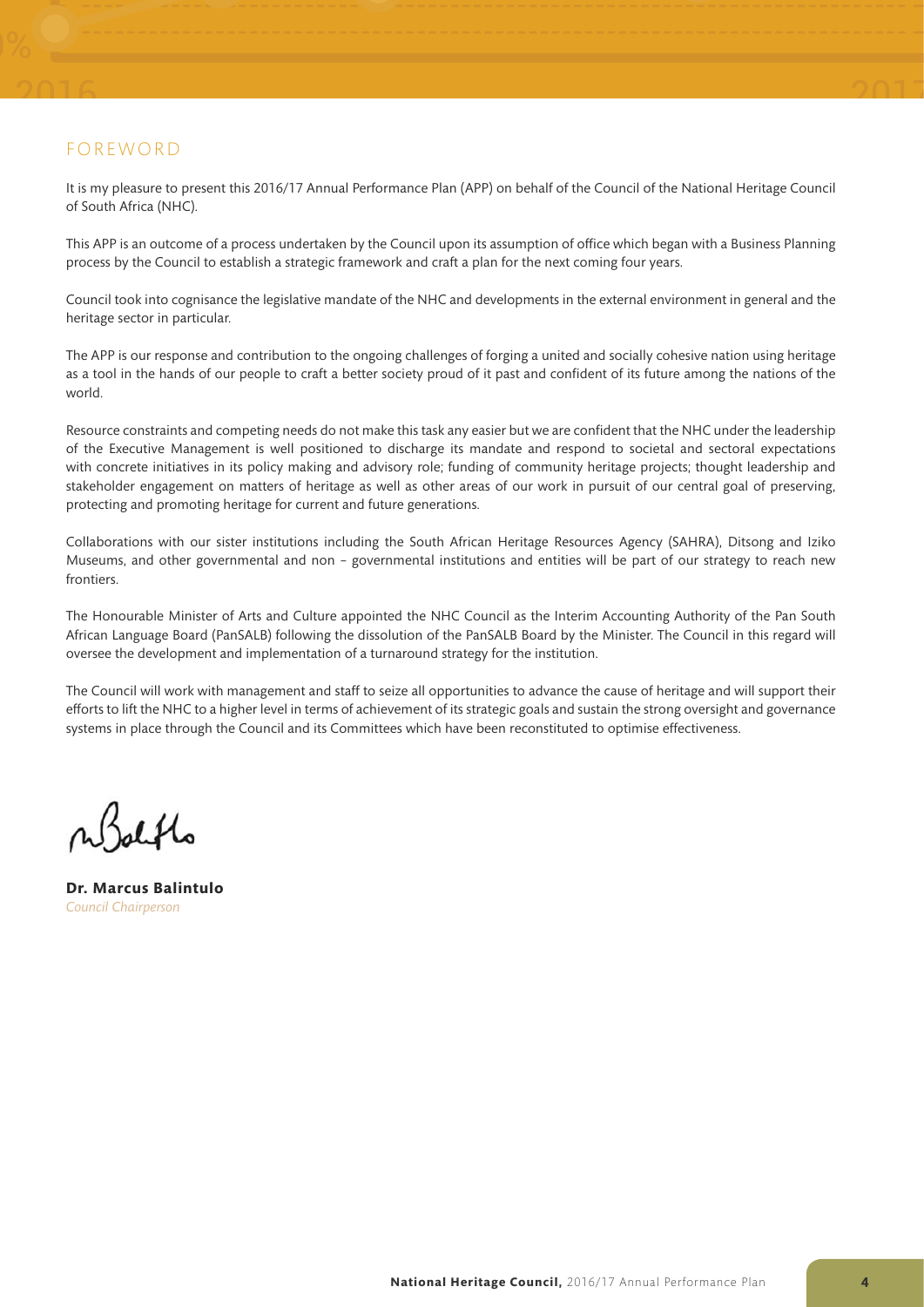# OFFICIAL SIGN OFF

It is hereby certified that this Annual Performance Plan:

Was developed by the management of the National Heritage Council under the guidance of the Department of Arts and Culture;

Was prepared in line with the current Strategic Plan of the National Heritage Council;

Accurately reflects the performance targets which the National Heritage Council will endeavour to achieve given the resources made available in the budget for 2016/17

Mr. Uzwelithini Mathebula **Signature:** *Chief Financial Officer*

Adv. Sonwabile Mancotywa **Signature:** 

*Chief Executive Officer*

**Dr. Marcus Balintulo** Signature: Malle

*Council Chairperson*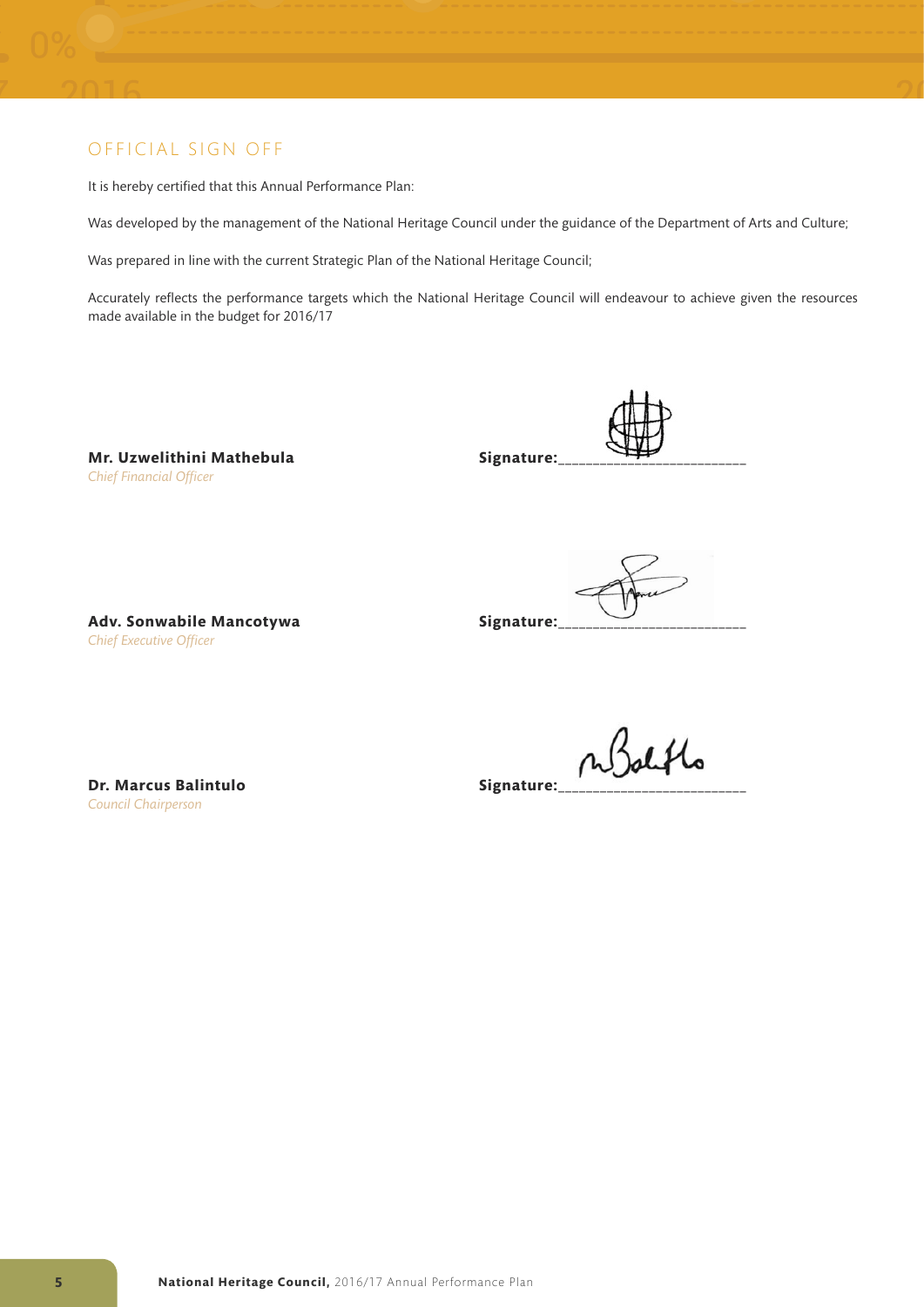# LIST OF ABBREVIATIONS

| <b>ALHP</b>   | African Liberation Heritage Programme                               |
|---------------|---------------------------------------------------------------------|
| APP           | Annual Performance Plan                                             |
| <b>CEO</b>    | <b>Chief Executive Officer</b>                                      |
| <b>CFO</b>    | Chief Financial Officer                                             |
| <b>DAC</b>    | Department of Arts and Culture                                      |
| GDP           | <b>Gross Domestic Product</b>                                       |
| IT            | Information Technology                                              |
| LHR           | Liberation Heritage Route                                           |
| <b>MEXCO</b>  | Management Executive Committee                                      |
| <b>MOA</b>    | Memorandum of Agreement                                             |
| <b>MOU</b>    | Memorandum of Understanding                                         |
| <b>MTEF</b>   | Medium Term Expenditure Framework                                   |
| <b>MTSF</b>   | Medium Term Strategic Framework                                     |
| <b>NHC</b>    | National Heritage Council                                           |
| <b>NLDTF</b>  | National Lotteries Distribution Trust Fund                          |
| <b>PESTEL</b> | Political, Economic, Social, Technological, Environmental and Legal |
| <b>SAHRA</b>  | South African Heritage Resources Agency                             |
| <b>SWOT</b>   | Strength, Weaknesses, Opportunities and Threats                     |
| <b>UNESCO</b> | United Nations Education, Scientific and Cultural Organisation      |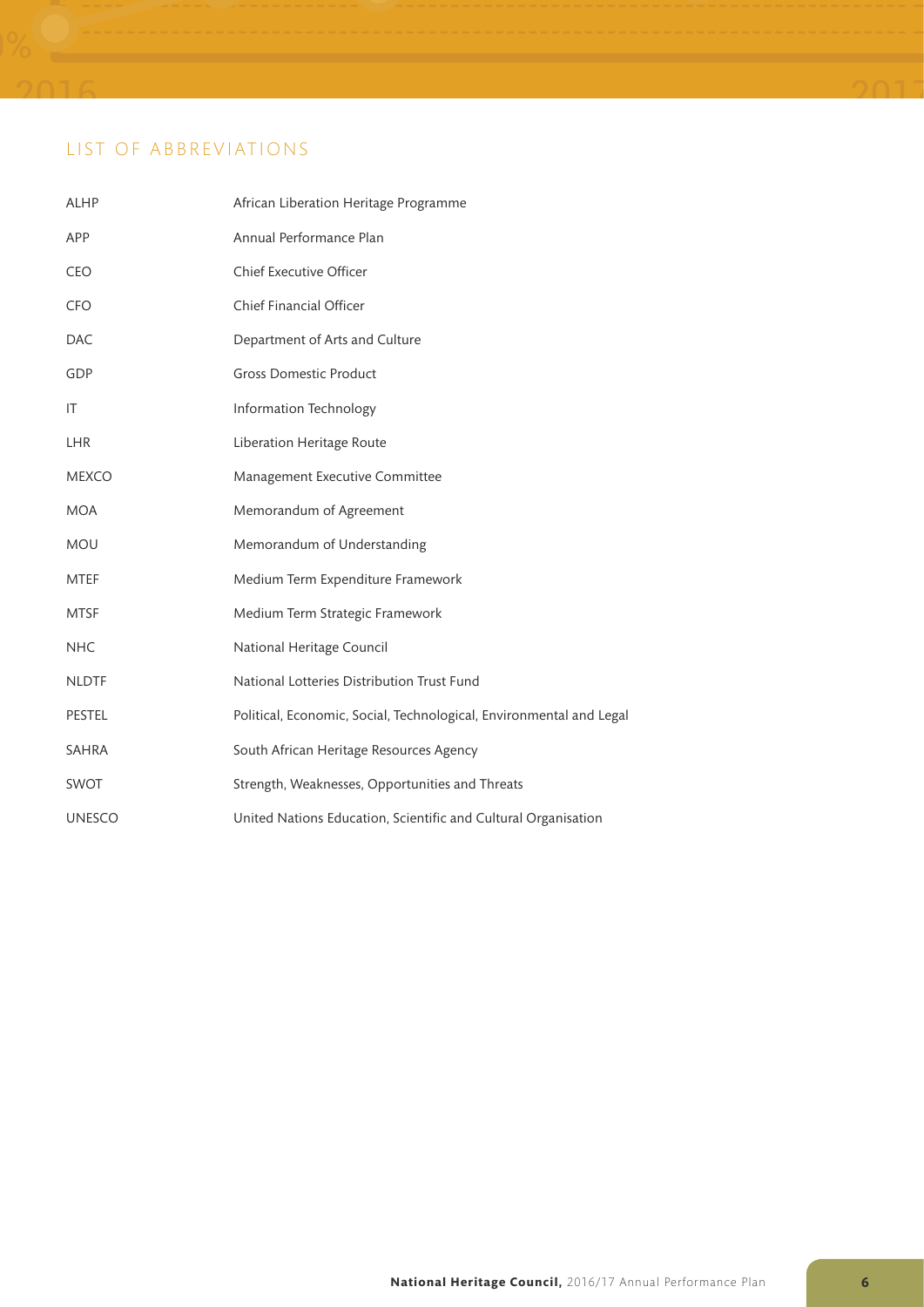# **VISION**

A nation proud of its African heritage.

# Mission

Through development, promotion and preservation of heritage for sustainable development and transformation, we will know that we are achieving this when South Africans experience the following:

- They are knowledgeable about heritage;
- Have access to their heritage;
- Benefit from heritage;
- • Utilise heritage in their lives; and
- • Behave in a way that demonstrates their pride in heritage

# Core Values

Within Ubuntu philosophy, the following values will guide the programmes, actions and behaviours of Council Members and employees of the NHC and all those who are acting in its name:

- • Batho Pele;
- Integrity;
- Professionalism;
- • Equity; and
- • Creativity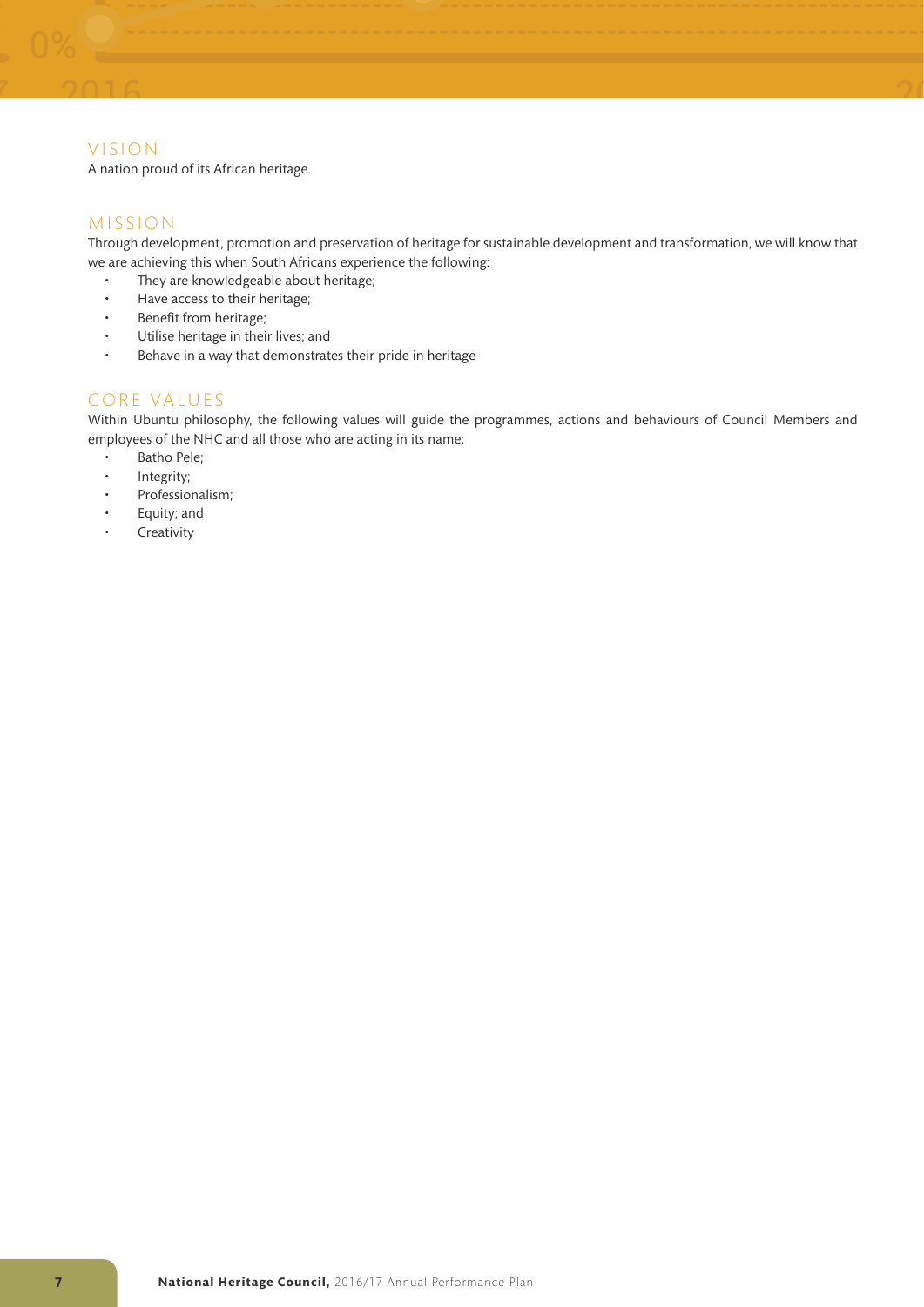# PART A: STRATEGIC OVERVIEW

## *1. CEO's Overview*

This 2016/17 Annual Performance Plan (APP) is premised on the NHC Act, No. 11 of 1999 which clearly sets out the mandate and objective of the NHC as well as government priorities outlined in the Medium Term Strategic Framework (MTSF). It is also derived from the Council Business Plan developed to identify a set of priorities for the NHC in the short to medium term. It sets out what the NHC seeks to achieve in the 2016/17 financial year. This APP seeks to respond to the strategic objectives and to achieve the outcomes identified during the planning process led by the NHC Council.

The NHC will continue supporting our flagship programmes which raise the profile of heritage and position the NHC and its stakeholders and partners at a pedestal.

The agenda to transform the heritage sector will continue unabated, new initiatives will be undertaken to forge partnerships with other entities to place heritage at its rightful place in our society.

The NHC will seek to better position itself as leader and driver in the creation of a shared national identity going forward; Research and knowledge production are central to the work of the NHC and as such the NHC strives to be a knowledge hub and a first point of call on heritage matters and we shall continue to fund and publish research on heritage in general and specifically on liberation heritage.

We shall also be paying more attention to the commercialisation of NHC products and services to improve our sustainability, self-sufficiency and resource base as well as to generally improve access to these products.

In the 2016/17 the NHC will also finalise the Organisational Review that commenced in the 2015/16 financial year.

The amendments to the National Lotteries Distribution Trust Fund Regulations (NLDTF) which exclude the funding of entities established by legislation will necessitate the sourcing of alternative funding for some of our large projects which will inevitably delay their roll out.

Under the leadership of the NHC Council, the coming financial year will also see the improvement of synergies and collaboration with sister institutions that are also represented in the NHC Council i.e. Ditsong Museums of South Africa, Iziko Museums of Cape Town, and the South African Heritage Resources Agency (SAHRA).

The strength of our governance and administrative systems continues to increase; the NHC received eleven consecutive unqualified audit opinions, and we thus continue to strive to achieve a clean audit opinion. The NHC is stable and well positioned to deliver on its mandate and meet the expectations of our stakeholders and society in general.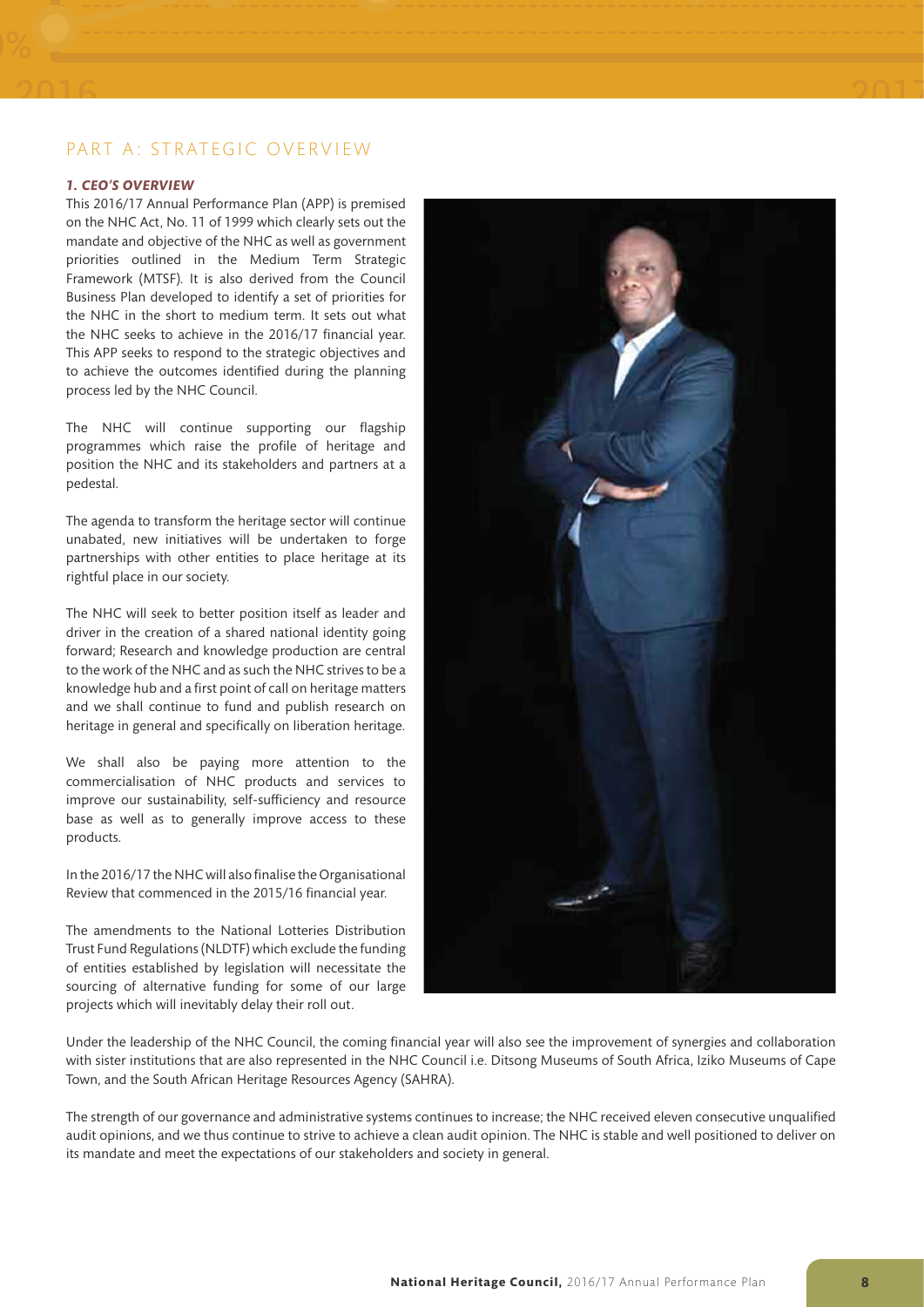We will also be expanding our horizon to previously under-serviced forms of heritage like mining heritage, bringing into spotlight an industry that is intricately linked to the evolution and the socio economic character of our nation. Research and commemoration of disasters in the mining sector as well documentation of the migrant labour system are some of the areas we will be looking into.

The 2016/17 Annual Performance Plans identifies the performance indicators and targets that the NHC will seek to achieve in the upcoming budget year; these performance indicators and targets will be aligned with Operational Plans, budget, Quarterly and the Annual Report for monitoring of and reporting on our performance.

The NHC will play its part and contribute to the national imperatives of nation building through our programmes, support and funding of community heritage projects.

We look forward to working with the nation and all our stakeholders towards realising the vision of *"A nation proud of its African heritage".*

**Adv. Sonwabile Mancotywa** *Chief Executive Officer*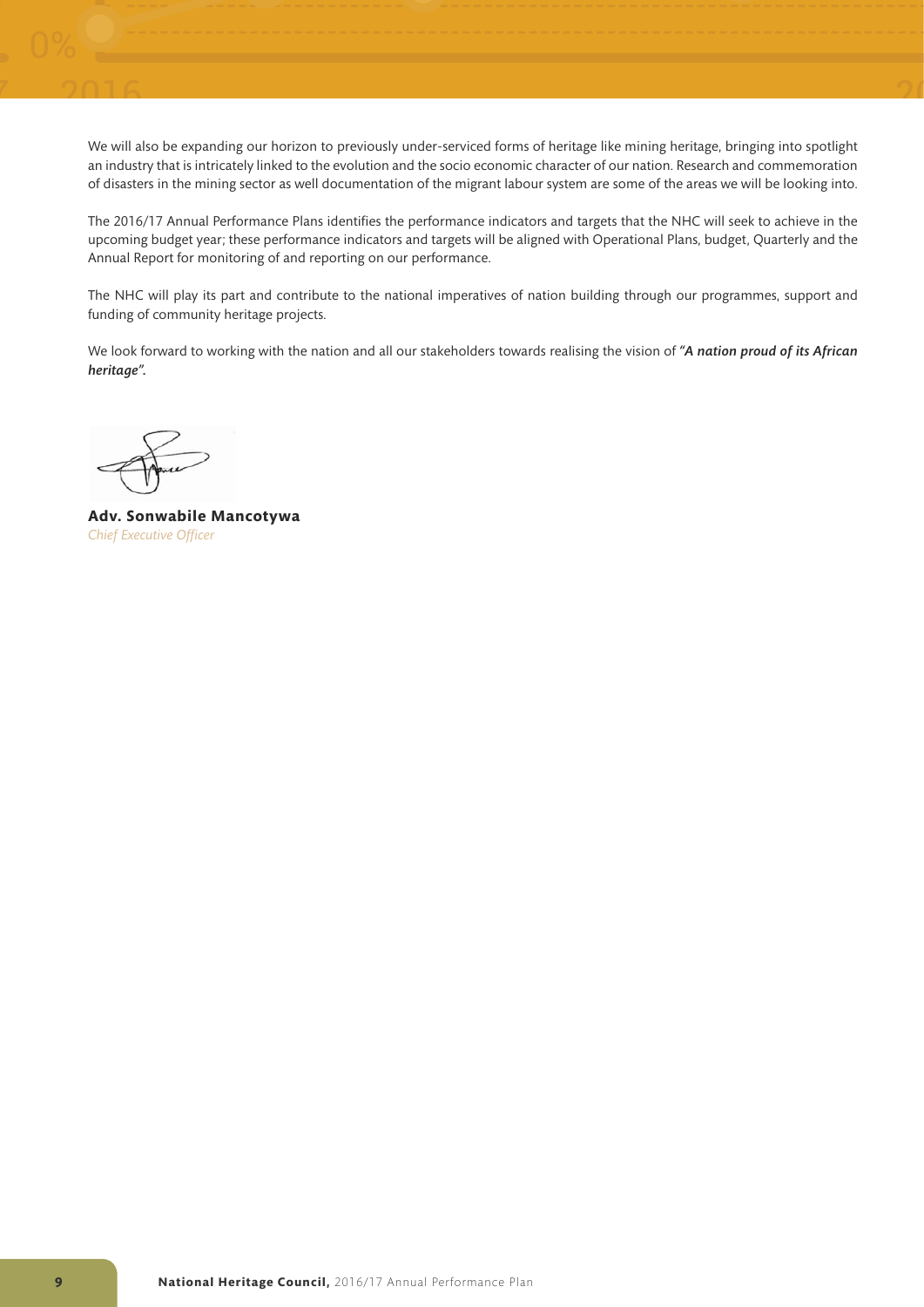## 2. *Updated Situational Analysis*

#### *2.1. Performance delivery environment*

The success and visibility of the NHC have led to an increased demand for partnerships, support of community heritage events and presentations to various fora. The limited resources due to the negative economic and fiscal climate have impacted on the NHC's ability to match the demand for its products and services.

The NHC intends to work more closely with its partners and stakeholders, particularly the DAC and its agencies to achieve milestones on the policy development mandate of the NHC and towards the world heritage listing of the LHR, the national focus of the LHR and the Intergovernmental Relations.

Furthermore, the NHC will heed the direction set by the Revised White Paper on Arts, Culture and Heritage, if and when approved, and has geared itself to contribute meaningfully in the attainment of the goals and outcomes set out in the White Paper and by the DAC.

The NHC cannot solely depend on the DAC grant to pursue and fulfil its mandate and has initiated a fundraising and resource mobilisation strategy to leverage on its strong brand and networks and enter into partnerships. The review of funding criteria by the NLDTF is leading to exclusion of public entities like the NHC from qualifying for funding presents a challenge given the limited funding received from the government grant and the disproportionately high demand for funding and support from the heritage sector and public at large.

#### *2.2. Organisational environment*

TThe NHC is organisationally stable despite some vacancies that are gradually filled on an ongoing basis subject to the availability of funds. The positions in the 2015/2016 NHC Structure are as follows:

| Total number of positions (funded   Funded  <br>and unfunded) | <b>Positions</b> | <b>Unfunded</b><br>positions | $\mid$ Vacancy rate for<br>$\mid$ funded and unfunded $\mid$ funded positions $\mid$<br>positions | $\vert$ Vacancy rate |
|---------------------------------------------------------------|------------------|------------------------------|---------------------------------------------------------------------------------------------------|----------------------|
| 50                                                            | 29               |                              | 42%                                                                                               | 14%                  |

The Council appointed in December 2014 continues to provide leadership and support and Council Committees have been reconfigured to reflect the posture of the NHC going forward.

There will be improvement of internal operations particularly communications and records keeping, among others through the establishment of the intranet, and commencement with the establishment of the registry.

In The SWOT and PESTEL Analyses the following were noted about the NHC:

#### **Strengths**

- a. The organisation is well known in the sector
- b. Specialised knowledge base on heritage
- c. Solid skills base on intangible heritage
- d. Responsiveness to sector demands
- e. Strong network of partnerships
- f. Strong mandate
- g. Internal stability
- h. Thought leadership and the first point of call on heritage matters
- i. Direct contact with clients
- j. Quick turnaround times

#### **Weaknesses**

- a. Limited resources:
- o Human & financial resourcess
- b. Inadequate formalisation of integrated knowledge management system
- c. Limited capacity to adequately pursue and respond to emerging opportunities and burning issues in the sector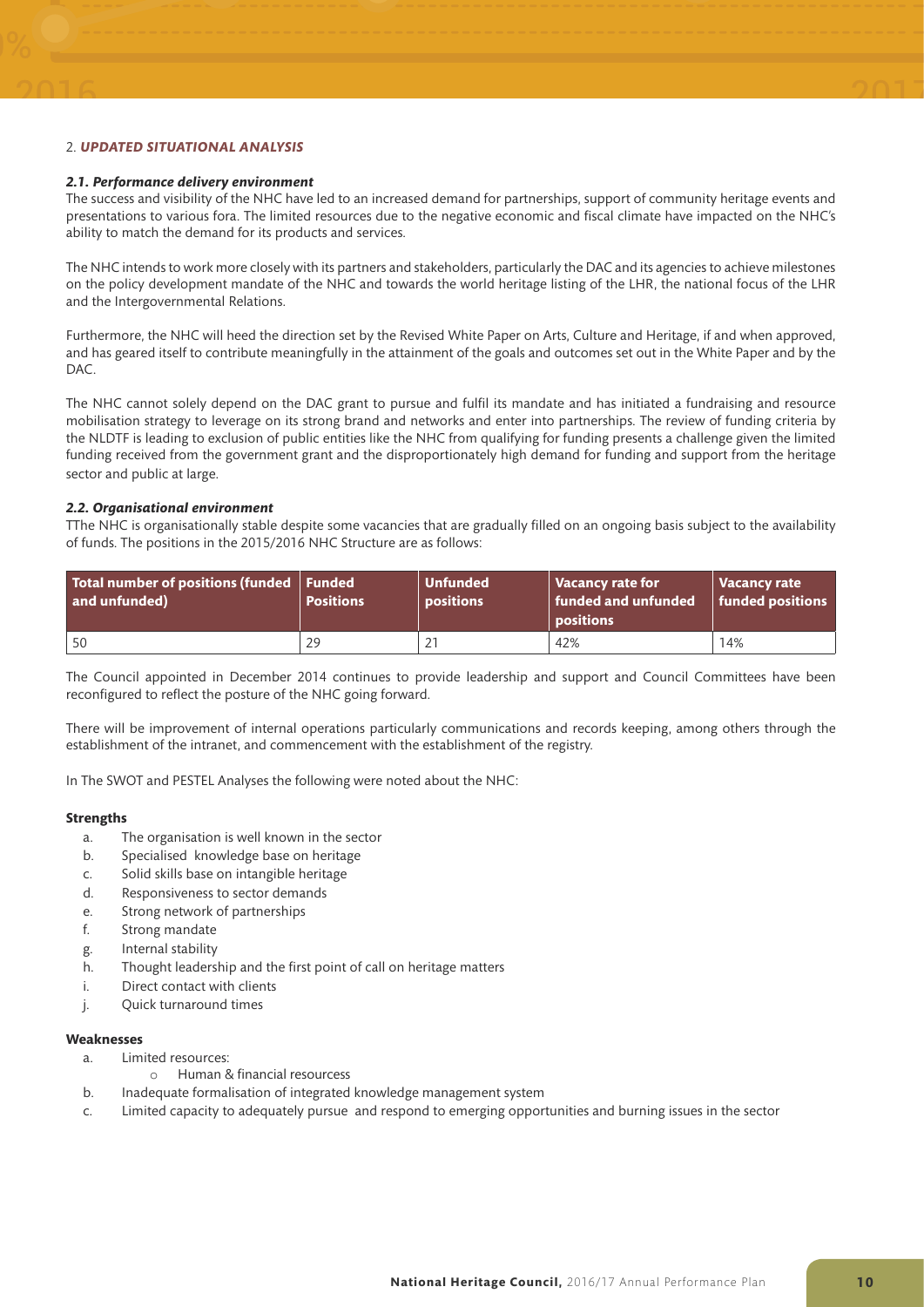## **Opportunities**

- a. Maximize partnerships with existing partners to limit constraints with our resources (funding)
- b. Digital migration is an opportunity for promotion of heritage content
- c. Digitization of heritage content
- d. Generating revenue from realizing IP
- e. World heritage management (coordination, ongoing management and getting more sites nominated)
- f. Approval of the LHR Business Plan by Cabinet. Potential investment and development of sites, to enable job creation etc Liberation and national heritage to be defined and the communities educated about liberation as well as national heritage
- g. Review of the DAC Draft White paper could present an opportunity for further growth of the organization

#### **Threats**

- a. Funding threat due to National Treasury fiscal squeeze and poor GDP growth over the next 7-20 years
- b. Globalisation and the various challenges emanating from it, including erosion of South African culture and heritage
- c. Shifts in the cultural landscape result in servicing unbudgeted activities
- d. Delays in the review of the Draft White Paper on Arts, Culture and Heritage could present challenges due to the uncertainty

#### **Key success factors**

The following elements, linked to the strategic thrusts are critical for the NHC strategy to be successful:

- Successful implementation of plans
- Resource mobilisation
- • Strategic focus
- Cost containment and efficiency
- Creativity e.g. Liberation Heritage Route
- Mutually beneficial partnerships e.g. Home of Legends
- Maintenance of a solid skills resource base
- Appropriate configuration
- Repositioning of the NHC

Through this APP the NHC will, in the 2016/17 financial year, strive to leverage on its strengths and opportunities while on the other hand endeavouring to limit the impact of weaknesses and potential threats. Among others, ongoing environmental scanning, risk management and periodic reviews will enable the organisation to make the necessary adjustments to stay on course and achieve its objectives in the year ahead and the medium term.

# *3. Policy and legislative Review*

The DAC initiated a review of the White Paper on Arts and Culture in 2013. The process is still in progress and there are no envisaged legislative and or mandate changes in the 2016/17 financial year.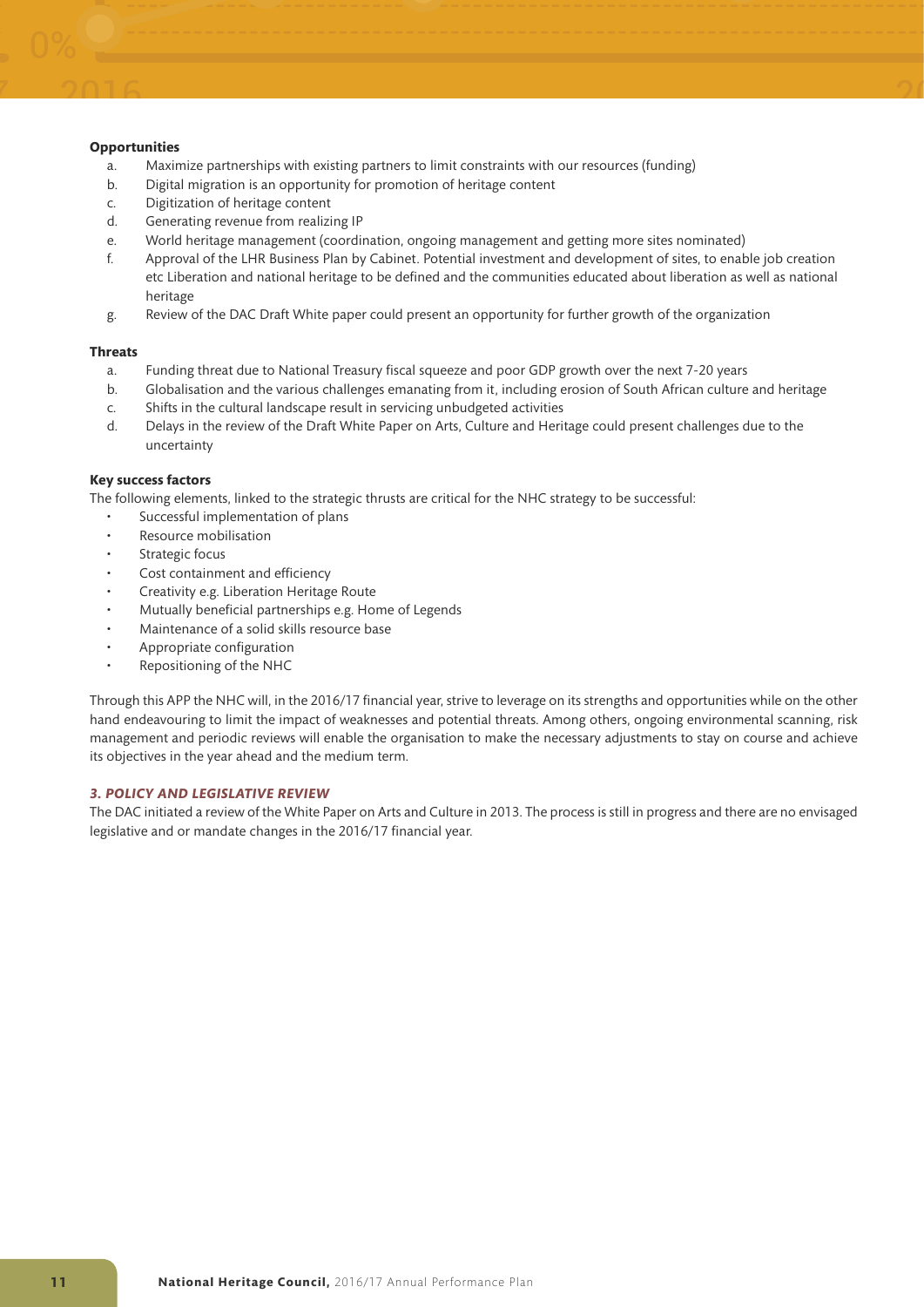4. OVERVIEW OF THE 2016 - 2019 BUDGET AND MTEF ESTIMATES *4. Overview of the 2016 - 2019 budget and MTEF estimates*

| performance<br><b>Statement of</b><br>financial | <b>Budget</b> | Outcome<br>Audited | <b>Budget</b> | Outcome<br><b>Audited</b> | <b>Budget</b> | putcome<br><b>Audited</b> | estimate<br><b>Budget</b> | estimate<br><b>Revised</b> | Outcome/<br>Average<br><b>Budget</b><br>ৼ | Average<br>rate (%)<br>growth | Average<br>Expen-<br>diture/<br>total:<br>$(*)$ |              | Medium-term estimate |         | Average<br>growth<br>rate<br>(%) | Average<br>diture/<br>Expen-<br>total:<br>(%) |
|-------------------------------------------------|---------------|--------------------|---------------|---------------------------|---------------|---------------------------|---------------------------|----------------------------|-------------------------------------------|-------------------------------|-------------------------------------------------|--------------|----------------------|---------|----------------------------------|-----------------------------------------------|
| <b>R</b> thousand                               |               | 2012/13            |               | 2013/14                   | 2014/15       |                           |                           | 2015/16                    |                                           | 2012/13-2015/16               |                                                 | 2016/17      | 2017/18              | 2018/19 |                                  | 2016/17 - 2018/19                             |
| Revenue                                         |               |                    |               |                           |               |                           |                           |                            |                                           |                               |                                                 |              |                      |         |                                  |                                               |
| Tax revenue                                     | 1             | I                  | I             | $\mathsf I$               | $\mathbf{I}$  | $\mathbf I$               | $\mathbf{I}$              | $\mathbf I$                | Ĭ.                                        | $\mathbf{I}$                  | $\mathbf I$                                     | $\mathbf{I}$ | Ĭ.                   | Ĭ.      | $\mathbf{I}$                     | 1                                             |
| Non-tax revenue                                 | 676           | 507                | 9123          | 165                       | 1229          | 233                       | $\mathbf I$               | $\mathbf I$                | 4.6%                                      | $-100.0%$                     | 0.4%                                            | $\mathbf{I}$ | Ť                    | Ť       | $\mathbf I$                      | I                                             |
| Other non-tax revenue                           | 676           | 507                | 9123          | 165                       | 1229          | 233                       | $\mathbf I$               | $\mathbf I$                | 4.6%                                      | $-100.0%$                     | 0.4%                                            | $\mathbf{I}$ | f,                   | f,      | $\mathbf{I}$                     | 1                                             |
| Transfers received                              | 50063         | 571<br>57          | 2714          | 55573                     | 55917         | 65,605                    | 58475                     | 58475                      | 95.4%                                     | 4.3%                          | 99.6%                                           | 574<br>51    | 64653                | 68403   | 5.4%                             | 100.%                                         |
| Total revenue                                   | 50739         | 52078              | 61837         | 55738                     | 57146         | 65,838                    | 58475                     | 58475                      | 100.0%                                    | 3.9%                          | 100.%                                           | 574<br>5     | 64 653               | 68403   | 5.4%                             | 100.%                                         |
| Expenses                                        |               |                    |               |                           |               |                           |                           |                            |                                           |                               |                                                 |              |                      |         |                                  |                                               |
| Current expenses                                | 50739         | 54306              | 61837         | 74984                     | 57 146        | 57934                     | 58475                     | 58475                      | 100.0%                                    | 2.5%                          | 100.%                                           | 61574        | 64 653               | 68, 403 | 5.4%                             | 100.%                                         |
| Compensation of employees                       | 16469         | 18241              | 20074         | 22500                     | 22692         | 24 847                    | 32572                     | 25636                      | 40.1%                                     | 12.0%                         | 37.6%                                           | 26918        | 28264                | 29677   | 5.0%                             | 43.7%                                         |
| Goods and services                              | 33376         | 35 109             | 40846         | 235<br>5                  | 33723         | 31964                     | 24525                     | 31461                      | 58.2%                                     | $-3.6%$                       | 60.5%                                           | 33 209       | 34870                | 37131   | 5.7%                             | 54.0%                                         |
| Depreciation                                    | 664           | 851                | 623           | 963                       | 477           | 823                       | 1063                      | 1063                       | 1.2%                                      | 7.7%                          | 1.5%                                            | 1116         | 1172                 | 1231    | 5.0%                             | 1.8%                                          |
| Interest, dividends and rent<br>on land         | 230           | 105                | 294           | 286                       | 254           | 96                        | 315                       | 315                        | 0.5%                                      | 44.2%                         | 0.4%                                            | 331          | 347                  | 365     | 5.0%                             | 0.5%                                          |
| <b>Total expenses</b>                           | 50739         | 54306              | 61837         | 74948                     | 57146         | 57934                     | 58475                     | 58475                      | 100.0%                                    | 2.5%                          | 100.%                                           | 61574        | 64 653               | 68 403  | 5.4%                             | 100.%                                         |
| Surplus/(Deficit)                               | í.            | (2228)             | $\mathbf{I}$  | (19246)                   | ı             | 7904                      | ı                         | ı                          |                                           | $-100.0%$                     |                                                 | ٠            | ı                    | ı       | $\mathbf I$                      |                                               |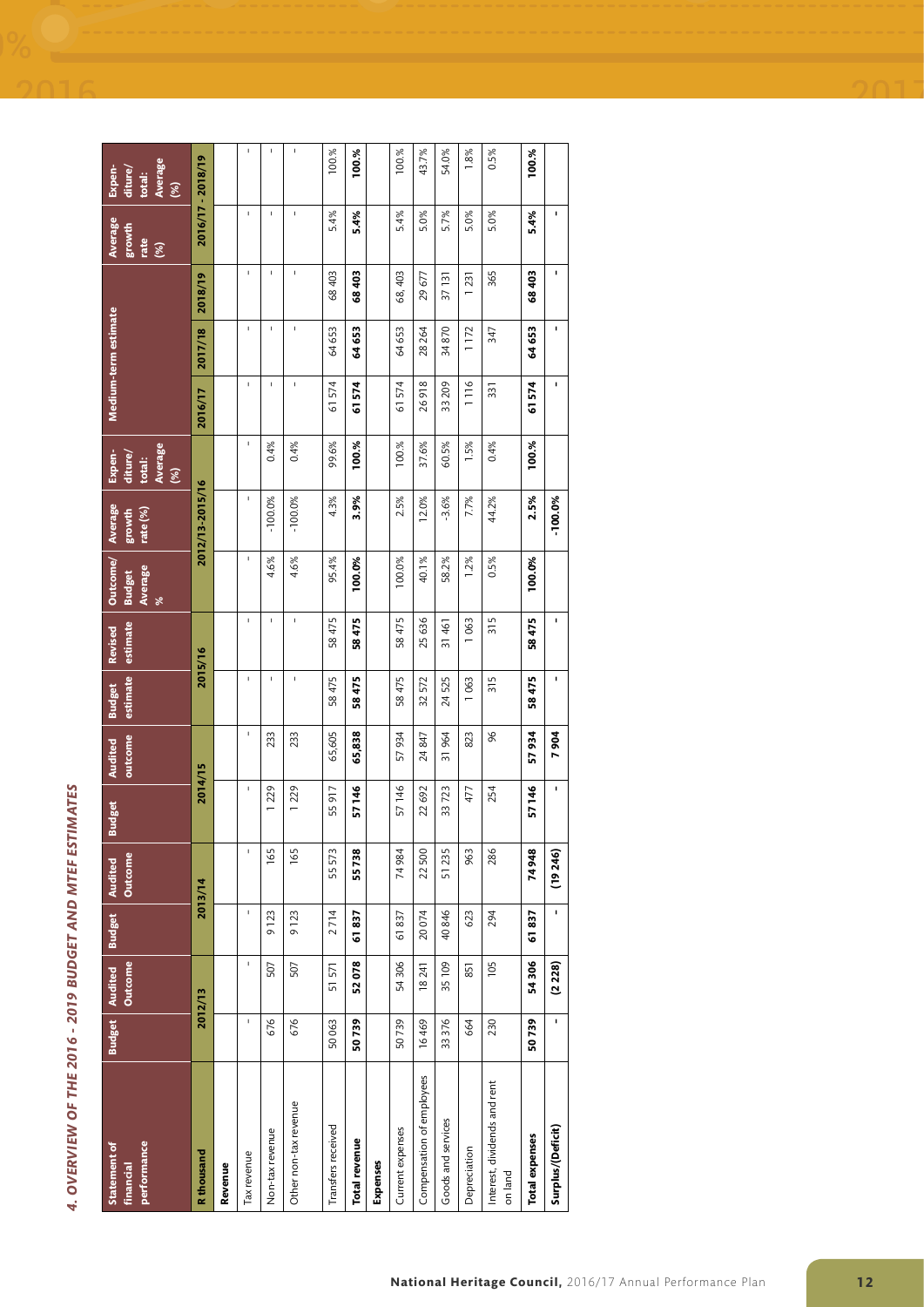# *4.1. Relating expenditure trends to strategic outcome oriented goals*

The above budget will contribute towards achieving the strategic objectives and desired Strategic outcome orientated goals as outlined in the Medium Term Strategic Framework as follows:

|                                           |                                |                                                                 |                                                                    |                                    | о                                          |
|-------------------------------------------|--------------------------------|-----------------------------------------------------------------|--------------------------------------------------------------------|------------------------------------|--------------------------------------------|
| An internationally<br>recognised heritage | Mainstreaming<br>of Liberation | Increased knowledge<br>and awareness                            | The leading<br>institution on                                      | Contribution to<br>social cohesion | An effective, efficient<br>and sustainable |
| organisation on the<br>African Continent. | Heritage.                      | about South Africa's<br>heritage by South<br>Africa's citizens. | intangible heritage<br>in South Africa and<br>support for tangible | and nation<br>building.            | institution.                               |
|                                           |                                |                                                                 | heritage.                                                          |                                    |                                            |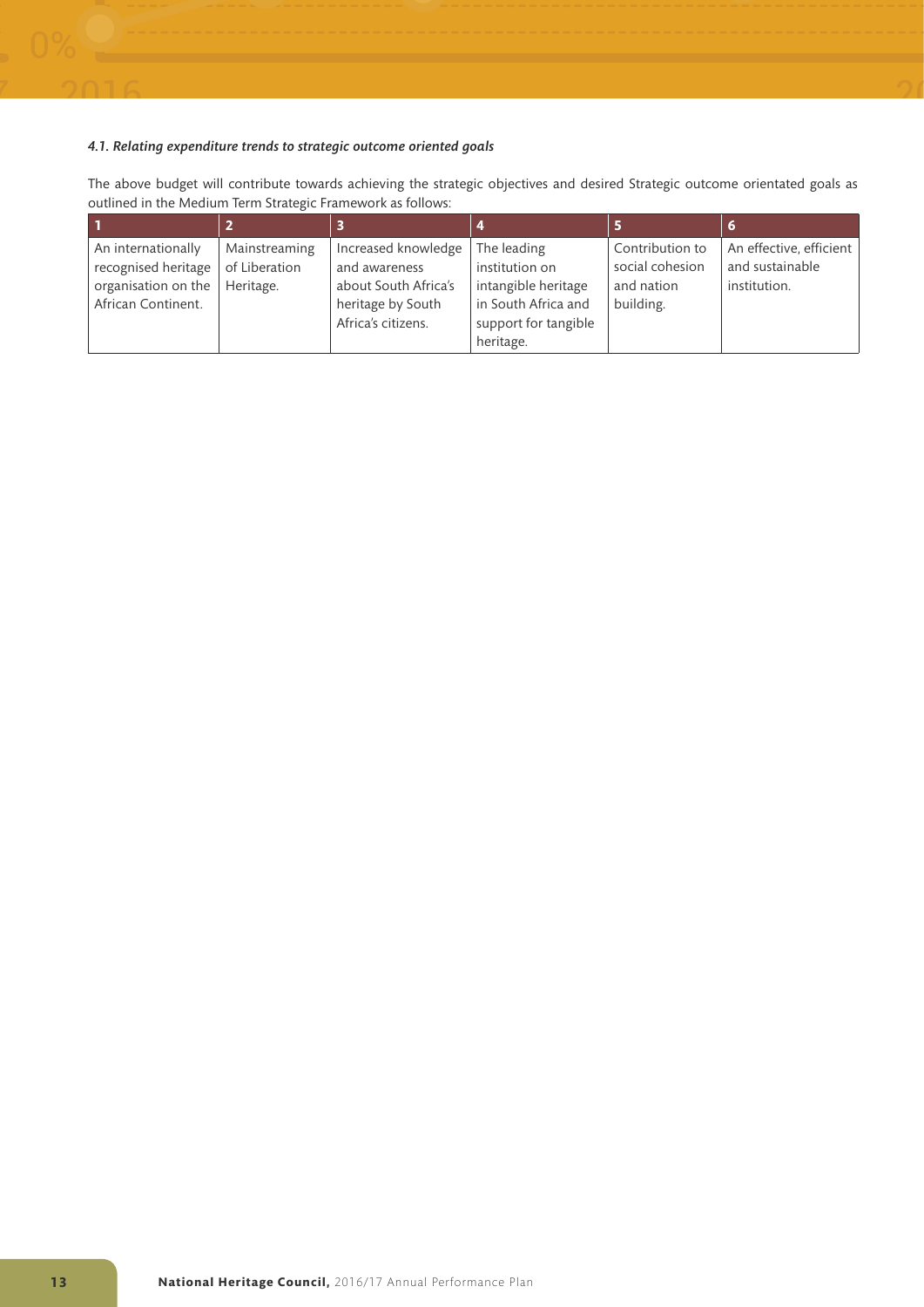# PART B: PROGRAMME AND SUB PROGRAMME PLANS

# *5. Programme Summary*

| <b>VISION</b>           | <b>MISSION</b>                 | PROG NO. | PROGRAMME<br><b>NAME</b> | PROGRAMME AIM                                        | <b>SUB PROGRAMME</b>      |
|-------------------------|--------------------------------|----------|--------------------------|------------------------------------------------------|---------------------------|
| A nation                | Through                        |          | Administration           | To provide strategic                                 | Office of the CEO         |
| proud of                | development,                   |          |                          | leadership and enable the                            | Communications            |
| its African<br>heritage | promotion and<br>preservation  |          |                          | NHC performance through<br>the delivery of support   | Company Secretariat       |
|                         | of heritage for                |          |                          | services.                                            | Corporate Services        |
|                         | sustainable<br>development and | 2.       | Heritage Promotion       | To meet NHC customer                                 | Heritage                  |
|                         | transformation                 |          |                          | expectations through the<br>delivery of NHC products | Funding                   |
|                         |                                |          |                          | and services                                         | Liberation Heritage Route |

# *6. Programme 1: Administration*

The aim of the programme is to provide strategic leadership and enable the NHC performance through the delivery of support services. The programme is made up of the following sub programmes: Office of the CEO, Communications, Company Secretariat and Corporate Services.

# *6.1. Programme 1: Strategic objectives and annual targets*

|     | <b>Strategic</b><br><b>Objective</b>           | <b>Baseline</b>                                                               |                                                                               |                                                                               | <b>Expected</b><br><b>Performance</b><br><b>Levels</b>                                     |                                                                                               | <b>Medium-term targets (MTEF)</b>                                                          |                                                                                                  | <b>Responsible</b><br><b>Unit</b> |
|-----|------------------------------------------------|-------------------------------------------------------------------------------|-------------------------------------------------------------------------------|-------------------------------------------------------------------------------|--------------------------------------------------------------------------------------------|-----------------------------------------------------------------------------------------------|--------------------------------------------------------------------------------------------|--------------------------------------------------------------------------------------------------|-----------------------------------|
|     |                                                | 2013-2014                                                                     | 2014-15                                                                       | 2015-16                                                                       | 2016-17                                                                                    | 2017-18                                                                                       | 2018-19                                                                                    | 2019-20                                                                                          |                                   |
| 1.1 | Provide Strategic<br>Management<br>Services    | Organisation<br>wide<br>adherence to<br>compliance<br>measures<br>implemented | Organisation<br>wide<br>adherence to<br>compliance<br>measures<br>implemented | Organisation<br>wide<br>adherence to<br>compliance<br>measures<br>implemented | Organisation<br>wide adherence<br>to compliance<br>dates<br>implemented                    | Organisation<br>wide<br>adherence to<br>compliance<br>dates<br>implemented                    | Organisation<br>wide<br>adherence to<br>compliance<br>dates<br>implemented                 | Organisation<br>wide<br>adherence to<br>compliance<br>dates<br>implemented                       | Strategic<br>Management           |
| 1.2 | Provide legal<br>services to the<br><b>NHC</b> | Ten working<br>days                                                           | Ten working<br>days                                                           | Requests<br>responded<br>to within ten<br>working days                        | 100% of<br>legal services<br>requested to<br>be responded<br>to within ten<br>working days | 100% of<br>legal services<br>requested<br>to be<br>responded<br>to within ten<br>working days | 100% of<br>legal services<br>requested to<br>be responded<br>to within ten<br>working days | 100% of<br>legal services<br>requested<br>to be<br>responded<br>to within<br>ten working<br>days | Secretariat                       |

*Corporate Services: Finance, Supply Chain Management, Information Communication Technology and Human Resources Management*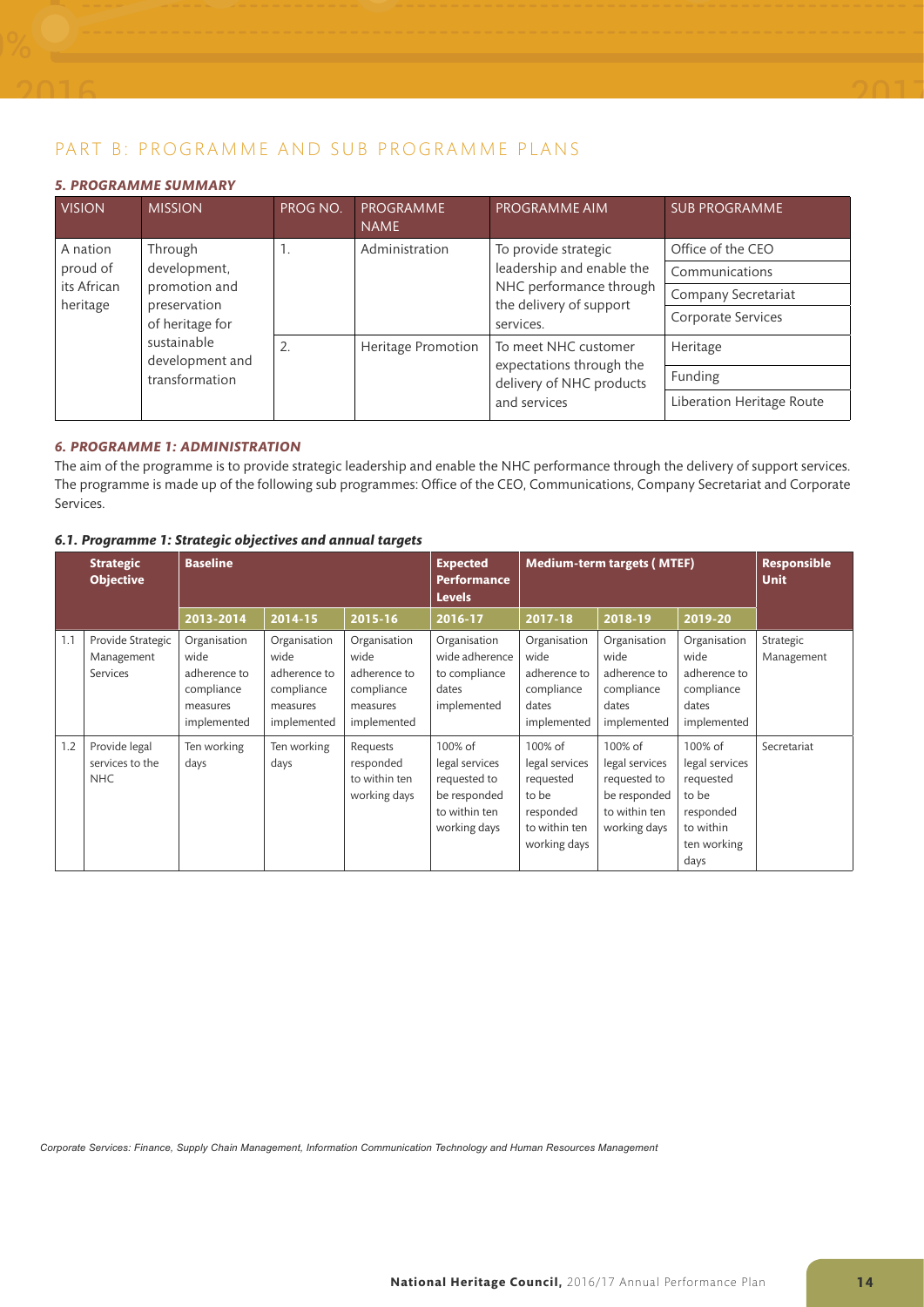|     | <b>Strategic</b><br><b>Objective</b>                              | <b>Baseline</b>                                                                                                                                    |                                                                                                                                                          |                                                                                                                                                    | <b>Expected</b><br><b>Performance</b><br>Levels                                                     |                                                                                                    | <b>Medium-term targets (MTEF)</b>                                                                  |                                                                                                    | <b>Responsible</b><br><b>Unit</b> |
|-----|-------------------------------------------------------------------|----------------------------------------------------------------------------------------------------------------------------------------------------|----------------------------------------------------------------------------------------------------------------------------------------------------------|----------------------------------------------------------------------------------------------------------------------------------------------------|-----------------------------------------------------------------------------------------------------|----------------------------------------------------------------------------------------------------|----------------------------------------------------------------------------------------------------|----------------------------------------------------------------------------------------------------|-----------------------------------|
|     |                                                                   | 2013-2014                                                                                                                                          | 2014-15                                                                                                                                                  | 2015-16                                                                                                                                            | 2016-17                                                                                             | 2017-18                                                                                            | 2018-19                                                                                            | 2019-20                                                                                            |                                   |
| 1.3 | Promote the<br>NHC and its<br>programmes                          | 1 x Heritage<br>information<br>booklet                                                                                                             | 2x Heritage<br>Magazine<br>and 1x<br>Heritage<br>information<br>booklet<br>published                                                                     | 2x Heritage<br>Magazine and<br>1x Heritage<br>information<br>booklet<br>published                                                                  | Heritage<br>Magazine<br>published and<br>distributed (2x<br>issues of 5000<br>copies each)          | Heritage<br>Magazine<br>published<br>and<br>distributed<br>(2x issues of<br>5000 copies<br>each)   | Heritage<br>Magazine<br>published<br>and<br>distributed<br>(2x issues of<br>5000 copies<br>each)   | Heritage<br>Magazine<br>published<br>and<br>distributed<br>(2x issues of<br>5000 copies<br>each)   | Communications                    |
|     |                                                                   | 4x Media<br>engagements<br>conducted<br>(media<br>coordination<br>for projects<br>e.g. briefings)                                                  | 4x Media<br>engagements<br>conducted<br>(media<br>coordination<br>for projects<br>e.g. briefings)                                                        | 4x Media<br>engagements<br>conducted<br>(media<br>coordination<br>for projects<br>e.g. briefings)                                                  | 12x Media<br>engagements<br>conducted<br>(media<br>coordination<br>for projects e.g.<br>briefings)  | 12x Media<br>engagements<br>conducted<br>(media<br>coordination<br>for projects<br>e.g. briefings) | 12x Media<br>engagements<br>conducted<br>(media<br>coordination<br>for projects<br>e.g. briefings) | 12x Media<br>engagements<br>conducted<br>(media<br>coordination<br>for projects<br>e.g. briefings) | Communications                    |
|     |                                                                   | 12x content<br>updates on<br>website, social<br>media, office<br>reception<br>areas, intranet,<br>telephone<br>voice overs,<br>email<br>signatures | 12x content<br>updates on<br>website,<br>social<br>media, office<br>reception<br>areas,<br>intranet,<br>telephone<br>voice overs,<br>email<br>signatures | 12x content<br>updates on<br>website, social<br>media, office<br>reception<br>areas, intranet,<br>telephone<br>voice overs,<br>email<br>signatures | 10 multimedia<br>awareness<br>campaigns<br>conducted<br>about NHC key<br>projects                   | 10<br>multimedia<br>awareness<br>campaigns<br>conducted<br>about NHC<br>key projects               | 10<br>multimedia<br>awareness<br>campaigns<br>conducted<br>about NHC<br>key projects               | 10<br>multimedia<br>awareness<br>campaigns<br>conducted<br>about NHC<br>key projects               | Communications                    |
|     |                                                                   | No target                                                                                                                                          | No target                                                                                                                                                | No target                                                                                                                                          | 1x advertising<br>and branding<br>campaigns<br>conducted                                            | 1x<br>advertising<br>and branding<br>campaigns<br>conducted                                        | 1x advertising<br>and branding<br>campaigns<br>conducted                                           | 1x<br>advertising<br>and branding<br>campaigns<br>conducted                                        | Communications                    |
| 1.4 | Development of<br>a highly capable<br>organisational<br>personnel | 50% of staff<br>trained                                                                                                                            | 50% of staff<br>trained                                                                                                                                  | 15 training and<br>developmen-<br>tal courses<br>provided to<br>employees                                                                          | 100% imple-<br>mentation of<br>the approved<br><b>Annual Training</b><br>Plan on critical<br>skills | 100% imple-<br>mentation of<br>the approved<br>Annual Train-<br>ing Plan on<br>critical skills     | 100% imple-<br>mentation of<br>the approved<br>Annual Train-<br>ing Plan on<br>critical skills     | 100% imple-<br>mentation of<br>the approved<br>Annual Train-<br>ing Plan on<br>critical skills     | Corporate<br>Services             |
|     |                                                                   | 90% retention                                                                                                                                      | 95% retention                                                                                                                                            | 10 out of 14<br>managers<br>retained                                                                                                               | 80% staff reten-<br>tion of staff in<br>funded posts                                                | 80% staff<br>retention of<br>staff in fund-<br>ed posts                                            | 80% staff<br>retention of<br>staff in fund-<br>ed posts                                            | 80% staff<br>retention of<br>staff in fund-<br>ed posts                                            | Corporate<br>Services             |
|     |                                                                   | 1 initiative<br>to promote<br>employee<br>wellness                                                                                                 | 1 initiative<br>to promote<br>employee<br>wellness                                                                                                       | 1 initiative<br>to promote<br>employee<br>wellness im-<br>plemented                                                                                | 2 initiatives to<br>promote em-<br>ployee wellness<br>implemented                                   | 2 initiatives<br>to promote<br>employee<br>wellness im-<br>plemented                               | 2 initiatives<br>to promote<br>employee<br>wellness im-<br>plemented                               | 2 initiatives<br>to promote<br>employee<br>wellness im-<br>plemented                               | Corporate<br>Services             |
|     |                                                                   | 100% Bi-annu-<br>al performance<br>reviews for all<br>employees                                                                                    | 100%<br>Bi-annual<br>performance<br>reviews for all<br>employees                                                                                         | 100% Bi-annu-<br>al performance<br>reviews for<br>all employees<br>conducted                                                                       | 100% Quarterly<br>performance<br>reviews for<br>all employees<br>conducted                          | 100%<br>Quarterly<br>performance<br>reviews for<br>all employees<br>conducted                      | 100%<br>Quarterly<br>performance<br>reviews for<br>all employees<br>conducted                      | 100%<br>Quarterly<br>performance<br>reviews for<br>all employees<br>conducted                      | Corporate<br>Services             |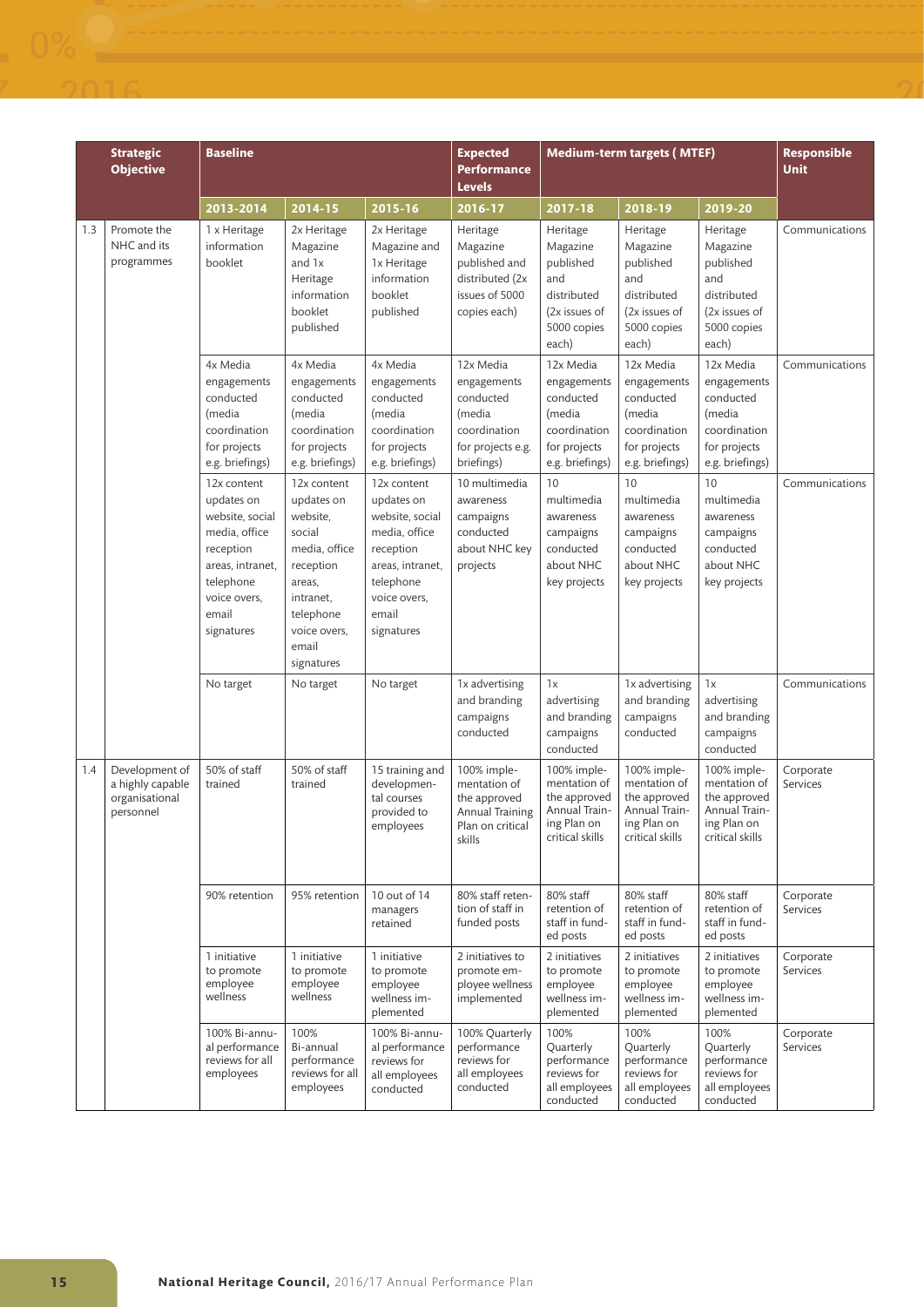|     | <b>Strategic</b><br><b>Objective</b>                | <b>Baseline</b>                                                                                                                                                            |                                                                                                                                                                      |                                                                                                                                                                                | <b>Expected</b><br><b>Performance</b><br><b>Levels</b>                                                                                                          |                                                                                                                                                                 | <b>Medium-term targets (MTEF)</b>                                                                                                                               |                                                                                                                                                                 | <b>Responsible</b><br><b>Unit</b>              |
|-----|-----------------------------------------------------|----------------------------------------------------------------------------------------------------------------------------------------------------------------------------|----------------------------------------------------------------------------------------------------------------------------------------------------------------------|--------------------------------------------------------------------------------------------------------------------------------------------------------------------------------|-----------------------------------------------------------------------------------------------------------------------------------------------------------------|-----------------------------------------------------------------------------------------------------------------------------------------------------------------|-----------------------------------------------------------------------------------------------------------------------------------------------------------------|-----------------------------------------------------------------------------------------------------------------------------------------------------------------|------------------------------------------------|
|     |                                                     | 2013-2014                                                                                                                                                                  | 2014-15                                                                                                                                                              | 2015-16                                                                                                                                                                        | 2016-17                                                                                                                                                         | 2017-18                                                                                                                                                         | 2018-19                                                                                                                                                         | 2019-20                                                                                                                                                         |                                                |
| 1.5 | Financial and<br>Procurement<br>Support<br>provided | 2012/2013<br>Annual<br>statutory<br>financial<br>information<br>provided<br>within<br>prescribed<br>time $(1)$ (New)<br>Respond to<br>audit issues<br>received<br>annually | 2013/2014<br>Annual<br>statutory<br>financial<br>information<br>provided<br>within<br>prescribed<br>time (New)<br>Respond to<br>audit issues<br>received<br>annually | 2014/2015<br>Annual<br>statutory<br>financial<br>information<br>provided<br>within<br>prescribed<br>time $(1)$ (New)<br>Resolve audit<br>issues received<br>annually<br>(100%) | 2015/2016<br>Annual<br>statutory<br>financial<br>information<br>provided<br>within<br>prescribed<br>time<br>100% audit<br>issues raised<br>resolved<br>annually | 2016/2017<br>Annual<br>statutory<br>financial<br>information<br>provided<br>within<br>prescribed<br>time<br>100% audit<br>issues raised<br>resolved<br>annually | 2017/2018<br>Annual<br>statutory<br>financial<br>information<br>provided<br>within<br>prescribed<br>time<br>100% audit<br>issues raised<br>resolved<br>annually | 2018/2019<br>Annual<br>statutory<br>financial<br>information<br>provided<br>within<br>prescribed<br>time<br>100% audit<br>issues raised<br>resolved<br>annually | Corporate<br>Services<br>Corporate<br>Services |
|     |                                                     | (100%) (New)<br>Unqualified<br>Audit Opinion<br>Outcome                                                                                                                    | (100%) (New)<br>Unqualified<br>Audit<br>Opinion<br>Outcome                                                                                                           | Unqualified<br>Audit Opinion<br>Outcome                                                                                                                                        | Unqualified<br>Audit Opinion<br>Outcome                                                                                                                         | Clean Audit<br>Opinion<br>Outcome                                                                                                                               | Clean Audit<br>Opinion<br>Outcome                                                                                                                               | Clean Audit<br>Opinion<br>Outcome                                                                                                                               | Corporate<br>Services                          |
| 1.6 | Provide ICT<br>support                              | IT client<br>satisfaction<br>survey rating<br>achieved<br>(60%) (New)                                                                                                      | IT client<br>satisfaction<br>survey rating<br>achieved<br>(60%) (New)                                                                                                | IT client<br>satisfaction<br>survey rating<br>achieved<br>(60%) (New)                                                                                                          | IT client<br>satisfaction<br>survey rating<br>achieved (65%)                                                                                                    | IT client<br>satisfaction<br>survey rating<br>achieved<br>(70%)                                                                                                 | IT client<br>satisfaction<br>survey rating<br>achieved<br>(75%)                                                                                                 | IT client<br>satisfaction<br>survey rating<br>achieved<br>(80%)                                                                                                 | Corporate<br>Services                          |
|     |                                                     | Average<br>response time<br>from IT call<br>logged until<br>responded<br>to (3 hours)<br>(New)                                                                             | Average<br>response<br>time from<br>IT call<br>logged until<br>responded<br>to (3 hours)<br>(New)                                                                    | Average<br>response time<br>from IT call<br>logged until<br>responded<br>to (3 hours)<br>(New)                                                                                 | 100% of logged<br>calls responded<br>to within 2<br>hours average<br>response time<br>from IT call<br>logged until<br>responded to                              | 100% of<br>logged calls<br>responded<br>to within<br>2 hours<br>average<br>response<br>time from<br>IT call<br>logged until<br>responded<br>to                  | 100% of<br>logged calls<br>responded<br>to within<br>2 hours<br>average<br>response<br>time from<br>IT call<br>logged until<br>responded to                     | 100% of<br>logged calls<br>responded<br>to within<br>2 hours<br>average<br>response<br>time from<br>IT call<br>logged until<br>responded<br>to                  | Corporate<br>Services                          |
|     |                                                     | Local Area<br>Network<br>availability<br>(95%) (New)<br>No target                                                                                                          | Local Area<br>Network<br>availability<br>(95%) (New)<br>No target                                                                                                    | Local Area<br>Network<br>availability<br>(95%) (New)<br>No target                                                                                                              | Local Area<br>Network<br>availability<br>(95%)<br>Disaster<br>recovery<br>& business<br>continuity plan<br>reviewed and<br>tested                               | Local Area<br>Network<br>availability<br>(95%)<br>Disaster<br>recovery<br>& business<br>continuity<br>plan<br>reviewed<br>and tested                            | Local Area<br>Network<br>availability<br>(95%)<br>Disaster<br>recovery<br>& business<br>continuity<br>plan<br>reviewed and<br>tested                            | Local Area<br>Network<br>availability<br>(95%)<br>Disaster<br>recovery<br>& business<br>continuity<br>plan<br>reviewed<br>and tested                            | Corporate<br>Services<br>Corporate<br>Services |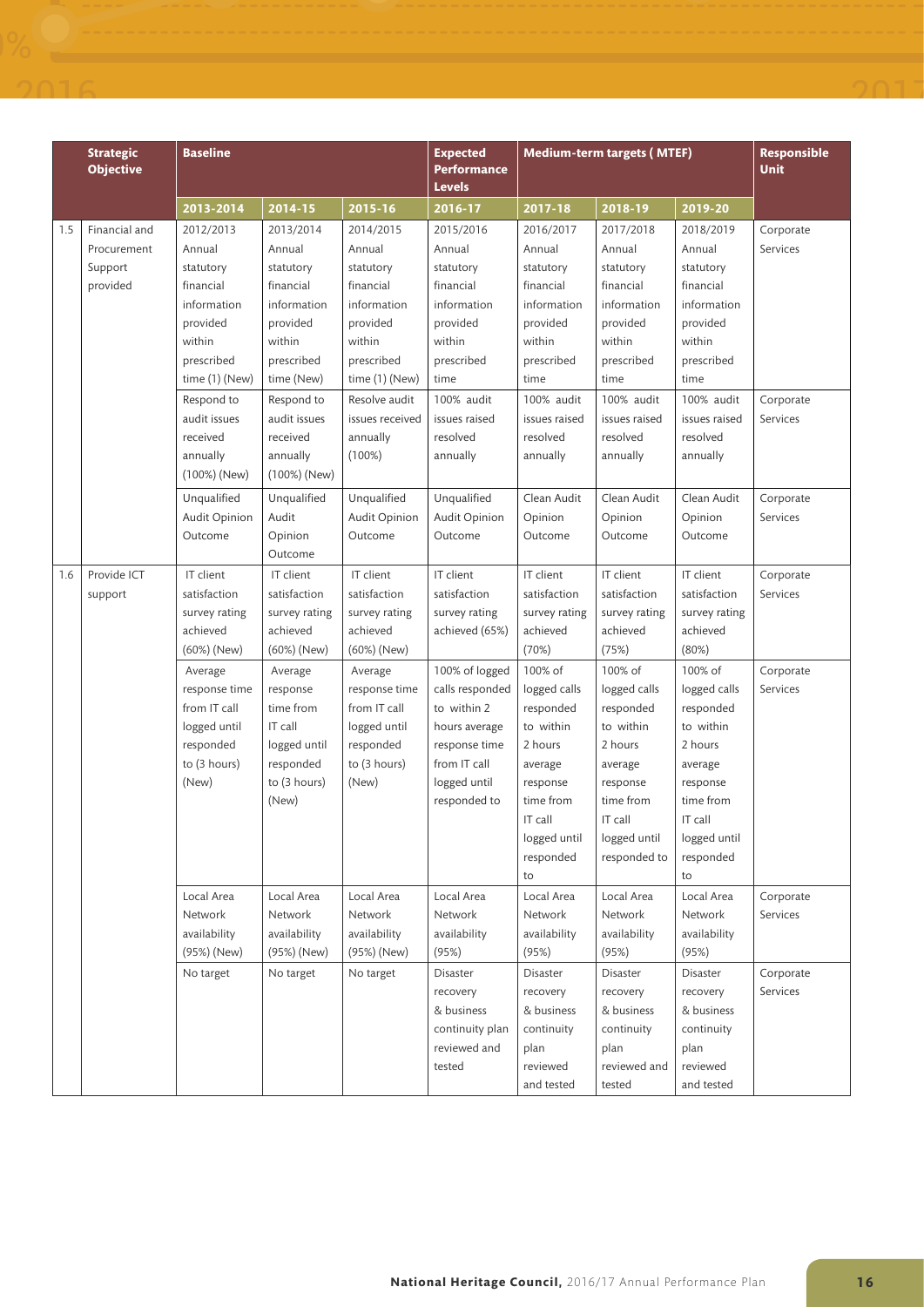|     | <b>Strategic</b><br><b>Objective</b>           | <b>Indicator</b>                                                                          | <b>3 Year Target</b>                                                                               | <b>Baseline</b>                                                                                                                                          |                                                                                                                                                          |                                                                                                                                                          | <b>Expected</b><br><b>Performance</b><br><b>Levels</b>                                             |                                                                                                    | <b>Medium-term targets (MTEF)</b>                                                                  |                                                                                                    |
|-----|------------------------------------------------|-------------------------------------------------------------------------------------------|----------------------------------------------------------------------------------------------------|----------------------------------------------------------------------------------------------------------------------------------------------------------|----------------------------------------------------------------------------------------------------------------------------------------------------------|----------------------------------------------------------------------------------------------------------------------------------------------------------|----------------------------------------------------------------------------------------------------|----------------------------------------------------------------------------------------------------|----------------------------------------------------------------------------------------------------|----------------------------------------------------------------------------------------------------|
|     |                                                |                                                                                           |                                                                                                    | 2013-2014                                                                                                                                                | 2014-15                                                                                                                                                  | 2015-16                                                                                                                                                  | 2016-17                                                                                            | 2017-18                                                                                            | 2018-19                                                                                            | 2019-20                                                                                            |
| 1.1 | Provide<br>Strategic<br>Management<br>Services | Dates by<br>which<br>compliance<br>documents<br>are submitted<br>to the DAC               | Organisation<br>wide<br>adherence to<br>compliance<br>dates<br>implemented                         | Organisation<br>wide<br>adherence to<br>compliance<br>measures<br>implemented                                                                            | Organisation<br>wide<br>adherence to<br>compliance<br>measures<br>implemented                                                                            | Organisation<br>wide<br>adherence to<br>compliance<br>measures<br>implemented                                                                            | Organisation<br>wide<br>adherence to<br>compliance<br>dates<br>implemented                         | Organisation<br>wide<br>adherence to<br>compliance<br>dates<br>implemented                         | Organisation<br>wide<br>adherence to<br>compliance<br>dates<br>implemented                         | Organisation<br>wide<br>adherence to<br>compliance<br>dates<br>implemented                         |
| 1.2 | Provide legal<br>services to the<br><b>NHC</b> | Percentage of<br>legal services<br>requests<br>responded<br>to within ten<br>working days | 100% of<br>legal services<br>requested to<br>be responded<br>to within ten<br>working days         | Ten working<br>days                                                                                                                                      | Ten working<br>days                                                                                                                                      | Requests<br>responded<br>to within ten<br>working days                                                                                                   | 100% of<br>legal services<br>requested to<br>be responded<br>to within ten<br>working days         | 100% of<br>legal services<br>requested to<br>be responded<br>to within ten<br>working days         | 100% of<br>legal services<br>requested<br>to be<br>responded<br>to within ten<br>working days      | 100% of<br>legal services<br>requested<br>to be<br>responded<br>to within ten<br>working days      |
| 1.3 | Promote the<br>NHC and its<br>programmes       | Number<br>of heritage<br>publications<br>produced<br>and<br>distributed                   | 6x Heritage<br>Magazines<br>published                                                              | 1x Heritage<br>information<br>booklet                                                                                                                    | 2x Heritage<br>Magazine<br>and 1x<br>Heritage<br>information<br>booklet<br>published                                                                     | 2x Heritage<br>Magazine<br>and 1x<br>Heritage<br>information<br>booklet<br>published                                                                     | Heritage<br>Magazine<br>published<br>and<br>distributed<br>(2x issues of<br>5000 copies<br>each)   | Heritage<br>Magazine<br>published<br>and<br>distributed<br>(2x issues of<br>5000 copies<br>each)   | Heritage<br>Magazine<br>published<br>and<br>distributed<br>(2x issues of<br>5000 copies<br>each)   | Heritage<br>Magazine<br>published<br>and<br>distributed<br>(2x issues of<br>5000 copies<br>each)   |
|     |                                                | Number<br>of media<br>engagements<br>conducted                                            | 36x Media<br>engagements<br>conducted<br>(media<br>coordination<br>for projects<br>e.g. briefings) | 4x Media<br>engagements<br>conducted<br>(media<br>coordination<br>for projects<br>e.g. briefings)                                                        | 4x Media<br>engagements<br>conducted<br>(media<br>coordination<br>for projects<br>e.g. briefings)                                                        | 12x Media<br>engagements<br>conducted<br>(media<br>coordination<br>for projects<br>e.g. briefings)                                                       | 12x Media<br>engagements<br>conducted<br>(media<br>coordination<br>for projects<br>e.g. briefings) | 12x Media<br>engagements<br>conducted<br>(media<br>coordination<br>for projects<br>e.g. briefings) | 12x Media<br>engagements<br>conducted<br>(media<br>coordination<br>for projects<br>e.g. briefings) | 12x Media<br>engagements<br>conducted<br>(media<br>coordination<br>for projects<br>e.g. briefings) |
|     |                                                | Number of<br>multi-media<br>campaigns<br>conducted<br>and<br>monitored                    | 30<br>multimedia<br>awareness<br>campaigns<br>conducted<br>about NHC<br>key projects               | 12x content<br>updates on<br>website.<br>social<br>media, office<br>reception<br>areas,<br>intranet,<br>telephone<br>voice overs,<br>email<br>signatures | 12x content<br>updates on<br>website.<br>social<br>media, office<br>reception<br>areas,<br>intranet.<br>telephone<br>voice overs,<br>email<br>signatures | 12x content<br>updates on<br>website.<br>social<br>media, office<br>reception<br>areas,<br>intranet,<br>telephone<br>voice overs,<br>email<br>signatures | 10<br>multimedia<br>awareness<br>campaigns<br>conducted<br>about NHC<br>key projects               | 10<br>multimedia<br>awareness<br>campaigns<br>conducted<br>about NHC<br>key projects               | 10<br>multimedia<br>awareness<br>campaigns<br>conducted<br>about NHC<br>key projects               | 10<br>multimedia<br>awareness<br>campaigns<br>conducted<br>about NHC<br>key projects               |
|     |                                                | Number of<br>advertising<br>campaigns<br>conducted                                        | 3 advertising<br>and branding<br>campaigns<br>conducted                                            | No target                                                                                                                                                | No target                                                                                                                                                | No target                                                                                                                                                | 1x advertising<br>and branding<br>campaigns<br>conducted                                           | 1x advertising<br>and branding<br>campaigns<br>conducted                                           | 1x<br>advertising<br>and branding<br>campaigns<br>conducted                                        | 1x advertising<br>and branding<br>campaigns<br>conducted                                           |

# *6.2. Programme 1: Performance indicators and annual targets for 2016/17*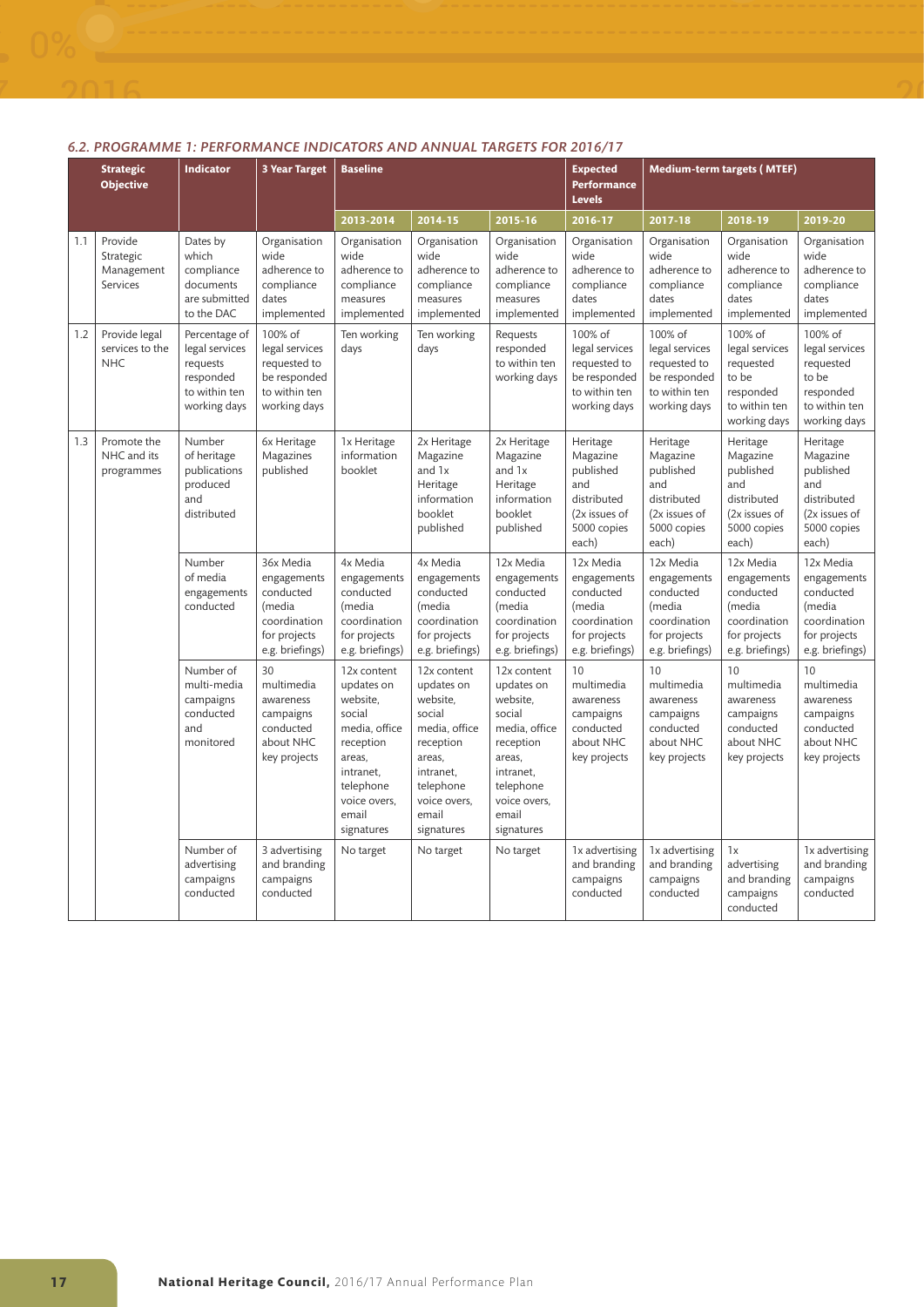|     | <b>Strategic</b><br><b>Objective</b>                                 | <b>Indicator</b>                                                                                      | <b>3 Year Target</b>                                                                         | <b>Baseline</b>                                                                                                |                                                                                                                     |                                                                                                          | <b>Expected</b><br><b>Performance</b><br><b>Levels</b>                                                   |                                                                                                          | <b>Medium-term targets (MTEF)</b>                                                                        |                                                                                                          |
|-----|----------------------------------------------------------------------|-------------------------------------------------------------------------------------------------------|----------------------------------------------------------------------------------------------|----------------------------------------------------------------------------------------------------------------|---------------------------------------------------------------------------------------------------------------------|----------------------------------------------------------------------------------------------------------|----------------------------------------------------------------------------------------------------------|----------------------------------------------------------------------------------------------------------|----------------------------------------------------------------------------------------------------------|----------------------------------------------------------------------------------------------------------|
|     |                                                                      |                                                                                                       |                                                                                              | 2013-2014                                                                                                      | 2014-15                                                                                                             | 2015-16                                                                                                  | 2016-17                                                                                                  | 2017-18                                                                                                  | 2018-19                                                                                                  | 2019-20                                                                                                  |
| 1.4 | Development<br>of a highly<br>capable<br>organisational<br>personnel | Level of<br>implementation<br>of the Approved<br><b>Annual Training</b><br>Plan in critical<br>skills | 100% imple-<br>mentation of<br>the approved<br>Annual<br>Training Plan in<br>critical skills | 50% of staff<br>trained                                                                                        | 50% of staff<br>trained                                                                                             | 15 training and<br>developmental<br>courses<br>provided to<br>employees                                  | 100% imple-<br>mentation of<br>the approved<br>Annual Train-<br>ing Plan in<br>critical skills           | 100% imple-<br>mentation of<br>the approved<br>Annual<br>Training Plan in<br>critical skills             | 100% imple-<br>mentation of<br>the approved<br>Annual Train-<br>ing Plan in<br>critical skills           | 100% imple-<br>mentation of<br>the approved<br>Annual Train-<br>ing Plan in<br>critical skills           |
|     |                                                                      | Number of<br>staff retained<br>in funded<br>positions                                                 | 80% staff<br>retention in<br>funded posts                                                    | 90%<br>retention                                                                                               | 95% retention                                                                                                       | 10 out of 14<br>managers<br>retained                                                                     | 80% staff<br>retention in<br>funded posts                                                                | 80% staff<br>retention in<br>funded posts                                                                | 80% staff<br>retention in<br>funded posts                                                                | 80% staff<br>retention in<br>funded posts                                                                |
|     |                                                                      | Number of<br>initiatives<br>to promote<br>employee<br>wellness                                        | 2 initiatives<br>to promote<br>employee<br>wellness per<br>annum                             | 1 initiative<br>to promote<br>employee<br>wellness                                                             | 1 initiative<br>to promote<br>employee<br>wellness                                                                  | 1 initiative<br>to promote<br>employee<br>wellness<br>implemented                                        | 2 initiatives<br>to promote<br>employee<br>wellness<br>implemented                                       | 2 initiatives<br>to promote<br>employee<br>wellness<br>implemented                                       | 2 initiatives<br>to promote<br>employee<br>wellness<br>implemented                                       | 2 initiatives<br>to promote<br>employee<br>wellness<br>implemented                                       |
|     |                                                                      | Percentage of<br>performance<br>reviews<br>conducted for<br>all employees<br>Quarterly.               | 100%<br>Quarterly<br>performance<br>reviews for<br>all employees<br>conducted                | Bi-annual<br>performance<br>reviews for all<br>employees                                                       | 100%<br>Bi-annual<br>performance<br>reviews for<br>all employees<br>conducted                                       | 100%<br>Bi-annual<br>performance<br>reviews for<br>all employees<br>conducted                            | 100%<br>Quarterly<br>performance<br>reviews for<br>all employees<br>conducted                            | 100%<br>Quarterly<br>performance<br>reviews for<br>all employees<br>conducted                            | 100%<br>Quarterly<br>performance<br>reviews for<br>all employees<br>conducted                            | 100%<br>Quarterly<br>performance<br>reviews for<br>all employees<br>conducted                            |
| 1.5 | Financial and<br>Procurement<br>Support<br>provided                  | Annual<br>statutory<br>financial<br>information<br>provided<br>within<br>prescribed<br>time           | Annual<br>statutory<br>financial<br>information<br>provided<br>within<br>prescribed<br>time  | 2012/2013<br>Annual<br>statutory<br>financial<br>information<br>provided<br>within<br>prescribed<br>time (New) | 2013/2014<br>Annual<br>statutory<br>financial<br>information<br>provided<br>within<br>prescribed<br>$time(1)$ (New) | 2014/2015<br>Annual<br>statutory<br>financial<br>information<br>provided<br>within<br>prescribed<br>time | 2015/2016<br>Annual<br>statutory<br>financial<br>information<br>provided<br>within<br>prescribed<br>time | 2016/2017<br>Annual<br>statutory<br>financial<br>information<br>provided<br>within<br>prescribed<br>time | 2017/2018<br>Annual<br>statutory<br>financial<br>information<br>provided<br>within<br>prescribed<br>time | 2018/2019<br>Annual<br>statutory<br>financial<br>information<br>provided<br>within<br>prescribed<br>time |
|     |                                                                      | Level of<br>audit issues<br>resolved<br>annually                                                      | Respond to<br>audit issues<br>received<br>annually<br>(100%) (New)                           | Respond to<br>audit issues<br>received<br>annually<br>$(100\%)$                                                | Respond to<br>audit issues<br>received<br>annually<br>(100%) (New)                                                  | Resolve<br>audit issues<br>received<br>annually<br>(100%)                                                | 100% audit<br>issues<br>resolved<br>annually                                                             | 100% audit<br>issues<br>resolved<br>annually                                                             | 100% audit<br>issues<br>resolved<br>annually                                                             | 100% audit<br>issues<br>resolved<br>annually                                                             |
|     |                                                                      | Audit opinion<br>(unqualified)<br>(Clean)                                                             | Clean Audit<br>Opinion<br>Outcome                                                            | Unqualified<br>Audit<br>Opinion<br>Outcome                                                                     | Ungualified<br><b>Audit Opinion</b><br>Outcome                                                                      | Unqualified<br>Audit<br>Opinion<br>Outcome                                                               | Unqualified<br>Audit<br>Opinion<br>Outcome                                                               | Clean Audit<br>Opinion<br>Outcome                                                                        | Clean Audit<br>Opinion<br>Outcome                                                                        | Clean Audit<br>Opinion<br>Outcome                                                                        |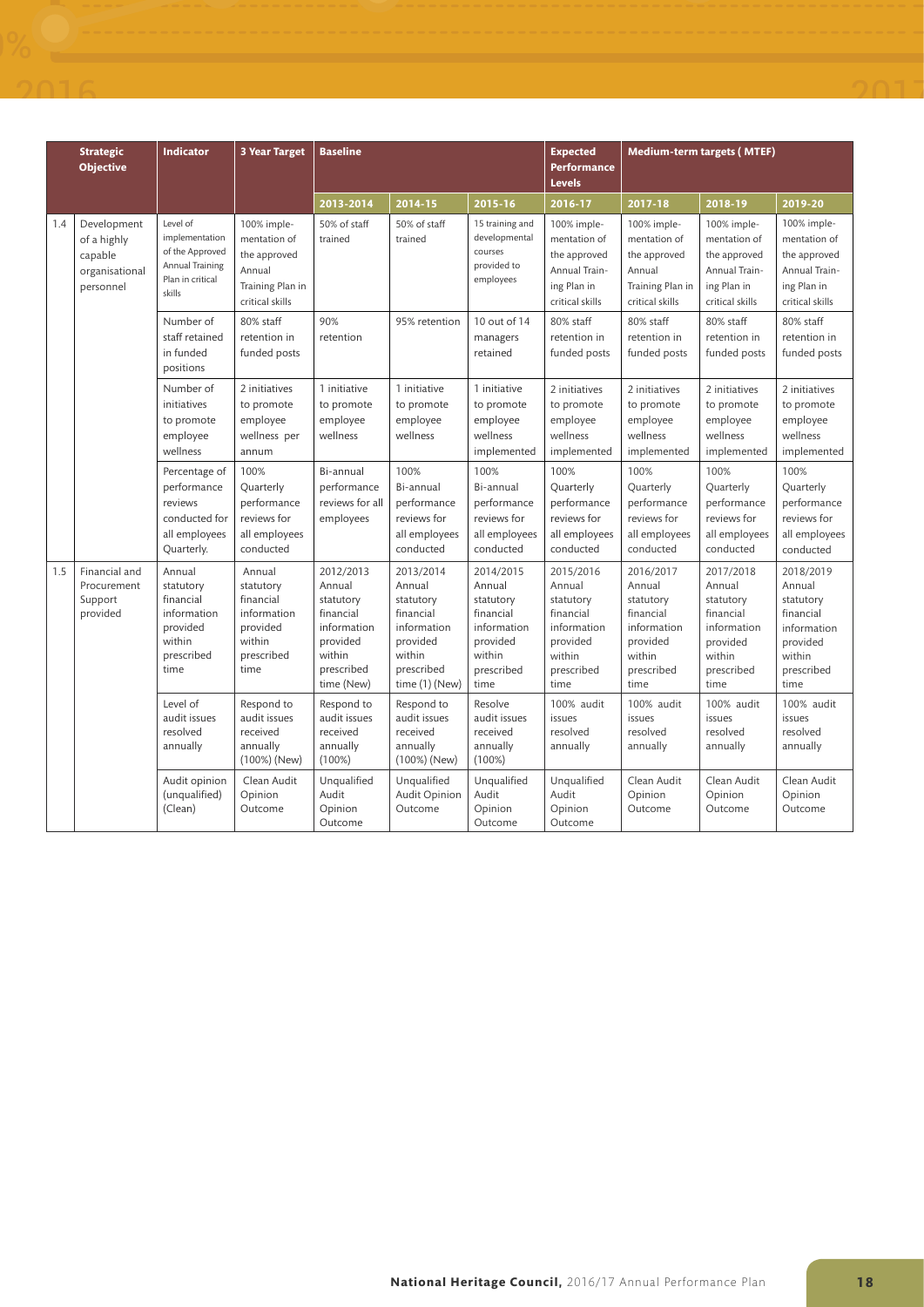|     | <b>Strategic</b><br><b>Objective</b> | <b>Indicator</b>                                                                                                                       | <b>3 Year Target</b>                                                                   | <b>Baseline</b>                                                                                   |                                                                                                |                                                                                          | <b>Expected</b><br><b>Performance</b><br><b>Levels</b>                                                                                |                                                                                                                                       | <b>Medium-term targets (MTEF)</b>                                                                                                           |                                                                                                                                       |
|-----|--------------------------------------|----------------------------------------------------------------------------------------------------------------------------------------|----------------------------------------------------------------------------------------|---------------------------------------------------------------------------------------------------|------------------------------------------------------------------------------------------------|------------------------------------------------------------------------------------------|---------------------------------------------------------------------------------------------------------------------------------------|---------------------------------------------------------------------------------------------------------------------------------------|---------------------------------------------------------------------------------------------------------------------------------------------|---------------------------------------------------------------------------------------------------------------------------------------|
|     |                                      |                                                                                                                                        |                                                                                        | 2013-2014                                                                                         | 2014-15                                                                                        | 2015-16                                                                                  | 2016-17                                                                                                                               | 2017-18                                                                                                                               | 2018-19                                                                                                                                     | 2019-20                                                                                                                               |
| 1.6 | Provide ICT<br>support               | Level of<br>IT client<br>satisfaction<br>survey rating<br>achieved (%)                                                                 | IT client<br>satisfaction<br>survey rating<br>achieved<br>(80%) (New)                  | IT client<br>satisfaction<br>survey rating<br>achieved<br>(60%) (New)                             | IT client<br>satisfaction<br>survey rating<br>achieved<br>(60%) (New)                          | IT client<br>satisfaction<br>survey rating<br>achieved<br>(60%)                          | IT client<br>satisfaction<br>survey rating<br>achieved<br>(65%)                                                                       | IT client<br>satisfaction<br>survey rating<br>achieved<br>(70%)                                                                       | IT client<br>satisfaction<br>survey rating<br>achieved<br>(75%)                                                                             | IT client<br>satisfaction<br>survey rating<br>achieved<br>(80%)                                                                       |
|     |                                      | Level of<br>logged calls<br>responded<br>to within 2<br>hours average<br>response time<br>from IT call<br>logged until<br>responded to | Average<br>response time<br>from IT call<br>logged until<br>responded to<br>(3 hours)  | Average<br>response<br>time from<br>IT call<br>logged until<br>responded<br>to (3 hours)<br>(New) | Average<br>response time<br>from IT call<br>logged until<br>responded<br>to (3 hours)<br>(New) | Average<br>response<br>time from<br>IT call<br>logged until<br>responded to<br>(3 hours) | 100% of<br>logged calls<br>responded<br>to within 2<br>hours average<br>response time<br>from IT call<br>logged until<br>responded to | 100% of<br>logged calls<br>responded<br>to within 2<br>hours average<br>response time<br>from IT call<br>logged until<br>responded to | 100% of<br>logged calls<br>responded<br>to within<br>2 hours<br>average<br>response<br>time from<br>IT call<br>logged until<br>responded to | 100% of<br>logged calls<br>responded<br>to within 2<br>hours average<br>response time<br>from IT call<br>logged until<br>responded to |
|     |                                      | Level of Local<br>Area Network<br>availability<br>$(\%)$                                                                               | Local Area<br>Network<br>availability<br>(95%)                                         | Local Area<br>Network<br>availability<br>(95%) (New)                                              | Local Area<br>Network<br>availability<br>(95%) (New)                                           | Local Area<br>Network<br>availability<br>(95%)                                           | Local Area<br>Network<br>availability<br>(95%)                                                                                        | Local Area<br>Network<br>availability<br>(95%)                                                                                        | Local Area<br>Network<br>availability<br>(95%)                                                                                              | Local Area<br>Network<br>availability<br>(95%)                                                                                        |
|     |                                      | <b>Disaster</b><br>Recovery<br>& Business<br>Continuity<br>Plan reviewed<br>and tested                                                 | <b>Disaster</b><br>Recovery<br>& Business<br>Continuity<br>Plan reviewed<br>and tested | No target                                                                                         | No target                                                                                      | No target                                                                                | <b>Disaster</b><br>recovery<br>& business<br>continuity<br>plan reviewed<br>and tested                                                | <b>Disaster</b><br>recovery<br>& business<br>continuity<br>plan reviewed<br>and tested                                                | <b>Disaster</b><br>recovery<br>& business<br>continuity<br>plan<br>reviewed and<br>tested                                                   | <b>Disaster</b><br>recovery<br>& business<br>continuity<br>plan reviewed<br>and tested                                                |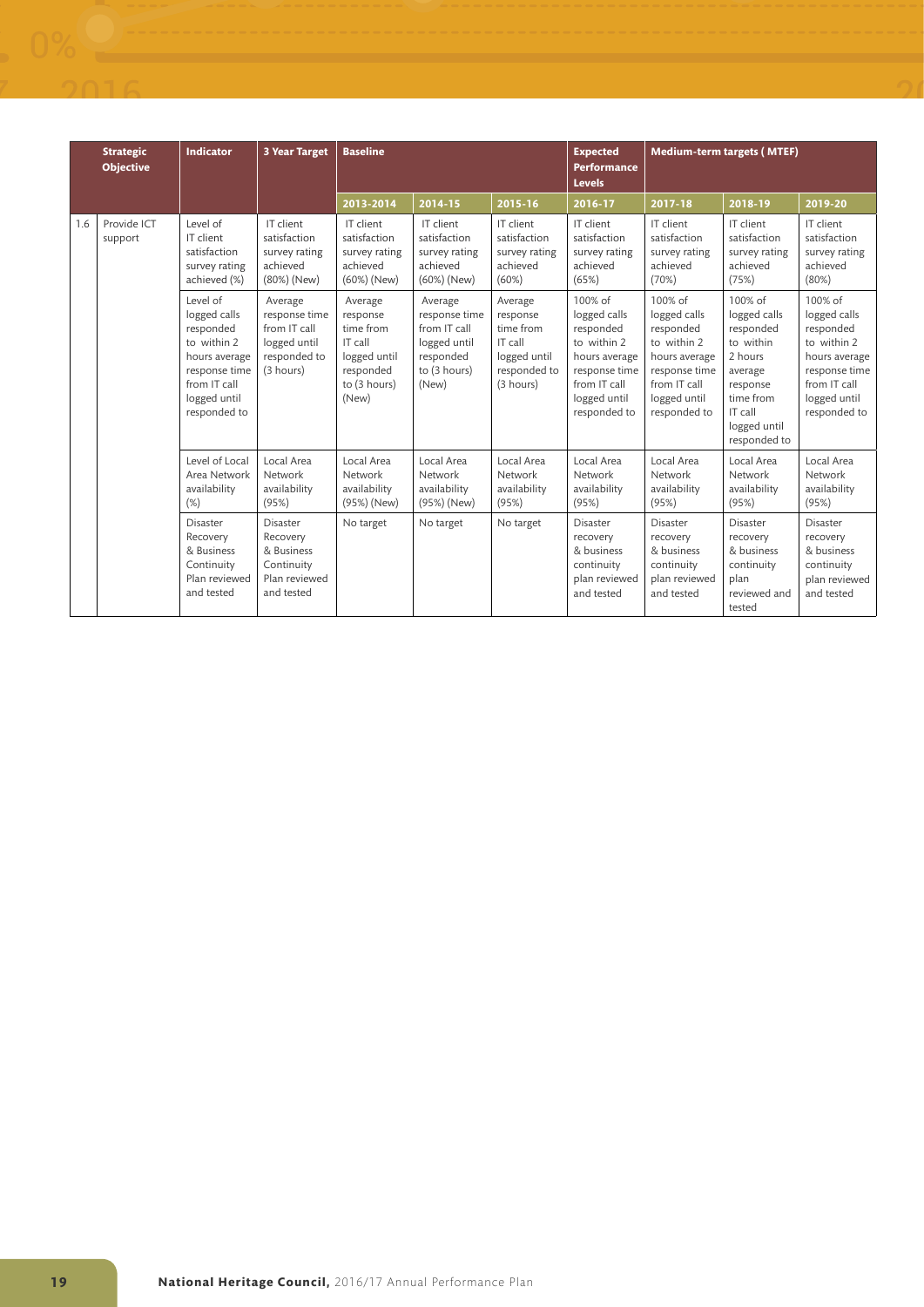| <b>Strategic</b>                                              | No. | <b>Strategic</b>                                      | <b>Indicator</b>                                                                          | <b>Medium-term targets</b>                                                                         |                                                                                                    |                                                                                                    |                                                                                                    |
|---------------------------------------------------------------|-----|-------------------------------------------------------|-------------------------------------------------------------------------------------------|----------------------------------------------------------------------------------------------------|----------------------------------------------------------------------------------------------------|----------------------------------------------------------------------------------------------------|----------------------------------------------------------------------------------------------------|
| <b>Outcome</b><br><b>Oriented</b><br><b>Goals</b>             |     | <b>Objective</b>                                      |                                                                                           | 2016-17                                                                                            | 2017-18                                                                                            | 2018-19                                                                                            | 2019-20                                                                                            |
| An effective,<br>efficient and<br>sustainable<br>institution. | 1.1 | Provide<br>Strategic<br>Management<br><b>Services</b> | Dates by which<br>compliance<br>documents are<br>submitted to the<br><b>DAC</b>           | Organisation<br>wide adherence<br>to compliance<br>dates<br>implemented                            | Organisation<br>wide adherence<br>to compliance<br>dates<br>implemented                            | Organisation<br>wide adherence<br>to compliance<br>dates<br>implemented                            | Organisation<br>wide adherence<br>to compliance<br>dates<br>implemented                            |
| An effective.<br>efficient and<br>sustainable<br>institution. | 1.2 | Provide legal<br>services to the<br><b>NHC</b>        | Percentage of<br>legal services<br>requests<br>responded<br>to within ten<br>working days | 100% of<br>legal services<br>requested to<br>be responded<br>to within ten<br>working days         | 100% of<br>legal services<br>requested to<br>be responded<br>to within ten<br>working days         | 100% of<br>legal services<br>requested to<br>be responded<br>to within ten<br>working days         | 100% of<br>legal services<br>requested to<br>be responded<br>to within ten<br>working days         |
| An effective,<br>efficient and<br>sustainable<br>institution. | 1.3 | Promote the<br>NHC and its<br>programmes              | Number of<br>publications<br>produced and<br>distributed                                  | Heritage<br>Magazine<br>published and<br>distributed (2x<br>issues of 5000<br>copies each)         | Heritage<br>Magazine<br>published and<br>distributed (2x<br>issues of 5000<br>copies each)         | Heritage<br>Magazine<br>published and<br>distributed (2x<br>issues of 5000<br>copies each)         | Heritage<br>Magazine<br>published and<br>distributed (2x<br>issues of 5000<br>copies each)         |
|                                                               |     |                                                       | Number of media<br>engagements<br>conducted                                               | 12x Media<br>engagements<br>conducted<br>(media<br>coordination<br>for projects e.g.<br>briefings) | 12x Media<br>engagements<br>conducted<br>(media<br>coordination<br>for projects e.g.<br>briefings) | 12x Media<br>engagements<br>conducted<br>(media<br>coordination<br>for projects e.g.<br>briefings) | 12x Media<br>engagements<br>conducted<br>(media<br>coordination<br>for projects e.g.<br>briefings) |
|                                                               |     |                                                       | Number of multi-<br>media campaigns<br>conducted and<br>monitored                         | 10 multimedia<br>awareness<br>campaigns<br>conducted about<br>NHC key projects                     | 10 multimedia<br>awareness<br>campaigns<br>conducted<br>about NHC key<br>projects                  | 10 multimedia<br>awareness<br>campaigns<br>conducted<br>about NHC key<br>projects                  | 10 multimedia<br>awareness<br>campaigns<br>conducted<br>about NHC key<br>projects                  |
|                                                               |     |                                                       | Number of<br>advertising<br>and branding<br>campaigns<br>conducted                        | 1x advertising<br>and branding<br>campaigns<br>conducted                                           | 1x advertising<br>and branding<br>campaigns<br>conducted                                           | 1x advertising<br>and branding<br>campaigns<br>conducted                                           | 1x advertising<br>and branding<br>campaigns<br>conducted                                           |

# *6.3. Programme 1: Strategic Goals, Objectives, Indicators and Annual Targets*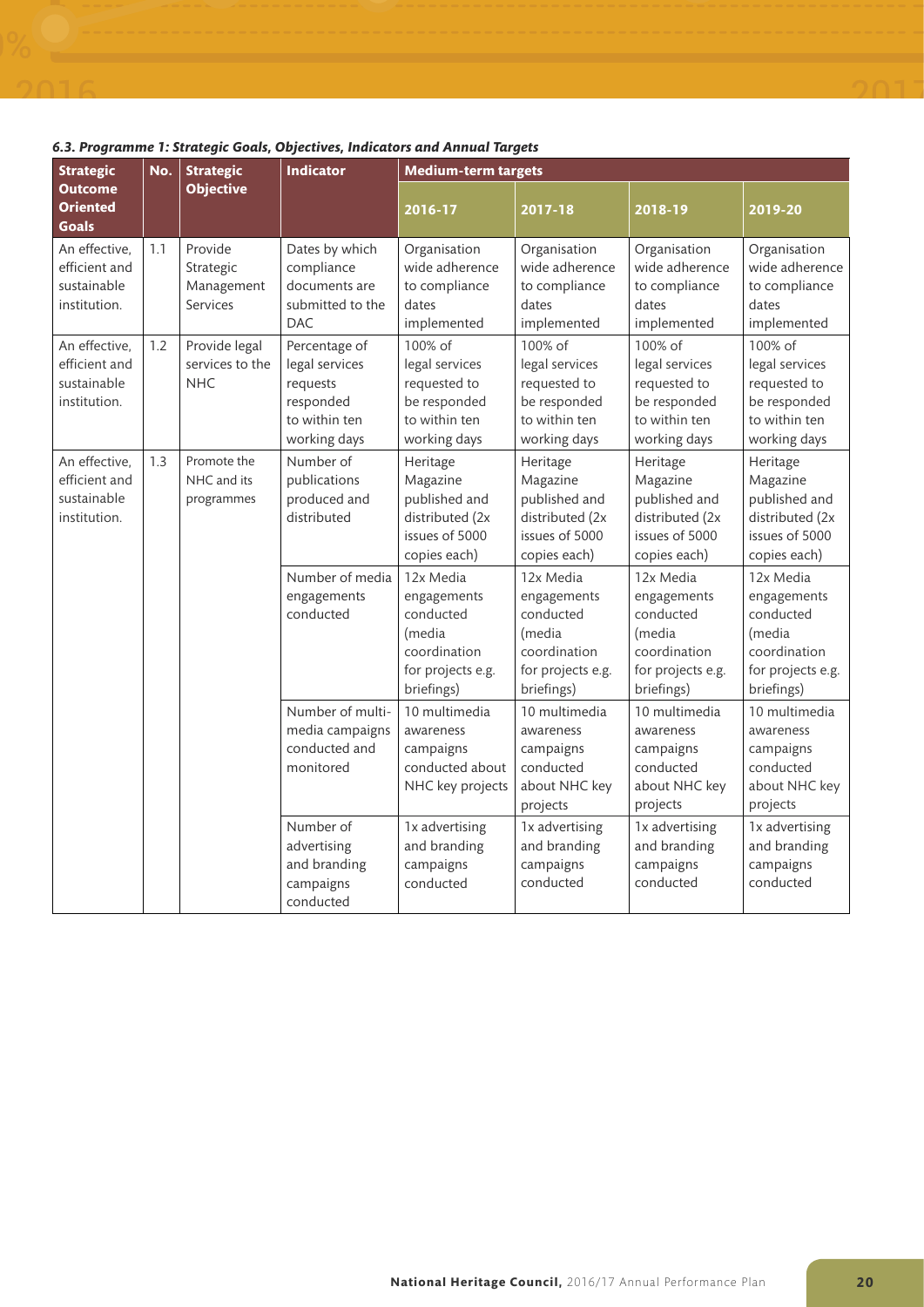| <b>Strategic</b>                                              | No. | <b>Strategic</b>                                                   | <b>Indicator</b>                                                                                                                                                              | <b>Medium-term targets</b>                                                                                                                                       |                                                                                                                                                                  |                                                                                                                                                                  |                                                                                                                                                                  |
|---------------------------------------------------------------|-----|--------------------------------------------------------------------|-------------------------------------------------------------------------------------------------------------------------------------------------------------------------------|------------------------------------------------------------------------------------------------------------------------------------------------------------------|------------------------------------------------------------------------------------------------------------------------------------------------------------------|------------------------------------------------------------------------------------------------------------------------------------------------------------------|------------------------------------------------------------------------------------------------------------------------------------------------------------------|
| <b>Outcome</b><br><b>Oriented</b><br><b>Goals</b>             |     | <b>Objective</b>                                                   |                                                                                                                                                                               | 2016-17                                                                                                                                                          | 2017-18                                                                                                                                                          | 2018-19                                                                                                                                                          | 2019-20                                                                                                                                                          |
| An effective,<br>efficient and<br>sustainable<br>institution. | 1.4 | Development<br>of highly<br>capable<br>organisational<br>personnel | Level of<br>implementation<br>of the Approved<br><b>Annual Training</b><br>Plan in critical<br>skills<br>Number of<br>staff retained in                                       | 100%<br>implementation<br>of the approved<br><b>Annual Training</b><br>Plan in critical<br>skills<br>80% staff<br>retention in                                   | 100%<br>implementation<br>of the approved<br><b>Annual Training</b><br>Plan in critical<br>skills<br>80% staff<br>retention in                                   | 100%<br>implementation<br>of the approved<br><b>Annual Training</b><br>Plan in critical<br>skills<br>80% staff<br>retention in                                   | 100%<br>implementation<br>of the approved<br><b>Annual Training</b><br>Plan in critical<br>skills<br>80% staff<br>retention in                                   |
|                                                               |     |                                                                    | funded positions<br>Number of<br>initiatives<br>to promote<br>employee<br>wellness<br>Percentage of<br>performance<br>reviews<br>conducted for<br>all employees<br>Quarterly. | funded posts<br>2 initiatives<br>to promote<br>employee<br>wellness<br>implemented<br>100% Quarterly<br>performance<br>reviews for<br>all employees<br>conducted | funded posts<br>2 initiatives<br>to promote<br>employee<br>wellness<br>implemented<br>100% Quarterly<br>performance<br>reviews for<br>all employees<br>conducted | funded posts<br>2 initiatives<br>to promote<br>employee<br>wellness<br>implemented<br>100% Quarterly<br>performance<br>reviews for<br>all employees<br>conducted | funded posts<br>2 initiatives<br>to promote<br>employee<br>wellness<br>implemented<br>100% Quarterly<br>performance<br>reviews for<br>all employees<br>conducted |
| An effective,<br>efficient and<br>sustainable<br>institution. | 1.5 | Financial and<br>Procurement<br>Support<br>provided                | Annual statutory<br>financial<br>information<br>provided within<br>prescribed time<br>Level of audit                                                                          | 2015/2016<br>Annual statutory<br>financial<br>information<br>provided within<br>prescribed time                                                                  | 2016/2017<br>Annual statutory<br>financial<br>information<br>provided within<br>prescribed time<br>100% audit                                                    | 2017/2018<br>Annual statutory<br>financial<br>information<br>provided within<br>prescribed time<br>100% audit                                                    | 2018/2019<br>Annual<br>statutory<br>financial<br>information<br>provided within<br>prescribed time<br>100% audit                                                 |
|                                                               |     |                                                                    | issues resolved<br>annually                                                                                                                                                   | 100% audit issues<br>raised resolved<br>annually                                                                                                                 | issues raised<br>resolved annually                                                                                                                               | issues raised<br>resolved annually                                                                                                                               | issues raised<br>resolved<br>annually                                                                                                                            |
|                                                               |     |                                                                    | Audit opinion<br>(Unqualified)/<br>(Clean)                                                                                                                                    | Unqualified<br><b>Audit Opinion</b><br>Outcome                                                                                                                   | Clean Audit<br>Opinion<br>Outcome                                                                                                                                | Clean Audit<br>Opinion<br>Outcome                                                                                                                                | Clean Audit<br>Opinion<br>Outcome                                                                                                                                |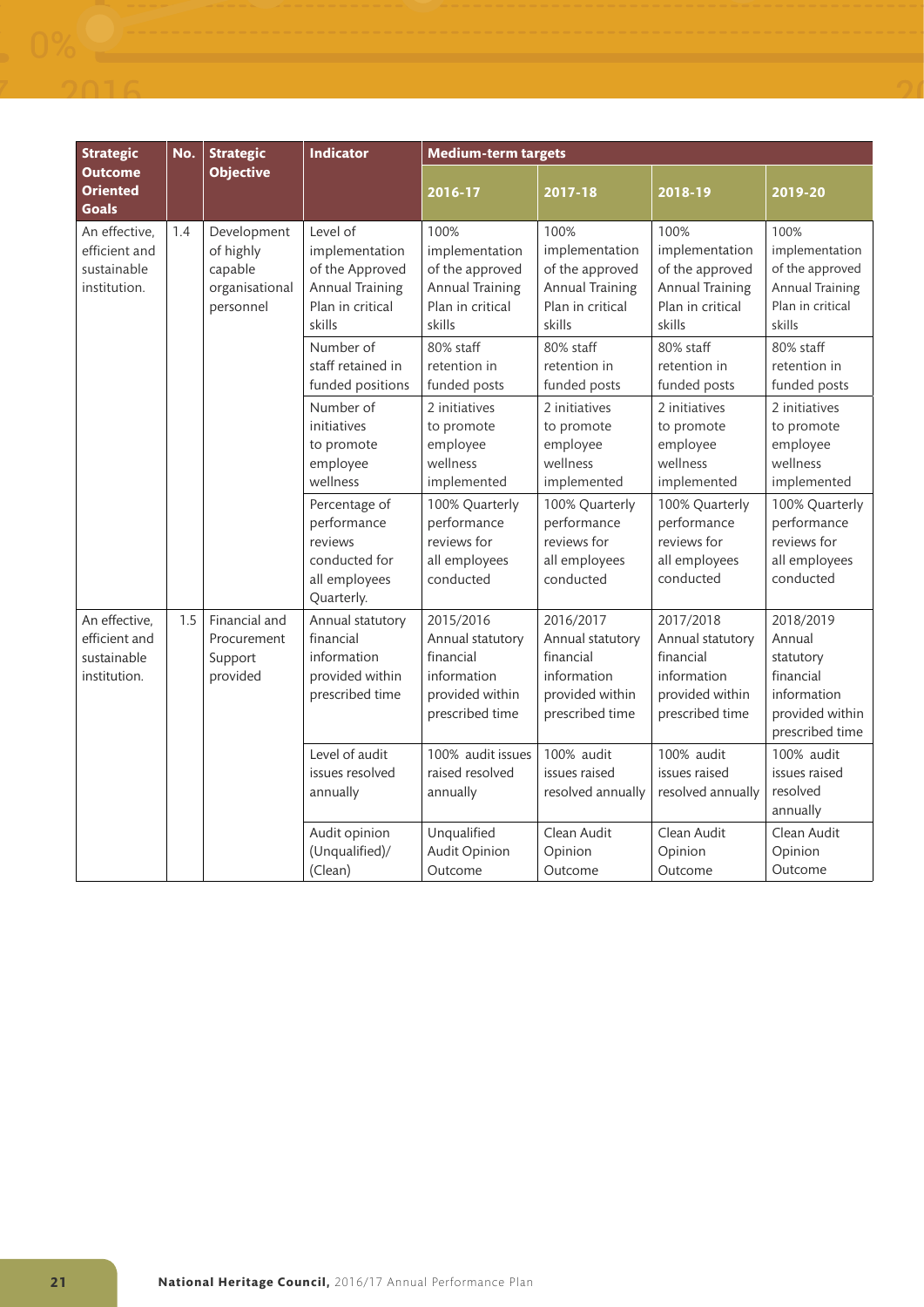| <b>Strategic</b>                                              | No. | <b>Strategic</b>       | <b>Indicator</b>                                                                 | <b>Medium-term targets</b>                                                                                                      |                                                                                                                                 |                                                                                                                                 |                                                                                                                                    |
|---------------------------------------------------------------|-----|------------------------|----------------------------------------------------------------------------------|---------------------------------------------------------------------------------------------------------------------------------|---------------------------------------------------------------------------------------------------------------------------------|---------------------------------------------------------------------------------------------------------------------------------|------------------------------------------------------------------------------------------------------------------------------------|
| <b>Outcome</b><br><b>Oriented</b><br><b>Goals</b>             |     | <b>Objective</b>       |                                                                                  | 2016-17                                                                                                                         | 2017-18                                                                                                                         | 2018-19                                                                                                                         | 2019-20                                                                                                                            |
| An effective,<br>efficient and<br>sustainable<br>institution. | 1.6 | Provide ICT<br>support | IT client<br>satisfaction survey<br>rating achieved<br>$(\%)$                    | IT client satisfac-<br>tion survey rating<br>achieved (65%)                                                                     | IT client satisfac-<br>tion survey rating<br>achieved (70%)                                                                     | IT client satisfac-<br>tion survey rating<br>achieved (75%)                                                                     | IT client<br>satisfaction<br>survey rating<br>achieved (80%)                                                                       |
|                                                               |     |                        | Average response<br>time from IT<br>call logged until<br>responded to<br>(hours) | 100% of logged<br>calls responded<br>to within 2 hours<br>average response<br>time from IT<br>call logged until<br>responded to | 100% of logged<br>calls responded<br>to within 2 hours<br>average response<br>time from IT<br>call logged until<br>responded to | 100% of logged<br>calls responded<br>to within 2 hours<br>average response<br>time from IT<br>call logged until<br>responded to | 100% of logged<br>calls responded<br>to within 2<br>hours average<br>response time<br>from IT call<br>logged until<br>responded to |
|                                                               |     |                        | Local Area<br>Network<br>availability (%)                                        | Local Area<br>Network<br>availability (95%)                                                                                     | Local Area<br>Network<br>availability (95%)                                                                                     | Local Area<br>Network<br>availability (95%)                                                                                     | Local Area<br>Network<br>availability<br>(95%)                                                                                     |
|                                                               |     |                        | Disaster recovery<br>& business<br>continuity plan<br>reviewed and<br>tested     | Disaster recovery<br>& business<br>continuity plan<br>reviewed and<br>tested                                                    | Disaster recovery<br>& business<br>continuity plan<br>reviewed and<br>tested                                                    | Disaster recovery<br>& business<br>continuity plan<br>reviewed and<br>tested                                                    | <b>Disaster</b><br>recovery<br>& business<br>continuity plan<br>reviewed and<br>tested                                             |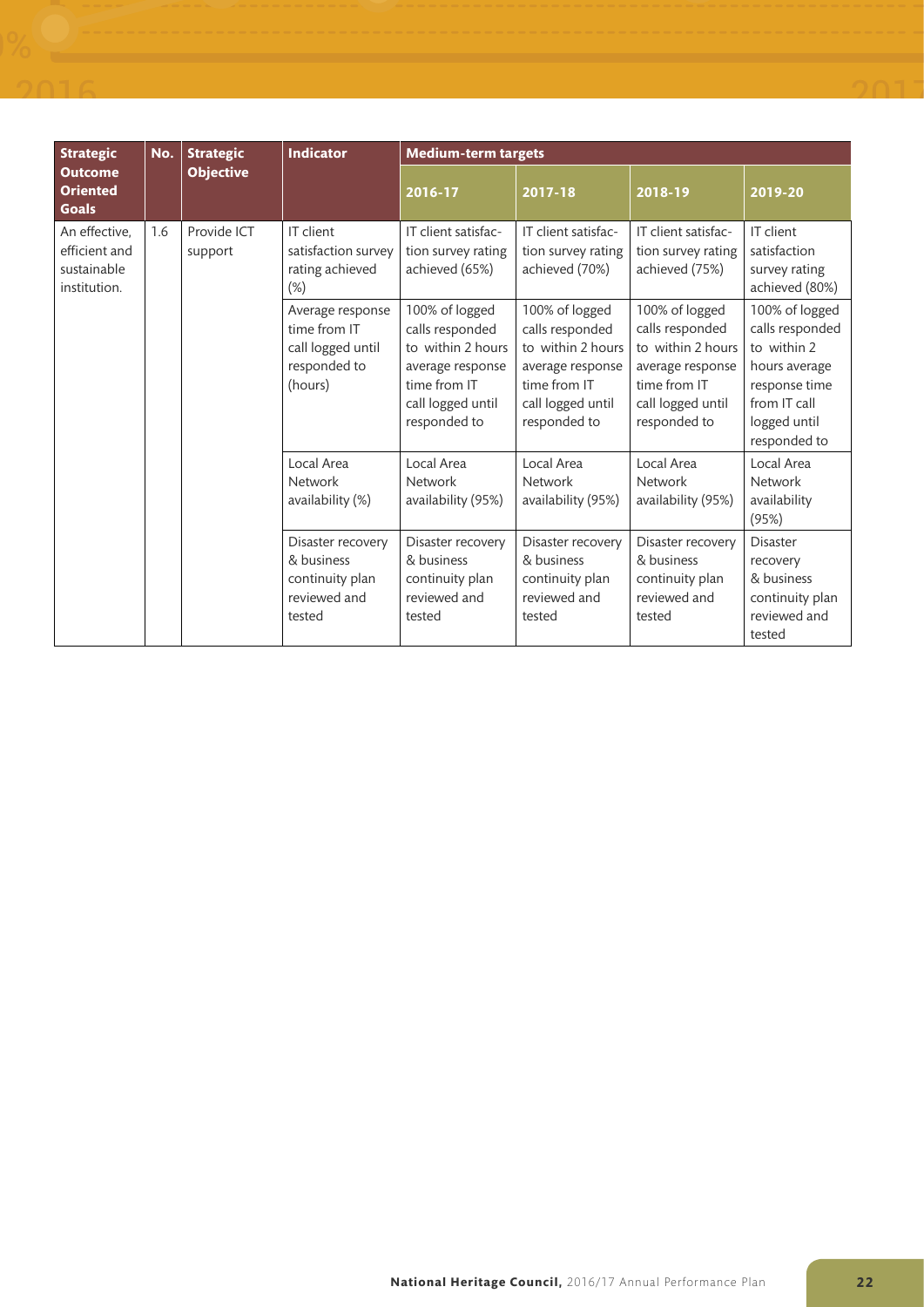|     | <b>Indicator</b>                                                                                                | <b>Expected</b><br>Performance Levels                                                            | <b>Reporting</b> |                                                                                         | <b>Quarterly Targets</b>                                                                          |                                                                                            |                                                                                                   | <b>Means</b> of                                                                                                         |
|-----|-----------------------------------------------------------------------------------------------------------------|--------------------------------------------------------------------------------------------------|------------------|-----------------------------------------------------------------------------------------|---------------------------------------------------------------------------------------------------|--------------------------------------------------------------------------------------------|---------------------------------------------------------------------------------------------------|-------------------------------------------------------------------------------------------------------------------------|
|     |                                                                                                                 | 2016-17                                                                                          | <b>Frequency</b> | 2016/17<br>Q1                                                                           | 2016/17<br>Q <sub>2</sub>                                                                         | 2016/17<br>Q <sub>3</sub>                                                                  | 2016/17<br>Q4                                                                                     | verification                                                                                                            |
| 1.1 | Dates by which<br>compliance<br>documents are<br>submitted to the<br><b>DAC</b>                                 | Organisation wide<br>adherence to<br>compliance dates<br>implemented                             | Quarterly        | Organisation wide<br>adherence to<br>compliance dates<br>implemented                    | Organisation<br>wide adherence<br>to compliance<br>dates<br>implemented                           | Organisation<br>wide adherence<br>to compliance<br>dates<br>implemented                    | Organisation<br>wide adherence<br>to compliance<br>dates<br>implemented                           | Quarterly<br>Compliance<br>Report                                                                                       |
| 1.2 | Percentage of<br>legal services<br>requests<br>responded<br>to within ten<br>working days                       | 100% of legal<br>services requested<br>to be responded to<br>within ten working<br>days          | Quarterly        | 100% of legal<br>services requested<br>to be responded<br>to within ten<br>working days | 100% of<br>legal services<br>requested to<br>be responded<br>to within ten<br>working days        | 100% of<br>legal services<br>requested to<br>be responded<br>to within ten<br>working days | 100% of<br>legal services<br>requested to<br>be responded<br>to within ten<br>working days        | Register/<br>Systems<br>generated<br>report                                                                             |
| 1.3 | Number<br>of heritage<br>publications<br>produced and<br>distributed                                            | Heritage Magazine<br>published and<br>distributed (2x<br>issues of 5000<br>copies each)          | Quarterly        | No target set                                                                           | 5000 Heritage<br>Magazine<br>copies of Issue 3<br>produced                                        | No target set                                                                              | 5000 Heritage<br>Magazine<br>copies of Issue 4<br>produced                                        | Heritage<br>Magazine hard<br>& soft copy                                                                                |
|     | Number<br>of media<br>engagements<br>conducted                                                                  | 12 x Media<br>engagements<br>conducted (media<br>coordination<br>for projects e.g.<br>briefings) | Quarterly        | 3x media<br>engagement<br>conducted                                                     | 4x media<br>engagement<br>conducted                                                               | 3x media<br>engagement<br>conducted                                                        | 2x media<br>engagement<br>conducted                                                               | Media reports                                                                                                           |
|     | Number of<br>multi-media<br>campaigns<br>conducted and<br>monitored                                             | 10 multimedia<br>awareness<br>campaigns<br>conducted about<br>NHC key projects                   | Quarterly        | 3x multimedia<br>awareness<br>campaigns<br>conducted on<br>communication<br>platforms   | 3x multimedia<br>awareness<br>campaigns<br>conducted on<br>communication<br>platforms             | 3x multimedia<br>awareness<br>campaigns<br>conducted on<br>communication<br>platforms      | 1x multimedia<br>awareness<br>campaigns<br>conducted on<br>communication<br>platforms             | Multimedia<br>management<br>report                                                                                      |
|     | Number of<br>advertising<br>and branding<br>campaigns                                                           | 1 x advertising and<br>branding campaign<br>conducted                                            | Annually         | No target set                                                                           | 1 x advertising<br>and branding<br>campaign<br>conducted                                          | No target set                                                                              | No target set                                                                                     | Copies of<br>adverts                                                                                                    |
| 1.4 | conducted<br>Level of<br>implementation<br>of the Approved<br><b>Annual Training</b><br>Plan in critical skills | 100% implementation<br>of the approved<br>Annual Training Plan<br>on critical skills             | Quarterly        | 100%<br>implementation<br>of the approved<br>Annual Training Plan<br>on critical skills | 100%<br>implementation<br>of the approved<br><b>Annual Training</b><br>Plan on critical<br>skills | 100%<br>implementation<br>of the approved<br>Annual Training<br>Plan on critical<br>skills | 100%<br>implementation<br>of the approved<br><b>Annual Training</b><br>Plan on critical<br>skills | <b>Annual Work Skills</b><br>Plan, Quarterly<br><b>Training Reports</b><br>and Certificates/<br>Attendance<br>Registers |
|     | Level of staff<br>retained in funded<br>positions                                                               | 80% staff retention in<br>funded positions                                                       | Quarterly        | 80% staff retention<br>in funded posts                                                  | 80% staff retention<br>in funded posts                                                            | 80% staff retention<br>in funded posts                                                     | 80% staff retention<br>in funded posts                                                            | Quarterly Staff<br>Complement<br>Listing                                                                                |
|     | Number of<br>initiatives to<br>promote employee<br>wellness                                                     | 2 initiatives to promote<br>employee wellness<br>implemented                                     | Quarterly        | No target set                                                                           | 1 initiative<br>to promote<br>employee wellness<br>implemented                                    | No target set                                                                              | 1 initiative<br>to promote<br>employee wellness<br>implemented                                    | Employee<br>Wellness Report                                                                                             |
|     | Percentage of<br>performance<br>reviews conducted<br>for all employees<br>Quarterly                             | 100% Quarterly<br>performance reviews<br>for all employees<br>conducted                          | Quarterly        | 100% Quarterly<br>performance<br>reviews for<br>all employees<br>conducted              | 100% Quarterly<br>performance<br>reviews for<br>all employees<br>conducted                        | 100% Quarterly<br>performance<br>reviews for<br>all employees<br>conducted                 | 100% Quarterly<br>performance<br>reviews for<br>all employees<br>conducted                        | Completed<br>Performance<br>Reviews                                                                                     |

# *6.4. Programme 1: Quarterly Targets for 2016/17*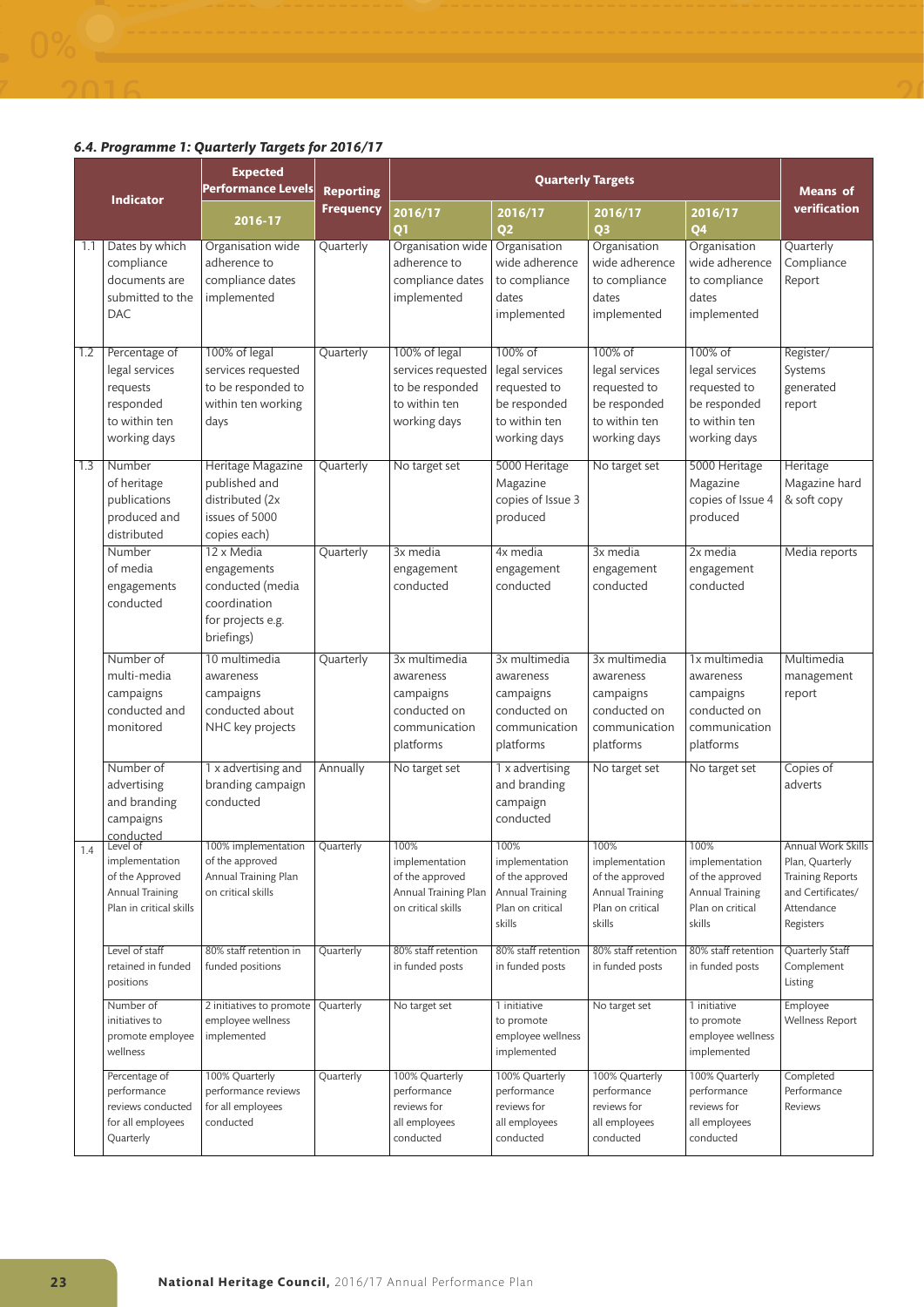|     | <b>Indicator</b>                                                                   | <b>Expected</b><br><b>Performance Levels</b>                                                                                 | <b>Reporting</b><br><b>Frequency</b> |                                                                                                                              | <b>Quarterly Targets</b>                                                                                                        |                                                                                                                                 |                                                                                                                                 | <b>Means</b> of<br>verification                                                   |
|-----|------------------------------------------------------------------------------------|------------------------------------------------------------------------------------------------------------------------------|--------------------------------------|------------------------------------------------------------------------------------------------------------------------------|---------------------------------------------------------------------------------------------------------------------------------|---------------------------------------------------------------------------------------------------------------------------------|---------------------------------------------------------------------------------------------------------------------------------|-----------------------------------------------------------------------------------|
|     |                                                                                    | 2016-17                                                                                                                      |                                      | 2016/17<br>Q <sub>1</sub>                                                                                                    | 2016/17<br><b>Q2</b>                                                                                                            | 2016/17<br>O <sub>3</sub>                                                                                                       | 2016/17<br>Q4                                                                                                                   |                                                                                   |
| 1.5 | Annual statutory<br>financial<br>information<br>provided within<br>prescribed time | 2015/2016 Annual<br>statutory financial<br>information provided<br>within prescribed time                                    | Annually                             | 2015/16 Annual<br>financial statements<br>produced                                                                           | No target set                                                                                                                   | No target set                                                                                                                   | No target set                                                                                                                   | Approved<br>Annual Financial<br>Statements                                        |
|     | Level of audit issues<br>resolved annually<br>(% )                                 | 100% audit issues<br>resolved annually                                                                                       | Quarterly                            | 20% audit issues<br>raised resolved                                                                                          | 50% audit issues<br>raised resolved                                                                                             | 70% audit issues<br>raised resolved                                                                                             | 100% audit issues<br>raised resolved                                                                                            | <b>Audit Outcomes</b><br>Implementation<br>Plan                                   |
|     | Unqualified<br>audit opinion<br>(Unqualified)<br>(Clean)                           | Unqualified audit<br>opinion                                                                                                 | Annually                             | No target set                                                                                                                | <b>Unqualified audit</b><br>outcome achieved                                                                                    | No target set                                                                                                                   | No target set                                                                                                                   | <b>Audit Report</b>                                                               |
| 1.6 | Level of IT Client<br>Satisfaction Survey<br>rating achieved (%)                   | <b>IT Client Satisfaction</b><br>Survey rating achieved<br>(65%)                                                             | Annually                             | No target set                                                                                                                | No target set                                                                                                                   | No target set                                                                                                                   | <b>IT Client</b><br>Satisfaction Survey<br>conducted                                                                            | <b>IT Client</b><br>Satisfaction Survey<br>Report                                 |
|     | Average response<br>time from IT<br>call logged until<br>responded to<br>(hours)   | 100% of logged calls<br>responded to within<br>2 hours average<br>response time from<br>IT call logged until<br>responded to | Quarterly                            | 100% of logged calls<br>responded to within<br>2 hours average<br>response time from<br>IT call logged until<br>responded to | 100% of logged<br>calls responded<br>to within 2 hours<br>average response<br>time from IT<br>call logged until<br>responded to | 100% of logged<br>calls responded<br>to within 2 hours<br>average response<br>time from IT<br>call logged until<br>responded to | 100% of logged<br>calls responded<br>to within 2 hours<br>average response<br>time from IT<br>call logged until<br>responded to | Register                                                                          |
|     | Level Local Area<br>Network availability<br>(%)                                    | Local Area Network<br>availability (95%)                                                                                     | Monthly                              | 95% network<br>availability achieved                                                                                         | 95% network<br>availability<br>achieved                                                                                         | 95% network<br>availability<br>achieved                                                                                         | 95% network<br>availability<br>achieved                                                                                         | IT Monthly Report                                                                 |
|     | Disaster recovery &<br>business continuity<br>plan reviewed and<br>tested          | Disaster recovery &<br>business continuity<br>plan reviewed and<br>tested                                                    | Quarterly                            | No target                                                                                                                    | No target                                                                                                                       | Disaster recovery &<br>business continuity<br>plan reviewed                                                                     | Disaster recovery<br>& business<br>continuity plan<br>tested                                                                    | Reviewed<br>disaster recovery<br>& business<br>continuity plan<br>and test report |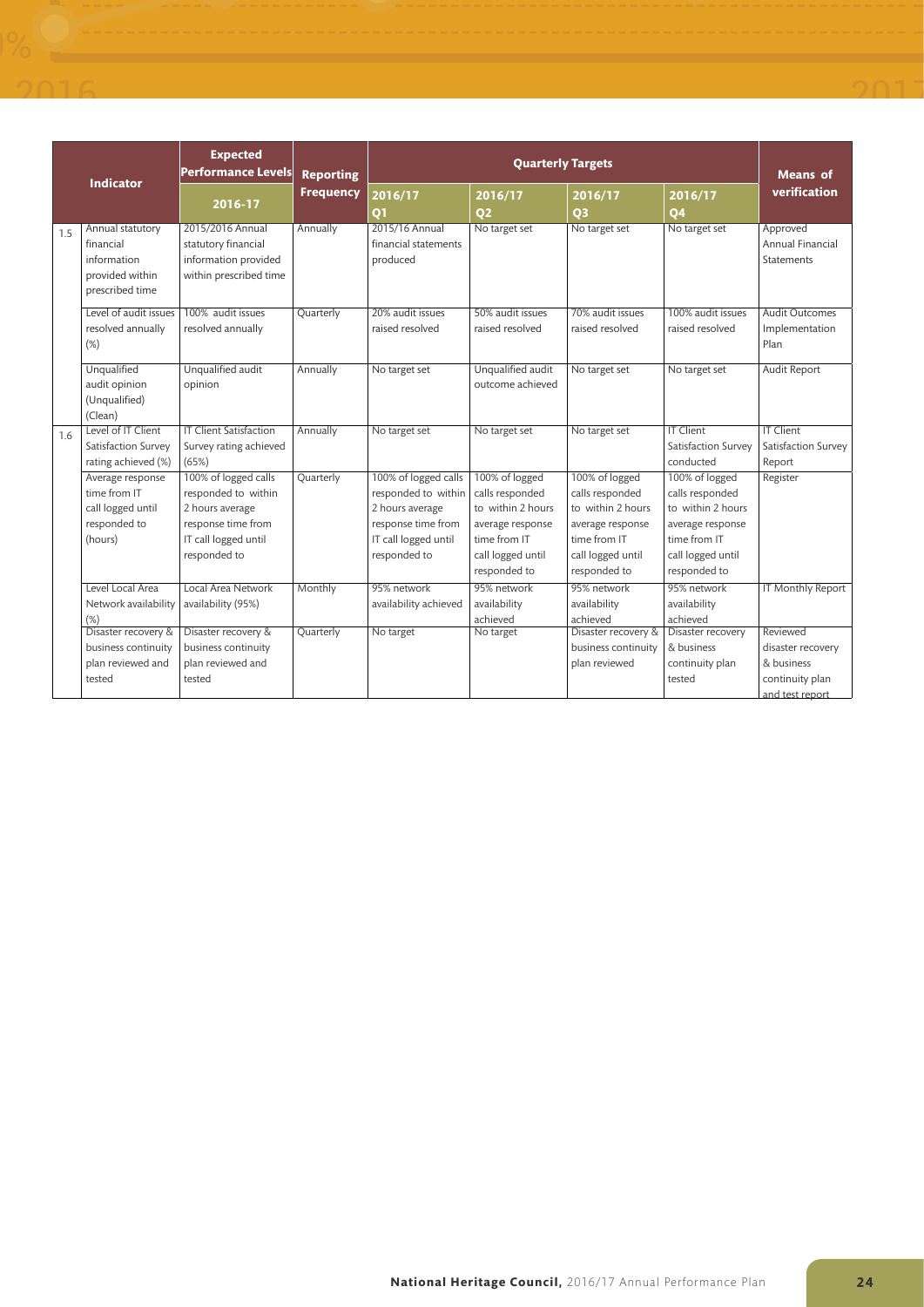# *7. Programme 2: Heritage Promotion*

The aim of the heritage Promotion programme is to meet NHC customer expectations through the delivery of NHC products and services.

The programme is made up of the following sub – programmes: Heritage, Funding and the Liberation Heritage Route

| <b>Strategic</b><br><b>Objective</b> |                                                                   | <b>Baseline</b>                                                               |                                                                               |                                                                               | <b>Expected</b><br><b>Performance</b><br><b>Levels</b>                                         | <b>Medium-term targets (MTEF)</b>                                                              |                                                                                                |                                                                                                | <b>Responsible</b><br><b>Unit</b> |
|--------------------------------------|-------------------------------------------------------------------|-------------------------------------------------------------------------------|-------------------------------------------------------------------------------|-------------------------------------------------------------------------------|------------------------------------------------------------------------------------------------|------------------------------------------------------------------------------------------------|------------------------------------------------------------------------------------------------|------------------------------------------------------------------------------------------------|-----------------------------------|
|                                      |                                                                   | 2013-14                                                                       | 2014-15                                                                       | 2015-16                                                                       | 2016-17                                                                                        | 2017-18                                                                                        | 2018-19                                                                                        | 2019-20                                                                                        |                                   |
| 2.1                                  | Implemented<br>exchange<br>programmes<br>per year                 | 1 draft<br>agreements<br>issued to<br>different<br>bodies                     | 2 draft<br>agreements<br>issued to<br>different<br>bodies                     | 2 draft<br>agreements<br>issued to<br>different<br>bodies                     | 2 draft<br>agreements issued<br>to different bodies                                            | 2 draft<br>agreements issued<br>to different bodies                                            | 2 draft agreements<br>issued to different<br>bodies                                            | 2 draft<br>agreements<br>issued to different<br>bodies                                         | Heritage                          |
|                                      |                                                                   | 0 exchange<br>pro-<br>gramme<br>partici-<br>pated in<br>annually              | 1 exchange<br>programme<br>participated<br>in annually                        | 1 exchange<br>programme<br>participated<br>in annually                        | 1 exchange<br>programme<br>participated in<br>annually                                         | 1 exchange<br>programme<br>participated in<br>annually                                         | 2 exchange<br>programme<br>participated in<br>annually                                         | 2 exchange<br>programmes<br>participated in<br>annually                                        | Heritage                          |
| 2.2                                  | International<br>multilateral<br>engagements                      | 1 world<br>heritage<br>project that<br>the NHC<br>participates<br>in annually | 1 world<br>heritage<br>project that<br>the NHC<br>participates<br>in annually | 1 world<br>heritage<br>project that<br>the NHC<br>participates<br>in annually | 2 world heritage<br>project that the<br>NHC participates<br>in annually                        | 2 world heritage<br>projects that the<br>NHC participates<br>in annually                       | 2 world heritage<br>projects that the<br>NHC participates<br>in annually                       | 2 world heritage<br>projects that the<br>NHC participates<br>in annually                       | LHR                               |
| 2.3                                  | Research<br>outputs<br>produced                                   | 0<br>publication<br>produced<br>annually                                      | 1<br>publication<br>produced<br>annually                                      | $\mathbf{1}$<br>publication<br>produced<br>annually                           | 1 academic<br>publication<br>produced<br>annually                                              | 1 academic<br>publication<br>produced<br>annually                                              | 1 academic<br>publication<br>produced annually                                                 | 1 academic<br>publication<br>produced<br>annually                                              | Heritage                          |
|                                      |                                                                   | 4 Position<br>Papers<br>produced<br>annually                                  | 2 Position<br>Papers<br>produced<br>annually                                  | 2 Position<br>Papers<br>produced<br>annually                                  | 2 Position<br>Papers produced<br>annually                                                      | 2 Position<br>Papers produced<br>annually                                                      | 2 Position Papers<br>produced annually                                                         | 2 Position<br>Papers produced<br>annually                                                      | Heritage                          |
| 2.4                                  | Respond to<br>enquiries<br>on heritage<br>submitted to<br>the NHC | No target                                                                     | No target                                                                     | 7 days                                                                        | 100% of written<br>queries submitted<br>to the NHC<br>responded to<br>within 7 working<br>days | 100% of written<br>queries submitted<br>to the NHC<br>responded to<br>within 7 working<br>days | 100% of written<br>queries submitted<br>to the NHC<br>responded to<br>within 7 working<br>days | 100% of written<br>queries submitted<br>to the NHC<br>responded to<br>within 7 working<br>days | Core Business                     |
| 2.5                                  | Impact<br>study report<br>concluded                               | No target                                                                     | No target                                                                     | No target                                                                     | Impact study<br>report concluded<br>by 31 March 2017                                           | Impact study<br>concluded by 31<br>March 2018                                                  | No subsequent<br>targets                                                                       | No subsequent<br>targets                                                                       | <b>Impact Study</b><br>Report     |
| 2.6                                  | Heritage<br>articles<br>contributed<br>to accredited<br>journal   | No target                                                                     | No target                                                                     | 31-Mar-16                                                                     | Two articles<br>contributed<br>to accredited<br>journals                                       | Two articles<br>contributed<br>to accredited<br>journals                                       | Two articles<br>contributed<br>to accredited<br>journals                                       | Two articles<br>contributed<br>to accredited<br>journals                                       | Heritage                          |
| 2.7                                  | Establish<br>a Heritage<br>Institute                              | No target                                                                     | No target                                                                     | No target                                                                     | Heritage Institute<br>framework<br>approved by 31<br>March 2017                                | Heritage institute<br>establiment plan<br>approved                                             | Heritage institute<br>establiment plan<br>implemented                                          | Heritage institute<br>establiment plan<br>implemented                                          | Heritage                          |

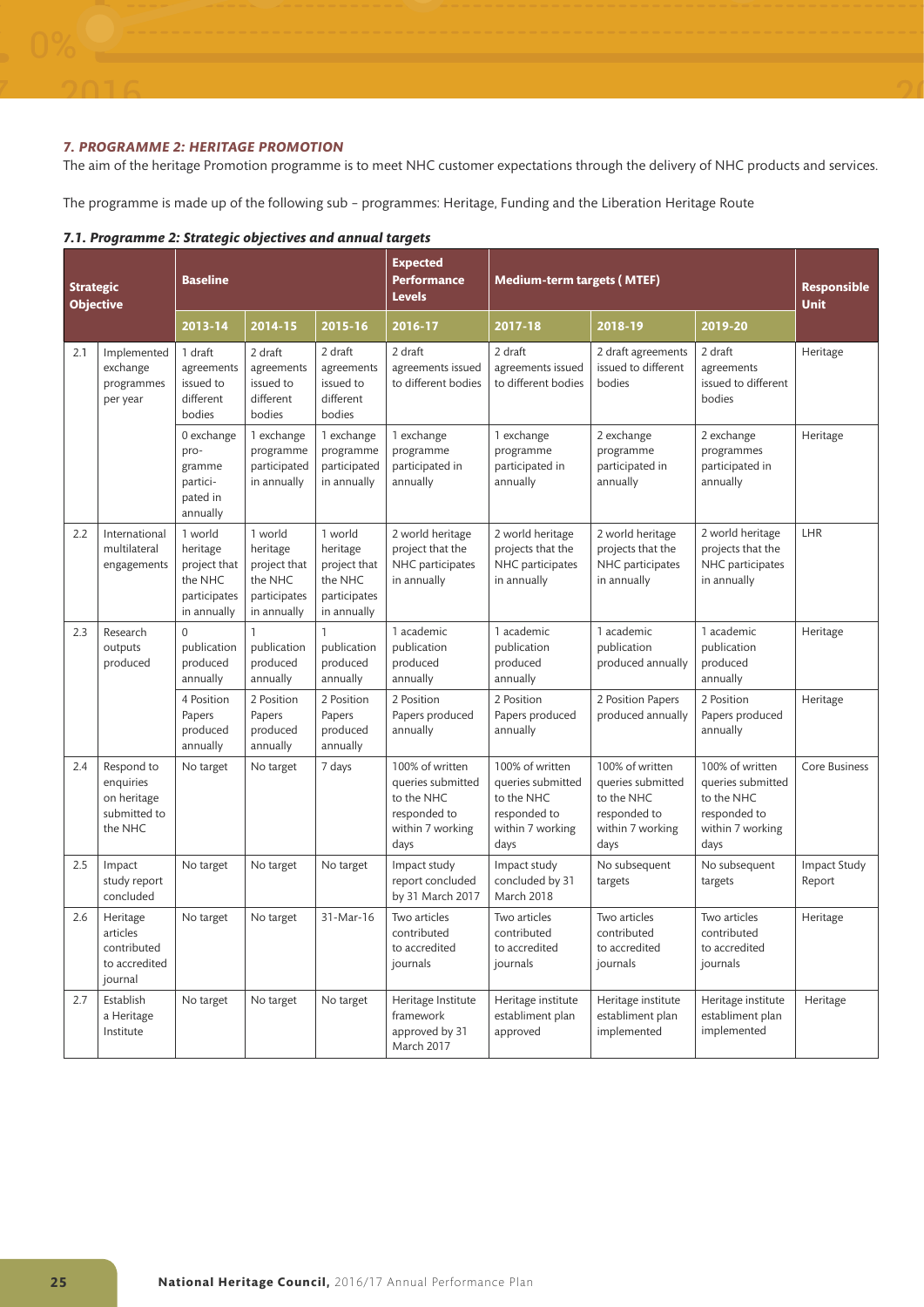| <b>Strategic</b><br><b>Objective</b> |                                                | <b>Baseline</b>                                                    |                                                                          |                                                                    | <b>Expected</b><br><b>Performance</b><br><b>Levels</b>       | <b>Medium-term targets (MTEF)</b>                            |                                                              |                                                              | <b>Responsible</b><br><b>Unit</b> |
|--------------------------------------|------------------------------------------------|--------------------------------------------------------------------|--------------------------------------------------------------------------|--------------------------------------------------------------------|--------------------------------------------------------------|--------------------------------------------------------------|--------------------------------------------------------------|--------------------------------------------------------------|-----------------------------------|
|                                      |                                                | 2013-14                                                            | 2014-15                                                                  | 2015-16                                                            | 2016-17                                                      | 2017-18                                                      | 2018-19                                                      | 2019-20                                                      |                                   |
| 2.8                                  | Number<br>of nation<br>building<br>initiatives | 1 Cultural<br>Expressions<br>hosted and<br>supported               | 1 Cultural<br>Expression<br>hosted and<br>supported                      | 1 Cultural<br>Expression<br>hosted and<br>supported                | 3 Cultural<br>Expressions<br>supported                       | 3 Cultural<br>Expressions<br>supported                       | 3 Cultural<br>Expressions<br>supported                       | 3 Cultural<br>Expressions<br>supported                       | Heritage                          |
|                                      | implemented<br>and funded                      | 2 heritage<br>education<br>initiatives<br>supported                | 2 heritage<br>education<br>initiatives<br>supported                      | 2 heritage<br>education<br>initiatives<br>supported                | 2 heritage<br>education<br>initiatives<br>supported          | 2 heritage<br>education<br>initiatives<br>supported          | 2 heritage edu-<br>cation initiatives<br>supported           | 2 heritage<br>education<br>initiatives<br>supported          | Heritage                          |
| 2.9                                  | Community<br>heritage<br>projects<br>supported | $4$ com-<br>memorative<br>events<br>supported                      | $2$ com-<br>memorative<br>events<br>supported                            | $2$ com-<br>memorative<br>events<br>supported                      | 2 Commemorative<br>events supported                          | 2 Commemorative<br>events supported                          | 3 Commemorative<br>events supported                          | 3 Commemorative<br>events supported                          | LHR                               |
|                                      | and funded                                     | 2 repa-<br>triations<br>supported                                  | $\overline{2}$<br>repatriations<br>supported                             | $\overline{2}$<br>repatriations<br>supported                       | 3 repatriations<br>supported                                 | 3 repatriations<br>supported                                 | 4 repatriations<br>supported                                 | 4 repatriations sup-<br>ported                               | LHR                               |
|                                      |                                                | 20<br>community<br>heritage<br>projects<br>supported<br>and funded | $\Omega$<br>community<br>heritage<br>projects<br>supported<br>and funded | 20<br>community<br>heritage<br>projects<br>supported<br>and funded | 21 community<br>heritage projects<br>supported and<br>funded | 23 community<br>heritage projects<br>supported and<br>funded | 25 community<br>heritage projects<br>supported and<br>funded | 25 community<br>heritage projects<br>supported and<br>funded | Funding                           |
| 2.10                                 | Diversity<br>of funding<br>streams             | 31%<br>additional<br>funds raised<br>outside the<br>DAC grant      | 5.74%<br>additional<br>funds raised<br>outside the<br>DAC grant          | 2%<br>additional<br>funds raised<br>outside the<br>DAC grant       | 2% additional<br>funds raised<br>outside the DAC<br>grant    | 2% additional<br>funds raised<br>outside the DAC<br>grant    | 2% additional funds<br>raised outside the<br>DAC grant       | 2% additional<br>funds raised<br>outside the DAC<br>grant    | Funding                           |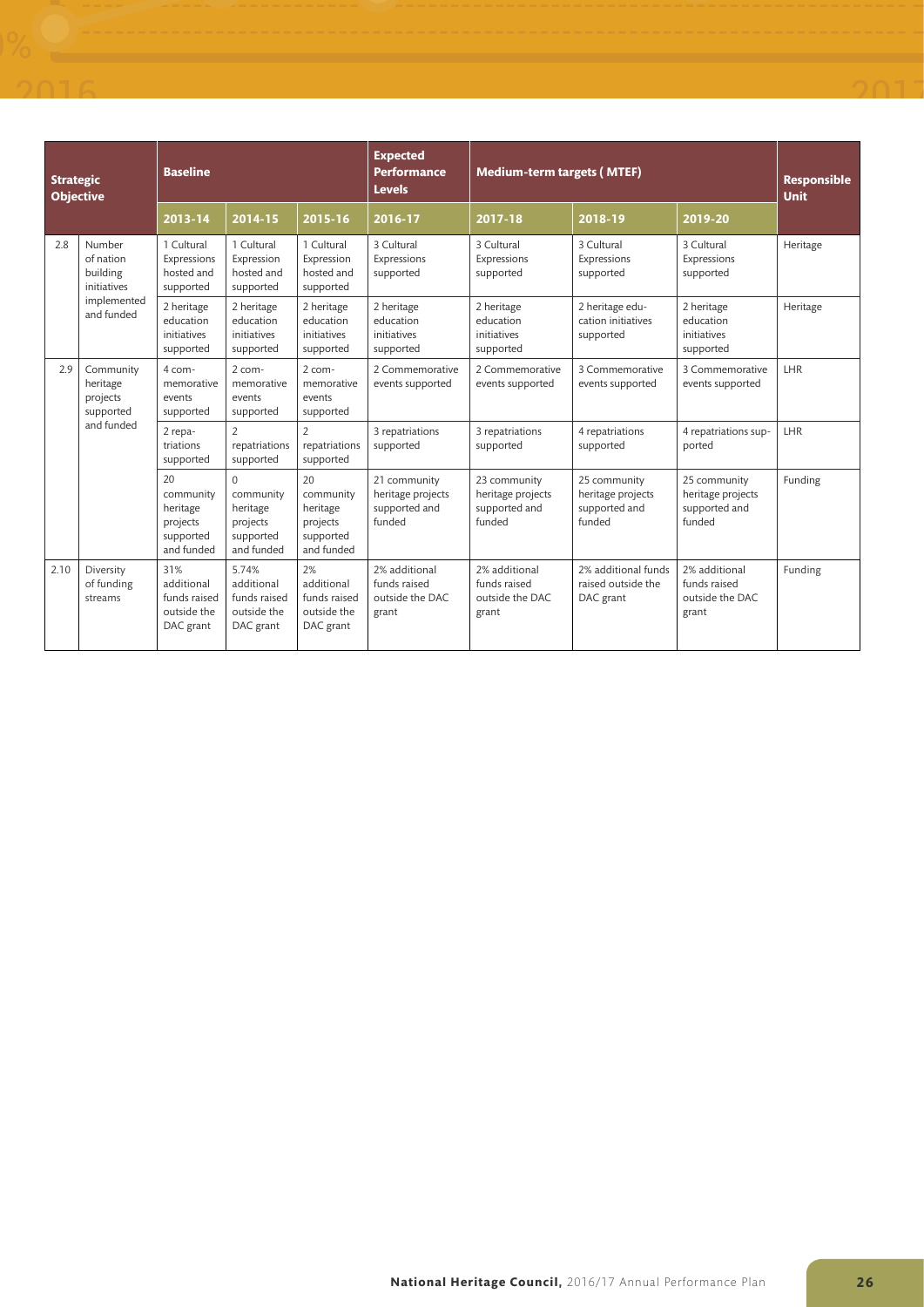| <b>Strategic</b><br><b>Objective</b> |                                                                          | <b>Baseline</b>                                                                                    |                                                                                                                                                     |                                                                                             | <b>Expected</b><br><b>Performance</b><br><b>Levels</b>                                                     | <b>Medium-term targets (MTEF)</b>                                                      |                                                                                        |                                                                                                      | <b>Responsible</b><br><b>Unit</b> |
|--------------------------------------|--------------------------------------------------------------------------|----------------------------------------------------------------------------------------------------|-----------------------------------------------------------------------------------------------------------------------------------------------------|---------------------------------------------------------------------------------------------|------------------------------------------------------------------------------------------------------------|----------------------------------------------------------------------------------------|----------------------------------------------------------------------------------------|------------------------------------------------------------------------------------------------------|-----------------------------------|
|                                      |                                                                          | 2013-14                                                                                            | 2014-15                                                                                                                                             | 2015-16                                                                                     | 2016-17                                                                                                    | 2017-18                                                                                | 2018-19                                                                                | 2019-20                                                                                              |                                   |
| 2.11                                 | Initiatives and<br>programmes<br>to mainstream<br>liberation<br>heritage | $\Omega$                                                                                           | 2 sites sub-<br>mitted for<br>declaration<br>and 1 assist-<br>ed to man-<br>agement<br>plan, MOA<br>with RIM.<br>develop<br>consolidated<br>dossier | Production<br>of Dossier                                                                    | 1 milestone<br>achieved<br>(Expanded<br>nomination dossier<br>produced and<br>submitted to DAC<br>and DEA) | 1 milestone<br>achieved<br>(Nomination<br>dossier evaluation<br>proccess<br>supported) | 1 milestone<br>achieved<br>(Nomination<br>dossier<br>evaluation report<br>implemented) | 1 milestone<br>achieved (Draft<br>second phase<br>nomination dossier<br>on LHR property<br>produced) | LHR                               |
|                                      |                                                                          | $\Omega$                                                                                           | submission                                                                                                                                          | submission                                                                                  | 2 submissions<br>on the African<br>Liberation Heritage<br>Programme                                        | 2 submissions<br>on the African<br>Liberation Heritage<br>Programme                    | 2 submissions<br>on the African<br><b>Liberation Heritage</b><br>Programme             | 2 submissions<br>on the African<br>Liberation Heritage<br>Programme                                  | LHR                               |
|                                      |                                                                          | $0\%$ of<br>identified<br>sites on<br>the revised<br>tenta-<br>tive list<br>researched<br>annually | 10% of<br>identified<br>sites on<br>the revised<br>tentative list<br>researched<br>annually                                                         | 20% of<br>identified<br>sites on<br>the revised<br>tentative list<br>researched<br>annually | 30% of identified<br>sites on the<br>revised tentative<br>list researched<br>annually                      | 30% of identified<br>sites on the<br>revised tentative<br>list researched<br>annually  | 10% of identified<br>sites on the<br>revised tentative<br>list researched<br>annually  | 10% of identified<br>sites on the<br>revised tentative<br>list researched<br>annually                | LHR                               |
|                                      |                                                                          | 5 presenta-<br>tions                                                                               | 3<br>presenta-<br>tions                                                                                                                             | $\overline{4}$<br>presenta-<br>tions                                                        | 5 presentations                                                                                            | 5 presentations                                                                        | 5 presentations                                                                        | 5 presentations                                                                                      | LHR                               |
|                                      |                                                                          | $\mathbf{1}$<br>partnership                                                                        | $\mathbf{1}$<br>partnership                                                                                                                         | $\overline{2}$<br>partnerships                                                              | 2 Knowledge<br>Partnerships partic-<br>ipated in                                                           | 4 Knowledge<br>Partnerships<br>participated in                                         | 4 Knowledge<br>Partnerships<br>participated in                                         | 4 Knowledge<br>Partnerships<br>participated in                                                       | LHR                               |
|                                      |                                                                          | 0 Intergov-<br>ernmental<br>Arrange-<br>ments<br>participated<br>in                                | 2 Intergov-<br>ernmental<br>Arrange-<br>ments par-<br>ticipated in                                                                                  | 4 Intergov-<br>ernmental<br>Arrange-<br>ments par-<br>ticipated in                          | 5<br>Intergovernmental<br>Arrangements<br>participated in                                                  | $\overline{7}$<br>Intergovernmental<br>Arrangements<br>participated in                 | 7 Intergovernmental<br>Arrangements<br>participated in                                 | $\overline{7}$<br>Intergovernmental<br>Arrangements<br>participated in                               | LHR                               |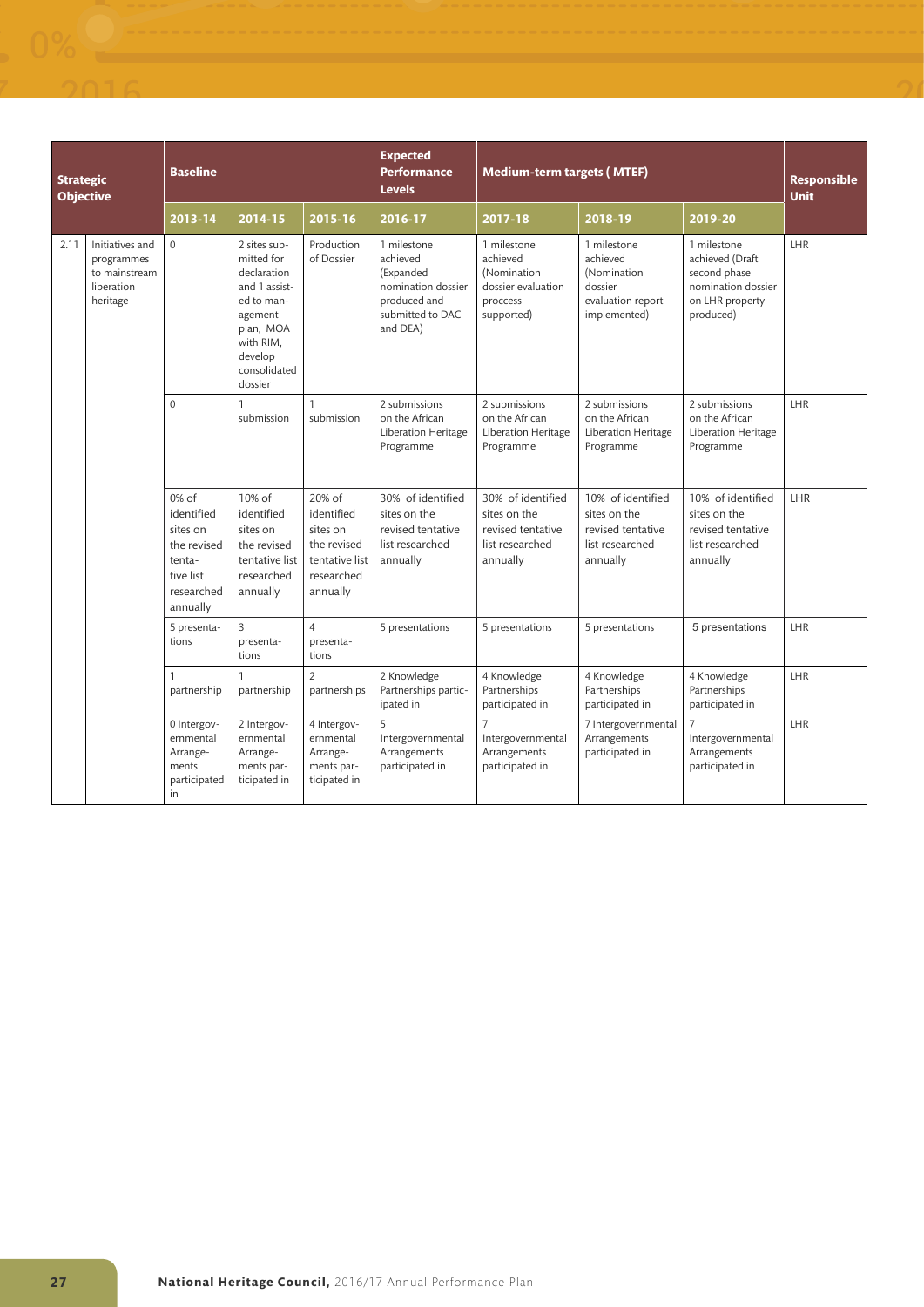|             | <b>Strategic</b><br><b>Objective</b>                               | <b>Indicator</b>                                                                             | 3 Year<br><b>Target</b>                                                                | <b>Baseline</b>                                                               |                                                                               |                                                                               | <b>Expected</b><br><b>Performance</b><br><b>Levels</b>                                 |                                                                                           | <b>Medium-term targets (MTEF)</b>                                                         |                                                                                              |
|-------------|--------------------------------------------------------------------|----------------------------------------------------------------------------------------------|----------------------------------------------------------------------------------------|-------------------------------------------------------------------------------|-------------------------------------------------------------------------------|-------------------------------------------------------------------------------|----------------------------------------------------------------------------------------|-------------------------------------------------------------------------------------------|-------------------------------------------------------------------------------------------|----------------------------------------------------------------------------------------------|
|             |                                                                    |                                                                                              |                                                                                        | 2013-14                                                                       | 2014-15                                                                       | 2015-16                                                                       | 2016-17                                                                                | 2017-18                                                                                   | 2018-19                                                                                   | 2019-20                                                                                      |
| 2.1         | Implemented<br>exchange<br>programmes<br>per year                  | Number of draft<br>agreements<br>issued to<br>different bodies                               | 7 formal<br>agreements<br>signed with<br>different<br>bodies                           | 1 draft<br>agreement<br>issued to<br>a different<br>body                      | 2 draft<br>agreements<br>issued to<br>different<br>bodies                     | 2 draft<br>agreements<br>issued to<br>different<br>bodies                     | 2 draft<br>agreements<br>issued to<br>different bodies                                 | 2 draft<br>agreements<br>issued to<br>different<br>bodies                                 | 2 draft<br>agreements<br>issued to<br>different<br>bodies                                 | 2 draft<br>agreements<br>issued to<br>different<br>bodies                                    |
|             |                                                                    | Number of<br>exchange<br>programmes<br>participated in<br>per year                           | 4 exchange<br>programmes<br>participated in<br>per year                                | 0 exchange<br>programme<br>participated<br>in per year                        | 1 exchange<br>programme<br>participated<br>in per year                        | 1 exchange<br>programme<br>participated<br>in per year                        | 1 exchange<br>programme<br>participated in<br>per year                                 | 1 exchange<br>programmes<br>participated<br>in per year                                   | 2 exchange<br>programme<br>participated<br>in per year                                    | 2 exchange<br>programmes<br>participated<br>in per year                                      |
| 2.2         | International<br>multilateral<br>engagements                       | Number of<br>world heritage<br>projects that<br>the NHC<br>participates in<br>annually       | 7 world<br>heritage<br>projects that<br>the NHC<br>participates in                     | 1 world<br>heritage<br>project that<br>the NHC<br>participates in<br>annually | 1 world<br>heritage<br>project that<br>the NHC<br>participates<br>in annually | 1 world<br>heritage<br>project that<br>the NHC<br>participates<br>in annually | 2 world heritage<br>projects that<br>the NHC<br>participates in<br>annually            | 2 world<br>heritage<br>projects that<br>the NHC<br>participates<br>in annually            | 2 world<br>heritage<br>projects that<br>the NHC<br>participates<br>in annually            | 2 world<br>heritage<br>projects that<br>the NHC<br>participates<br>in annually               |
| 2.3         | Research<br>outputs<br>produced                                    | Number of<br>academic<br>publications<br>produced per<br>year                                | 3 publication<br>produced                                                              | 0 academic<br>publication<br>produced per<br>year                             | 1 academic<br>publication<br>produced per<br>year                             | 1 academic<br>publication<br>produced per<br>year                             | 1 academic<br>publication<br>produced per<br>year                                      | 1 academic<br>publication<br>produced per<br>year                                         | 1 academic<br>publication<br>produced per<br>year                                         | 1 academic<br>publication<br>produced<br>per year                                            |
|             |                                                                    | Number of<br><b>Position Papers</b><br>produced per<br>year                                  | 6 Position<br>Papers<br>produced                                                       | 4 Position<br>Papers<br>produced per<br>year                                  | 2 Position<br>Papers<br>produced per<br>year                                  | 2 Position<br>Papers<br>produced per<br>year                                  | 2 Position<br>Papers<br>produced per<br>year                                           | 2 Position<br>Papers<br>produced per<br>year                                              | 2 Position<br>Papers<br>produced per<br>year                                              | 2 Position<br>Papers<br>produced<br>per year                                                 |
| 2.4         | Response<br>to enquiries<br>on heritage<br>submitted to<br>the NHC | Percentage of<br>written queries<br>submitted<br>to the NHC<br>responded to<br>within 7 days | 100% of<br>written queries<br>submitted<br>to the NHC<br>responded to<br>within 7 days | No target                                                                     | No target                                                                     | 7 days                                                                        | 100% of<br>written queries<br>submitted<br>to the NHC<br>responded to<br>within 7 days | 100% of<br>written<br>queries<br>submitted<br>to the NHC<br>responded to<br>within 7 days | 100% of<br>written<br>queries<br>submitted<br>to the NHC<br>responded to<br>within 7 days | 100% of<br>written<br>queries<br>submitted<br>to the NHC<br>responded<br>to within 7<br>days |
| 2.5         | Impact study<br>concluded                                          | Date by which<br>Draft Impact<br>Study Report is<br>concluded                                | Draft Impact<br>study Report<br>concluded<br>by 31 March<br>2017                       | No target                                                                     | No target                                                                     | No target                                                                     | Draft Impact<br>study Report<br>concluded by<br>31 March 2017                          | <b>Impact Study</b><br>concluded<br>by 31 March<br>2018                                   | No<br>subsequent<br>targets                                                               | <b>No</b><br>subsequent<br>targets                                                           |
| $\vert$ 2.6 | Heritage<br>articles<br>contributed<br>to accredited<br>journals   | Number<br>of articles<br>contributed<br>to accredited<br>journals                            | 6 articles<br>contributed<br>to accredited<br>journals                                 | No target                                                                     | No target                                                                     | No target                                                                     | Two articles<br>contributed<br>to accredited<br>journals                               | Two articles<br>contributed<br>to accredited<br>journals                                  | Two articles<br>contributed<br>to accredited<br>journals                                  | Two articles<br>contributed<br>to accredited<br>journals                                     |
| 2.7         | Establishment<br>of a Heritage<br>Institute                        | Date by which<br>a heritage<br>institute<br>framework is<br>approved                         | Heritage<br>Institute<br>framework<br>approved by<br>31 March<br>2017                  | No target                                                                     | No target                                                                     | No target                                                                     | Heritage<br>Institute<br>framework<br>approved by 31<br>March 2017                     | Heritage<br>institute<br>establishment<br>plan<br>approved                                | Heritage<br>institute<br>establishment<br>plan<br>implemented                             | Heritage<br>institute<br>establishment<br>plan<br>implemented                                |
| 2.8         | Number of<br>nation building<br>initiatives im-<br>plemented and   | Number<br>of Cultural<br>Expressions<br>supported                                            | 9 Cultural<br>Expressions<br>supported                                                 | 1 cultural<br>expression<br>supported                                         | 1 cultural<br>expression<br>supported                                         | 3 cultural<br>expressions<br>supported                                        | 3 Cultural<br>Expressions<br>supported                                                 | 3 Cultural<br>Expressions<br>supported                                                    | 3 Cultural<br>Expressions<br>supported                                                    | 3 Cultural<br>Expressions<br>supported                                                       |
|             | funded                                                             | Number of<br>heritage educa-<br>tion initiatives<br>supported                                | 6 heritage edu-<br>cation initiatives<br>supported                                     | 2 heritage<br>education<br>initiatives<br>supported                           | 2 heritage<br>education<br>initiatives<br>supported                           | 2 heritage<br>education<br>initiatives<br>supported                           | 2 heritage edu-<br>cation initiatives<br>supported                                     | 2 heritage<br>education<br>initiatives<br>supported                                       | 2 heritage<br>education<br>initiatives<br>supported                                       | 2 heritage<br>education<br>initiatives<br>supported                                          |

# *7.2. Programme 2: Programme performance indicators and annual targets*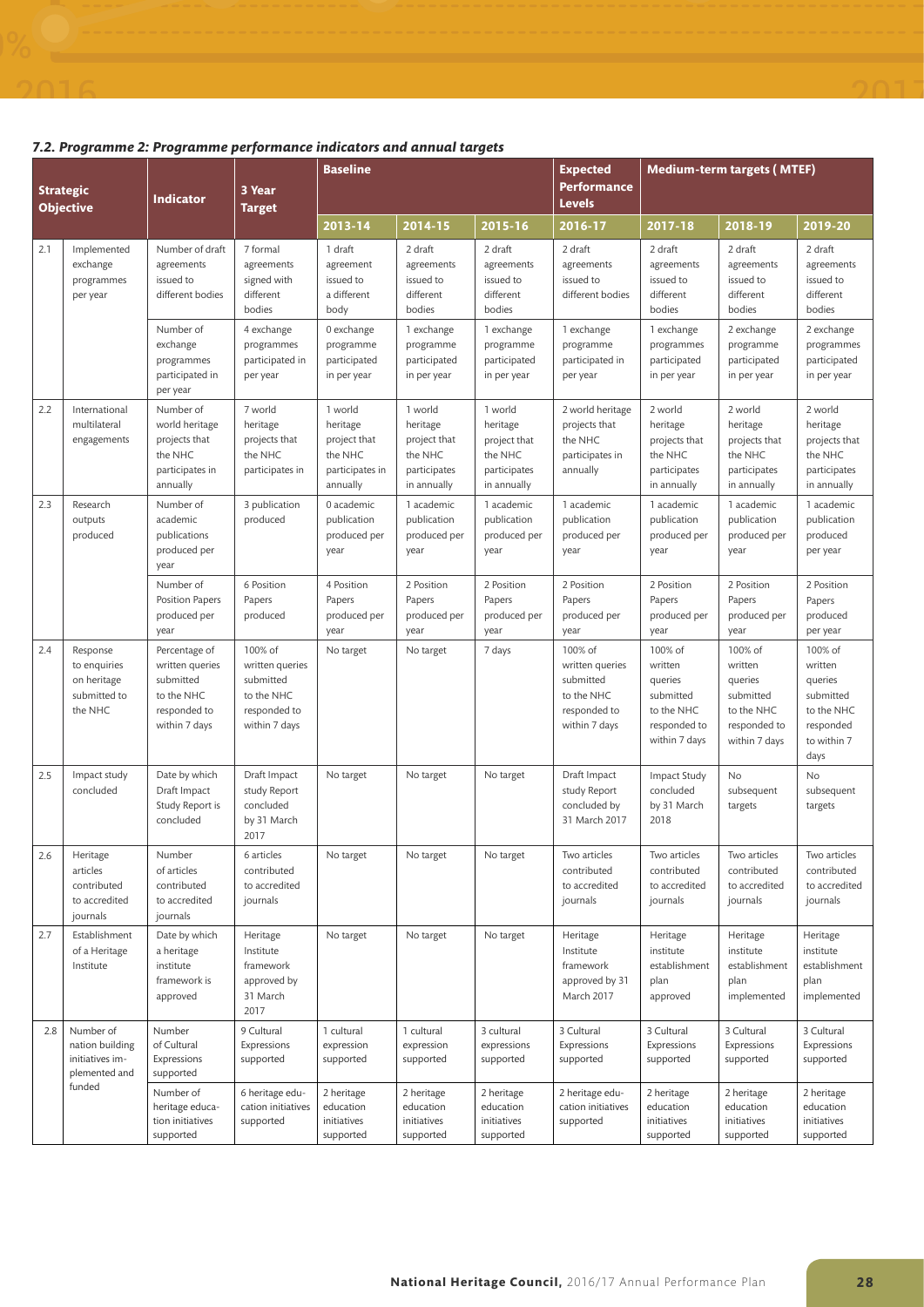|      | <b>Strategic</b><br><b>Objective</b>                                     | <b>Indicator</b>                                                                                | 3 Year<br><b>Target</b>                                                                  | <b>Baseline</b>                                                                         |                                                                                                                                              |                                                                                             | <b>Expected</b><br><b>Performance</b><br><b>Levels</b>                                                   |                                                                                             | <b>Medium-term targets (MTEF)</b>                                                           |                                                                                                            |
|------|--------------------------------------------------------------------------|-------------------------------------------------------------------------------------------------|------------------------------------------------------------------------------------------|-----------------------------------------------------------------------------------------|----------------------------------------------------------------------------------------------------------------------------------------------|---------------------------------------------------------------------------------------------|----------------------------------------------------------------------------------------------------------|---------------------------------------------------------------------------------------------|---------------------------------------------------------------------------------------------|------------------------------------------------------------------------------------------------------------|
|      |                                                                          |                                                                                                 |                                                                                          | 2013-14                                                                                 | 2014-15                                                                                                                                      | 2015-16                                                                                     | 2016-17                                                                                                  | 2017-18                                                                                     | 2018-19                                                                                     | 2019-20                                                                                                    |
| 2.9  | Community<br>heritage projects<br>supported and<br>funded                | Number of<br>Commemorative<br>events supported                                                  | 7 Commem-<br>orative events<br>supported                                                 | 4 Commem-<br>orative events<br>supported                                                | 2 Commem-<br>orative events<br>supported                                                                                                     | 2 commemo-<br>rative events<br>supported                                                    | 2 Commem-<br>orative events<br>supported                                                                 | 2 Commem-<br>orative events<br>supported                                                    | 3 Commem-<br>orative events<br>supported                                                    | 3 Commem-<br>orative events<br>supported                                                                   |
|      |                                                                          | Number of<br>repatriations<br>supported                                                         | 10 repatriations<br>supported                                                            | 2 repatriations<br>supported                                                            | 2 repatriations<br>supported                                                                                                                 | 2 repatriations<br>supported                                                                | 3 repatriations<br>supported                                                                             | 3 repatriations<br>supported                                                                | 4 repatriations<br>supported                                                                | 4 repatriations<br>supported                                                                               |
|      |                                                                          | Number of<br>funded heritage<br>projects                                                        | 69 community<br>heritage<br>projects funded                                              | 20 community<br>heritage<br>projects funded                                             | 0 community<br>heritage proj-<br>ects funded                                                                                                 | 20 community<br>heritage proj-<br>ects funded                                               | 21 community<br>heritage projects<br>funded                                                              | 23 community<br>heritage proj-<br>ects funded                                               | 25 community<br>heritage proj-<br>ects funded                                               | 25 community<br>heritage proj-<br>ects funded                                                              |
| 2.10 | Diversity of<br>funding streams                                          | Level of addition-<br>al funds raised<br>outside the DAC<br>grant                               | 2% additional<br>funds raised<br>outside the<br>DAC grant per<br>annum                   | 31% additional<br>funds raised<br>outside the<br>DAC grant                              | 5.74% addi-<br>tional funds<br>raised outside<br>the DAC grant                                                                               | 2% additional<br>funds raised<br>outside the<br>DAC grant                                   | 2% additional<br>funds raised<br>outside the DAC<br>grant                                                | 2% additional<br>funds raised<br>outside the<br>DAC grant                                   | 2% additional<br>funds raised<br>outside the<br>DAC grant                                   | 2% additional<br>funds raised<br>outside the<br>DAC grant                                                  |
| 2.11 | Initiatives and<br>programmes<br>to mainstream<br>liberation<br>heritage | Number of<br>milestones in the<br>management<br>of LHR World<br>Heritage<br>programme           | 3 milestones<br>achieved                                                                 | $\mathbf{0}$                                                                            | 2 sites<br>submitted for<br>declaration<br>and 1 assisted<br>to manage-<br>ment plan,<br>MOA with<br>RIM, develop<br>consolidated<br>dossier | Production of<br>Dossier                                                                    | 1 milestone<br>achieved<br>(expanded<br>nomination<br>dossier produced<br>and submitted to<br>DAC & DEA) | 1 milestone<br>achieved<br>(nomination<br>dossier<br>evaluation<br>process<br>supported)    | 1 milestone<br>achieved<br>(nomination<br>dossier<br>evaluation<br>report<br>implemented)   | 1 milestone<br>achieved<br>(Draft second<br>phase<br>nomination<br>dossier on<br>LHR property<br>produced) |
|      |                                                                          | Number of<br>submissions<br>on the African<br>Liberation<br>Heritage<br>Programme               | 6 submissions<br>on the African<br>Liberation<br>Heritage<br>Programme                   | 0 submissions<br>on the African<br>Liberation<br>Heritage<br>Programme                  | 1 submission<br>on the African<br>Liberation<br>Heritage<br>Programme                                                                        | 1 submission<br>on the African<br>Liberation<br>Heritage<br>Programme                       | 2 submissions on<br>the African Liber-<br>ation Heritage<br>Programme                                    | 2 submissions<br>on the African<br>Liberation<br>Heritage<br>Programme                      | 2 submissions<br>on the African<br>Liberation<br>Heritage<br>Programme                      | 2 submissions<br>on the African<br>Liberation<br>Heritage<br>Programme                                     |
|      |                                                                          | Percentage of<br>identified sites<br>on the revised<br>tentative list<br>researched<br>annually | 70% of<br>identified sites<br>on the revised<br>tentative list<br>researched<br>annually | 0% of<br>identified sites<br>on the revised<br>tentative list<br>researched<br>annually | 10% of<br>identified<br>sites on<br>the revised<br>tentative list<br>researched<br>annually                                                  | 20% of<br>identified<br>sites on<br>the revised<br>tentative list<br>researched<br>annually | 30% of<br>identified sites<br>on the revised<br>tentative list<br>researched<br>annually                 | 30% of<br>identified<br>sites on<br>the revised<br>tentative list<br>researched<br>annually | 10% of<br>identified<br>sites on<br>the revised<br>tentative list<br>researched<br>annually | 10% of<br>identified<br>sites on<br>the revised<br>tentative list<br>researched<br>annually                |
|      |                                                                          | Number of<br>Presentations<br>made on the<br>liberation<br>heritage                             | 15<br>Presentations<br>made on the<br>liberation<br>heritage                             | 5 Presentations<br>made on the<br>liberation<br>heritage                                | 3 Presentations<br>made on the<br>liberation<br>heritage                                                                                     | 4 Presentations<br>made on the<br>liberation<br>heritage                                    | 5 Presentations<br>made on the<br>liberation<br>heritage                                                 | 5 Presentations<br>made on the<br>liberation<br>heritage                                    | 5 Presentations<br>made on the<br>liberation<br>heritage                                    | 5<br>Presentations<br>made on the<br>liberation<br>heritage                                                |
|      |                                                                          | Number of<br>Knowledge<br>Partnerships<br>participated in                                       | 10 partnerships<br>participated in                                                       | 1 partnership<br>participated in                                                        | 1 partnership<br>participated in                                                                                                             | 2 partnerships<br>participated in                                                           | 2 Knowledge<br>Partnerships<br>participated in                                                           | 4 Knowledge<br>Partnerships<br>participated in                                              | 4 Knowledge<br>Partnerships<br>participated in                                              | 4 Knowledge<br>Partnerships<br>participated in                                                             |
|      |                                                                          | Number of<br>Intergovernmen-<br>tal Arrangements<br>participated in                             | 19 Intergov-<br>ernmental<br>Arrangements<br>participated in                             | 0 Intergov-<br>ernmental<br>Arrangements<br>participated in                             | 2 Intergov-<br>ernmental<br>Arrangements<br>participated in                                                                                  | 4 Intergov-<br>ernmental<br>Arrangements<br>participated in                                 | 5 Intergov-<br>ernmental<br>Arrangements<br>participated in                                              | 7 Intergov-<br>ernmental<br>Arrangements<br>participated in                                 | 7 Intergov-<br>ernmental<br>Arrangements<br>participated in                                 | 7 Intergov-<br>ernmental<br>Arrangements<br>participated in                                                |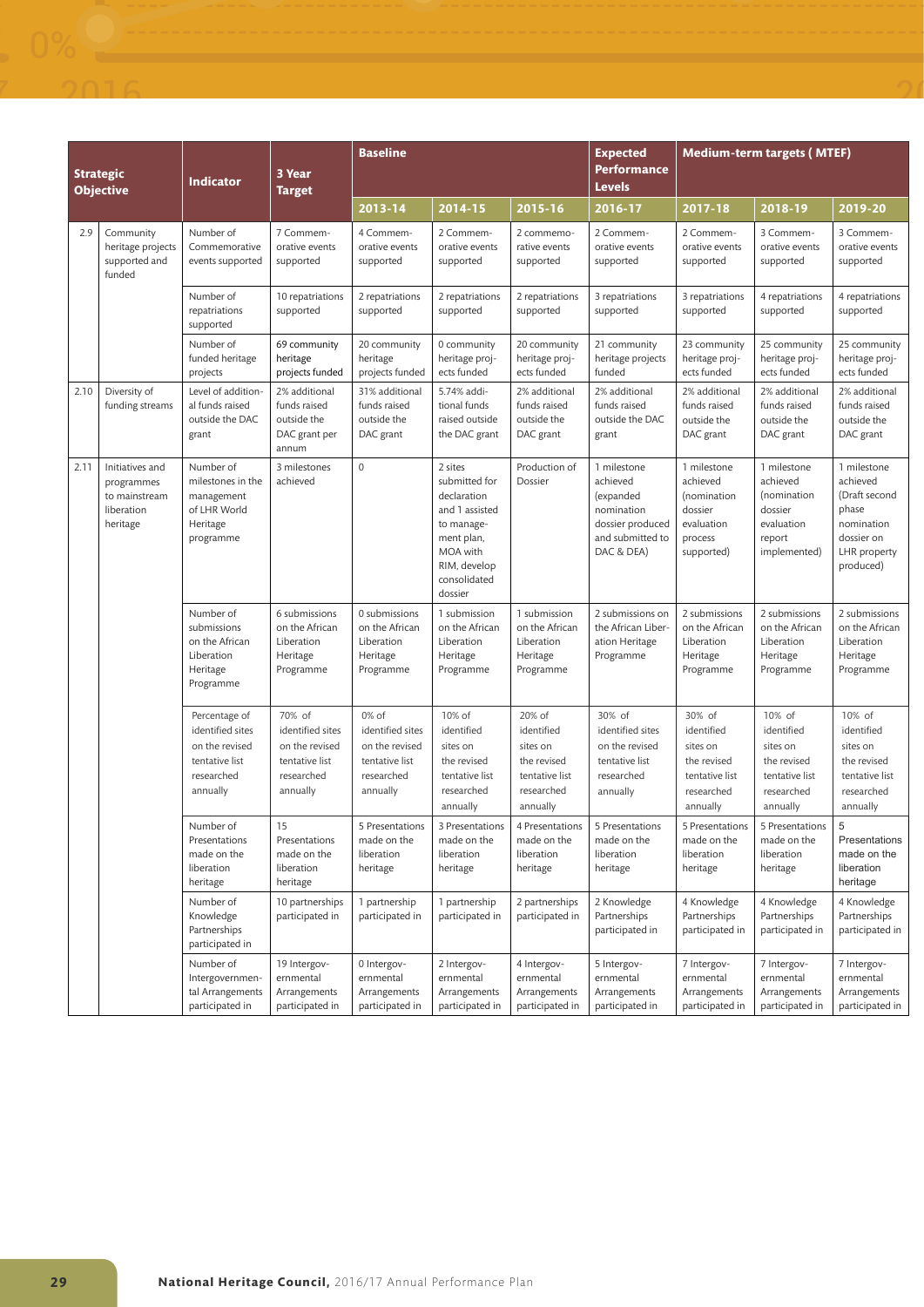7.3. Programme 2: Strategic Goals, Objectives, Indicators and Annual Targets *7.3. Programme 2: Strategic Goals, Objectives, Indicators and Annual Targets*

| <b>Strategic Outcome Oriented Goals</b>                                                           | $\frac{\dot{\mathsf{S}}}{\mathsf{Z}}$ | <b>Strategic Objective</b>                                    | Indicator                                                                        |                                                                                         | Medium-term targets                                                                       |                                                                                          |                                                                                          |
|---------------------------------------------------------------------------------------------------|---------------------------------------|---------------------------------------------------------------|----------------------------------------------------------------------------------|-----------------------------------------------------------------------------------------|-------------------------------------------------------------------------------------------|------------------------------------------------------------------------------------------|------------------------------------------------------------------------------------------|
|                                                                                                   |                                       |                                                               |                                                                                  | 2016-17                                                                                 | 2017-18                                                                                   | 2018-19                                                                                  | 2019-20                                                                                  |
| organisation on the African Continent.<br>An internationally recognised heritage                  | 21                                    | Implemented<br>exchange                                       | Number of draft agreements issued<br>to different bodies                         | 2 draft agreements issued to<br>different bodies                                        | 2 draft agreements issued to<br>different bodies                                          | 2 draft agreements issued<br>to different bodies                                         | 2 draft agreements issued<br>to different bodies                                         |
|                                                                                                   |                                       | programmes annually                                           | Number of exchange programmes<br>participated in annually                        | 1 exchange programme<br>participated in annually                                        | 1 exchange programmes<br>participated in annually                                         | 2 exchange programme<br>participated in annually                                         | 2 exchange programmes<br>participated in annually                                        |
| organisation on the African Continent.<br>An internationally recognised heritage                  | 2.2                                   | engagements<br>International<br>multilateral                  | Number of world heritage projects<br>the NHC participates in<br>annually<br>that | that the NHC participates in<br>2 world heritage projects<br>annually                   | that the NHC participates in<br>2 world heritage projects<br>annually                     | that the NHC participates<br>2 world heritage projects<br>in annually                    | that the NHC participates<br>2 world heritage projects<br>in annually                    |
| Mainstreaming of Liberation Heritage.                                                             | 2.3                                   | Research outputs<br>produced                                  | Number of academic publications<br>produced annually                             | 1 academic publication<br>produced annually                                             | 1 academic publication<br>produced annually                                               | 1 academic publication<br>produced annually                                              | 1 academic publication<br>produced annually                                              |
| Increased knowledge and awareness about<br>South Africa's heritage by South Africa's<br>citizens. |                                       |                                                               | Number of Position Papers<br>produced annually                                   | 2 Position Papers produced<br>annually                                                  | 2 Position Papers produced<br>annually                                                    | 2 Position Papers produced<br>annually                                                   | 2 Position Papers produced<br>annually                                                   |
| Increased knowledge and awareness about<br>South Africa's heritage by South Africa's<br>citizens. | 2.4                                   | submitted to the NHC<br>Enquiries on heritage<br>responded to | Turnaround time in responding<br>to written queries submitted to<br>the NHC      | 100% of written queries submit-<br>ted to the NHC responded to<br>within 7 working days | 100% of written queries sub-<br>mitted to the NHC respond-<br>ed to within 7 working days | 100% of written queries<br>submitted to the NHC<br>responded to within 7<br>working days | 100% of written queries<br>submitted to the NHC<br>responded to within 7<br>working days |
| Increased knowledge and awareness about<br>South Africa's heritage by South Africa's<br>citizens. | 2.5                                   | Impact Study<br>concluded                                     | Date by which Draft Impact Study<br>art is concluded<br>Repo                     | Draft Impact Study concluded<br>by 31 March 2017                                        | Impact Study concluded by<br>31 March 2018                                                | No subsequent targets                                                                    | No subsequent targets                                                                    |
| Increased knowledge and awareness about<br>South Africa's heritage by South Africa's<br>citizens. | 2.6                                   | contributed to ac-<br>Heritage articles<br>credited journal   | Number of articles contributed to<br>accredited journals                         | 2 articles contributed to<br>accredited journals                                        | 2 articles contributed to<br>accredited journals                                          | 2 articles contributed to<br>accredited journals                                         | 2 articles contributed to<br>accredited journals                                         |
| Increased knowledge and awareness about<br>South Africa's heritage by South Africa's<br>citizens. | 2.7                                   | Heritage Institute<br>established                             | by which a heritage institute<br>framework is approved<br>Date                   | Heritage Institute framework<br>approved by 31 March 2017                               | establishment plan approved<br>Heritage institute                                         | establishment plan<br>Heritage institute<br>mplemented                                   | establishment plan<br>Heritage institute<br>implemented                                  |
| Contribution to social cohesion and nation<br>building (Outcome 14).                              |                                       | building initiatives<br>Number of nation                      | Number of Cultural Expressions<br>supported                                      | 3 Cultural Expressions<br>supported                                                     | 3 Cultural Expressions<br>supported                                                       | 3 Cultural Expressions<br>supported                                                      | 3 Cultural Expressions<br>supported                                                      |
|                                                                                                   | 2.8                                   | implemented and<br>supported                                  | Number of heritage education<br>initiatives supported                            | 2 heritage education initiatives<br>supported                                           | 2 heritage education initia-<br>tives supported                                           | 2 heritage education initia<br>tives supported                                           | 2 heritage education<br>initiatives supported                                            |
|                                                                                                   |                                       | community heritage<br>projects supported                      | Number of Commemorative events<br>supported                                      | 2 Commemorative events<br>supported                                                     | 2 Commemorative events<br>supported                                                       | 3 Commemorative events<br>supported                                                      | 3 Commemorative events<br>supported                                                      |
|                                                                                                   |                                       | and funded                                                    | Number of repatriations supported                                                | 3 repatriations supported                                                               | 3 repatriations supported                                                                 | 4 repatriations supported                                                                | 4 repatriations supported                                                                |
|                                                                                                   | 2.9                                   |                                                               | Number of funded heritage<br>projects                                            | 21 community heritage projects<br>funded                                                | 23 community heritage<br>projects funded                                                  | 25 community heritage<br>projects funded                                                 | 25 community heritage<br>projects funded                                                 |
| An effective, efficient and sustainable<br>institution                                            | 2.10                                  | Diversity of funding<br>streams                               | Percentage of additional funds<br>raised outside the DAC grant                   | 2% additional funds raised<br>outside the DAC grant                                     | 2% additional funds raised<br>outside the DAC grant                                       | 2% additional funds raised<br>outside the DAC grant                                      | 2% additional funds raised<br>outside the DAC grant                                      |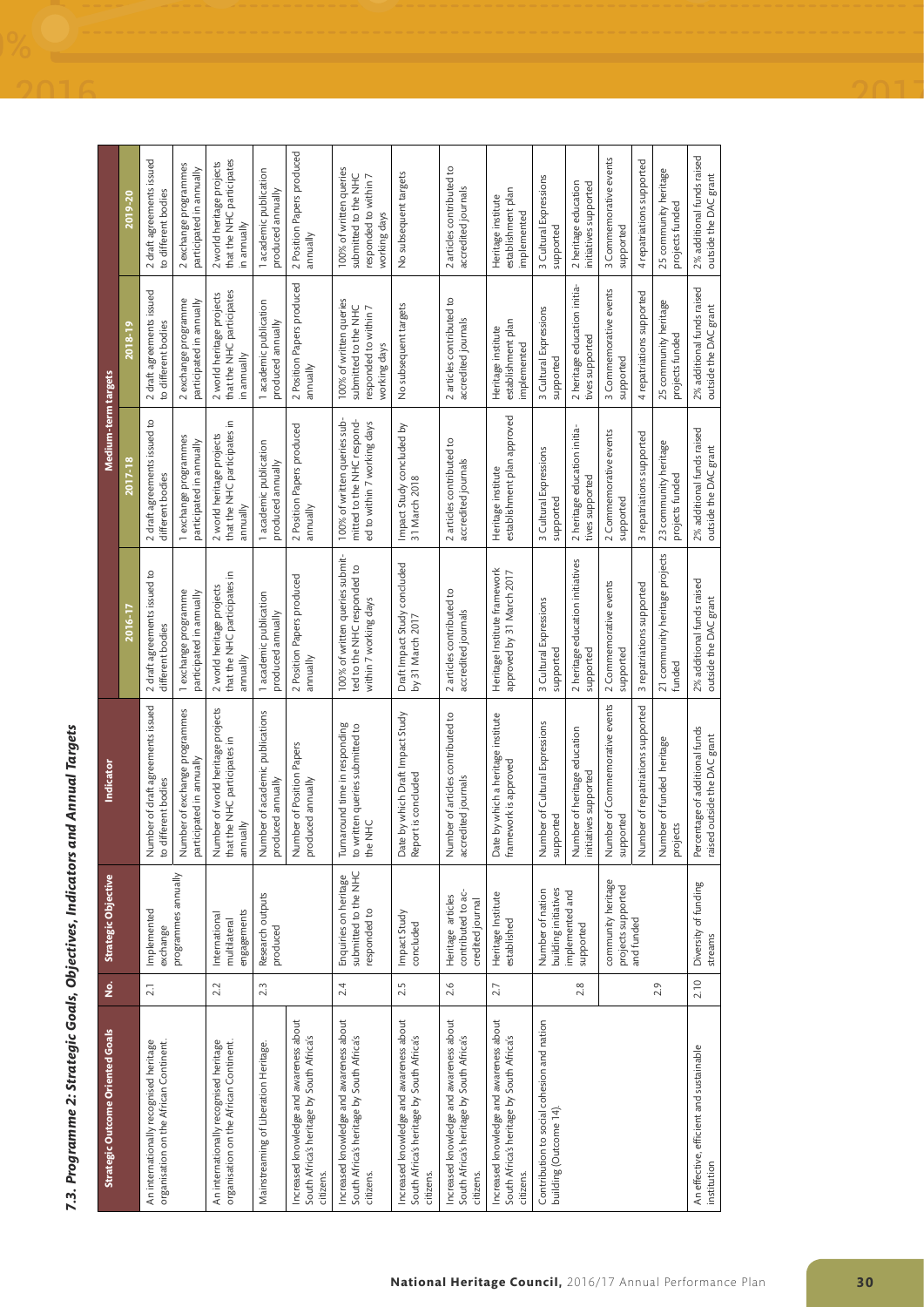| <b>Strategic Outcome Oriented Goals</b> | $\frac{\dot{\mathsf{S}}}{\mathsf{Z}}$ | Strategic Objective                                                   | Indicator                                                                              |                                                                                                  | Medium-term targets                                                             |                                                                                  |                                                                                                |
|-----------------------------------------|---------------------------------------|-----------------------------------------------------------------------|----------------------------------------------------------------------------------------|--------------------------------------------------------------------------------------------------|---------------------------------------------------------------------------------|----------------------------------------------------------------------------------|------------------------------------------------------------------------------------------------|
|                                         |                                       |                                                                       |                                                                                        | 2016-17                                                                                          | 2017-18                                                                         | 2018-19                                                                          | 2019-20                                                                                        |
| Mainstreaming of Liberation Heritage    | 2.11                                  | liberation heritage<br>programmes to<br>Initiatives and<br>mainstream | Number of milestones in the<br>management of LHR World<br>Heritage programme           | expanded nomination dossier<br>produced and submitted to<br>1 milestone achieved<br>DEC and DEA) | 1 milestone achieved<br>(nomination dossier<br>evaluation process<br>supported) | 1 milestone achieved<br>(nomination dossier<br>evaluation report<br>implemented) | 1 milestone achieved (draft<br>second phase nomination<br>dossier on LHR property<br>produced) |
|                                         |                                       |                                                                       | Number of submissions on the<br>African Liberation Heritage<br>Programme               | Liberation Heritage Programme<br>2 submissions on the African                                    | African Liberation Heritage<br>2 submissions on the<br>Programme                | African Liberation Heritage<br>2 submissions on the<br>Programme                 | African Liberation Heritage<br>2 submissions on the<br>Programme                               |
|                                         |                                       |                                                                       | Percentage of identified sites on<br>the revised tentative list researched<br>annually | revised tentative list researched<br>30% of identified sites on the<br>annually                  | 30% of identified sites on<br>the revised tentative list<br>researched annually | 10% of identified sites on<br>the revised tentative list<br>researched annually  | 10% of identified sites on<br>the revised tentative list<br>researched annually                |
|                                         |                                       |                                                                       | Number of Presentations made on<br>the liberation heritage                             | 5 presentations made on the<br>iberation heritage                                                | 5 presentations made on the<br>liberation heritage                              | 5 presentations made on<br>the liberation heritage                               | 5 presentations made on<br>the liberation heritage                                             |
|                                         |                                       |                                                                       | rtnerships participated in<br>Number of Knowledge<br>Partnerships participate          | 2 knowledge partnerships<br>participated in                                                      | 3 knowledge partnerships<br>participated in                                     | 4 knowledge partnerships<br>participated in                                      | 4 knowledge partnerships<br>participated in                                                    |
|                                         |                                       |                                                                       | Number of Intergovernmental<br>Arrangements participated in                            | Arrangements participated in<br>5 Intergovernmental                                              | Arrangements participated in<br>7 Intergovernmental                             | Arrangements participated<br>7 Intergovernmental<br>$\equiv$                     | Arrangements participated<br>7 Intergovernmental<br>$\equiv$                                   |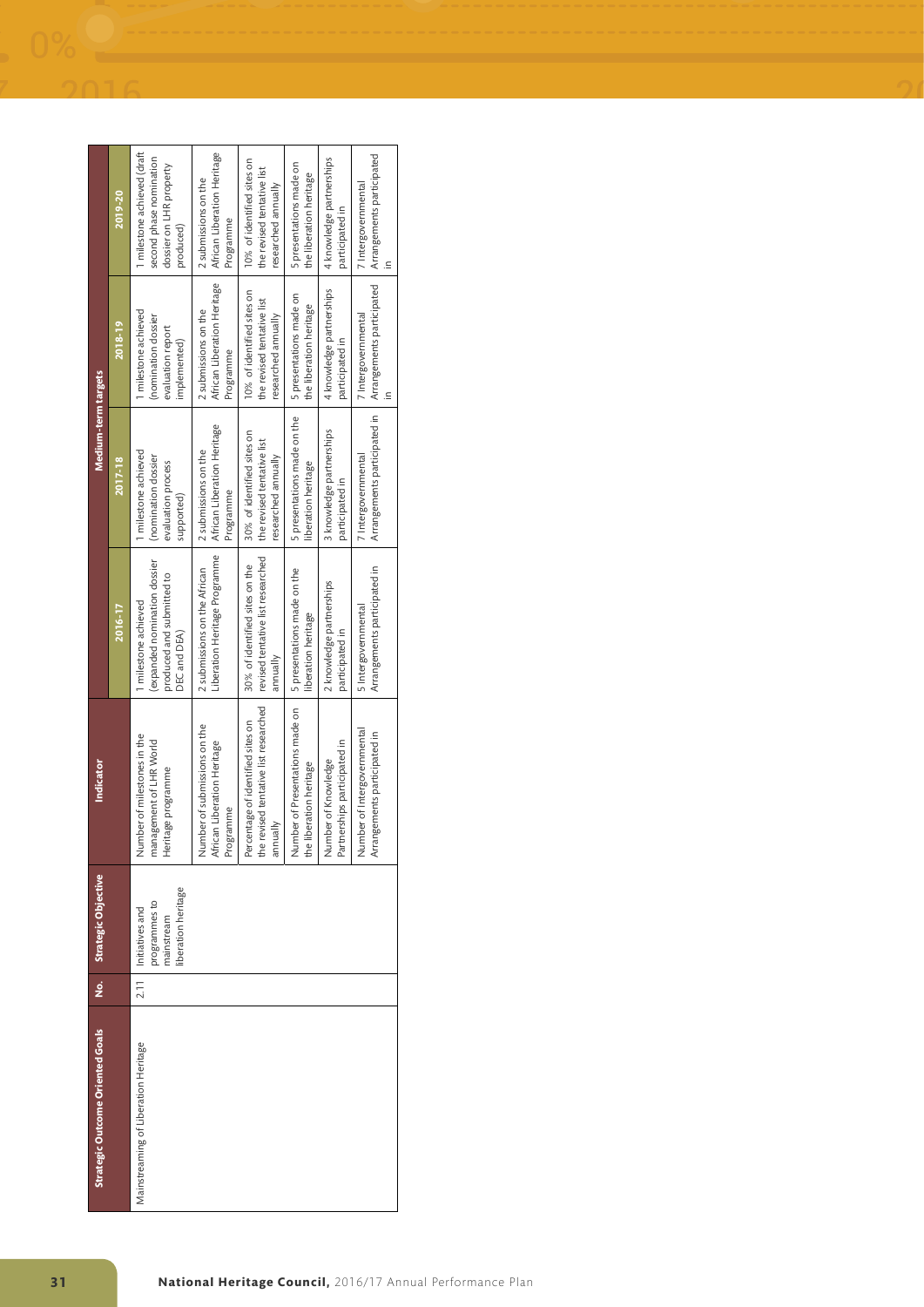# *7.4. Programme2: Quarterly targets for 2016/17*

| <b>Indicator</b><br><b>Expected</b><br><b>Performance</b><br>Levels |                                                                                                         | <b>Reporting</b><br><b>Frequency</b>                                                              | <b>Quarterly Targets</b> | Means of<br>verification                                                                               |                                                                                                   |                                                                                                      |                                                                                                         |                                                         |
|---------------------------------------------------------------------|---------------------------------------------------------------------------------------------------------|---------------------------------------------------------------------------------------------------|--------------------------|--------------------------------------------------------------------------------------------------------|---------------------------------------------------------------------------------------------------|------------------------------------------------------------------------------------------------------|---------------------------------------------------------------------------------------------------------|---------------------------------------------------------|
|                                                                     |                                                                                                         | 2016-17                                                                                           |                          | 2016/17                                                                                                | 2016/17                                                                                           | 2016/17                                                                                              | 2016/17                                                                                                 |                                                         |
|                                                                     |                                                                                                         |                                                                                                   |                          | Q1                                                                                                     | Q <sub>2</sub>                                                                                    | Q <sub>3</sub>                                                                                       | Q4                                                                                                      |                                                         |
| 2.1                                                                 | Number<br>of draft<br>agreements<br>issued to<br>different bodies                                       | 2 draft<br>agreements<br>issued to<br>different bodies                                            | Quarterly                | No target set<br>for the quarter                                                                       | Progress<br>Report on<br>engagements<br>with targeted<br>bodies<br>submitted to<br><b>MEXCO</b>   | 2 draft<br>agreements<br>issued to<br>different<br>bodies                                            | No target<br>set for the<br>quarter                                                                     | Draft<br>agreements<br>issued to<br>different<br>bodies |
|                                                                     | Number of<br>exchange<br>programmes<br>participated in<br>annually                                      | 1 exchange<br>programme<br>participated in<br>annually                                            | Quarterly                | Progress Report<br>produced                                                                            | Participated<br>in 1 exchange<br>programme                                                        | Draft report<br>produced                                                                             | Final report<br>produced                                                                                | Report                                                  |
| 2.2                                                                 | Number of<br>world heritage<br>projects that<br>the NHC<br>participates in<br>annually                  | 2 world heritage<br>projects that<br>the NHC<br>participates in<br>annually                       | Quarterly                | No target set<br>for the quarter                                                                       | Participated<br>in 2 world<br>heritage<br>projects                                                | Draft report<br>produced                                                                             | Final report<br>produced                                                                                | Report                                                  |
| 2.3                                                                 | Number of<br>academic<br>publications<br>produced<br>annually                                           | 1 academic<br>publication<br>annually                                                             | Annually                 | No target set<br>for the quarter                                                                       | No target set<br>for the quarter                                                                  | 1 academic<br>publication<br>produced                                                                | No target<br>set for the<br>quarter                                                                     | Actual<br>Publication                                   |
|                                                                     | Number of<br><b>Position Papers</b><br>produced<br>annually                                             | 2 Position<br>Papers<br>produced<br>annually                                                      | Quarterly                | No target set<br>for the quarter                                                                       | Progress<br>Report<br>produced                                                                    | 2 Position<br>Papers<br>drafted                                                                      | 2 Position<br>Papers<br>approved                                                                        | <b>Actual Position</b><br>Papers                        |
| 2.4                                                                 | Percentage of<br>written queries<br>submitted<br>to the NHC<br>responded<br>to within 7<br>working days | 100% of<br>written queries<br>submitted<br>to the NHC<br>responded<br>to within 7<br>working days | Quarterly                | 100% of<br>written queries<br>submitted<br>to the NHC<br>responded<br>to within 7<br>working days      | 100% of<br>written queries<br>submitted<br>to the NHC<br>responded<br>to within 7<br>working days | 100% of<br>written<br>queries<br>submitted<br>to the NHC<br>responded<br>to within 7<br>working days | 100% of<br>written<br>queries<br>submitted<br>to the NHC<br>responded<br>to within<br>7 working<br>days | Reports                                                 |
| 2.5.                                                                | Date by which<br>Draft Impact<br>Study Report<br>concluded                                              | Draft Impact<br>Study Report<br>concluded by<br>31 March 2017                                     | Quarterly                | No target                                                                                              | <b>Impact Study</b><br>Framework<br>Drafted                                                       | <b>Impact Study</b><br>Framework<br>approved                                                         | Draft Impact<br>Study<br>Report<br>concluded                                                            | Draft Impact<br><b>Study Report</b>                     |
| 2.6                                                                 | Number<br>of articles<br>contributed<br>to accredited<br>journals                                       | 2 articles<br>contributed<br>to accredited<br>journals                                            | Quarterly                | Research<br>Report towards<br>the production<br>and/or support<br>of a heritage<br>Journal<br>produced | 1 draft article<br>produced                                                                       | 1 draft article<br>produced                                                                          | 2 articles<br>contributed<br>to<br>accredited<br>journals                                               | Approved<br>Journal articles                            |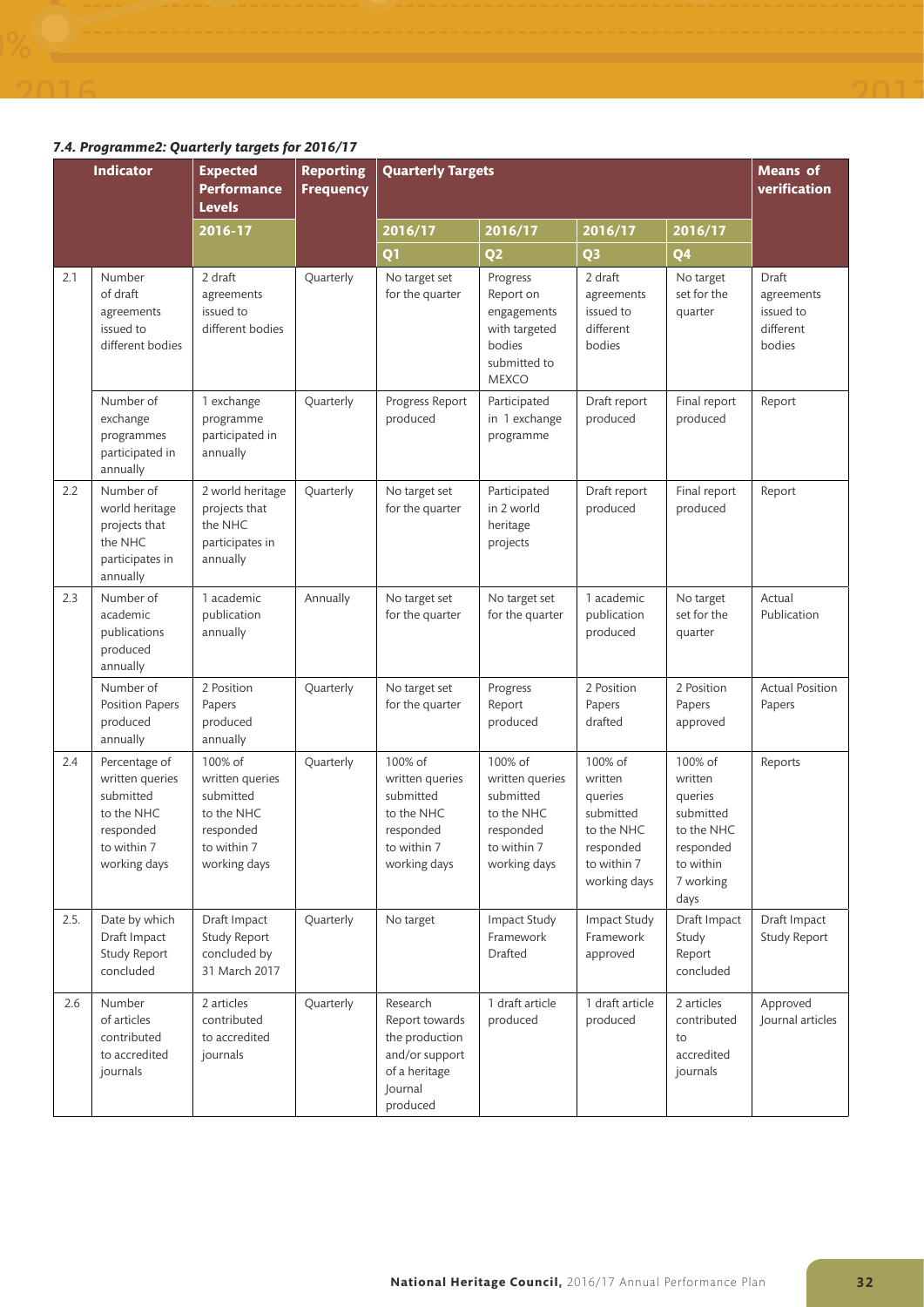| Indicator<br><b>Expected</b><br><b>Performance</b><br><b>Levels</b> |                                                                      | <b>Reporting</b><br><b>Frequency</b>                               | <b>Quarterly Targets</b> |                                                                               | <b>Means</b> of<br>verification                                          |                                                                     |                                                              |                                                 |
|---------------------------------------------------------------------|----------------------------------------------------------------------|--------------------------------------------------------------------|--------------------------|-------------------------------------------------------------------------------|--------------------------------------------------------------------------|---------------------------------------------------------------------|--------------------------------------------------------------|-------------------------------------------------|
|                                                                     |                                                                      | 2016-17                                                            |                          | 2016/17                                                                       | 2016/17                                                                  | 2016/17                                                             | 2016/17                                                      |                                                 |
|                                                                     |                                                                      |                                                                    |                          | Q <sub>1</sub>                                                                | Q <sub>2</sub>                                                           | Q <sub>3</sub>                                                      | Q <sub>4</sub>                                               |                                                 |
| 2.7                                                                 | Date by which<br>a heritage<br>institute<br>framework is<br>approved | Heritage<br>Institute<br>framework<br>approved by 31<br>March 2017 | Quarterly                | Draft Heritage<br>Institute<br>Feasibility<br><b>Study Report</b><br>Produced | Draft Heritage<br>Institute<br>Framework<br>workshopped                  | Final Heritage<br>Institute<br>Framework<br>approved                | MoA on<br>heritage<br>institute<br>signed                    | Approved<br>Heritage<br>Institute<br>Framework  |
| 2.8                                                                 | Number<br>of Cultural<br>Expressions<br>supported                    | 3 Cultural<br>Expressions<br>supported                             | Quarterly                | No target set<br>for the Quarter                                              | Prospective<br>partners<br>engaged<br>on cultural<br>expressions         | 3 cultural<br>expressions<br>supported                              | Report<br>Produced                                           | Reports                                         |
|                                                                     | Number<br>of heritage<br>education<br>initiatives<br>supported       | 2 heritage<br>education<br>initiatives<br>supported                | Quarterly                | No target set<br>for the Quarter                                              | 1 heritage<br>education<br>initiatives<br>supported                      | 1 heritage<br>education<br>development<br>initiatives<br>supported  | Report<br>Produced                                           | Reports                                         |
| 2.9                                                                 | Number of<br>Commemorative<br>events supported                       | $\overline{2}$<br>Commemorative<br>events supported                | Quarterly                | 2 Concepts for<br>Commemorative<br>Events<br>developed &<br>approved          | 1 commem-<br>orative event<br>supported                                  | 1 commem-<br>orative event<br>supported                             | Report<br>Produced                                           | Reports                                         |
|                                                                     | Number of<br>repatriations<br>supported                              | 3 repatriations<br>supported                                       | Quarterly                | Report on<br>repatriations<br>engagements<br>undertaken<br>supported          | Report on<br>repatriations<br>engagements<br>undertaken<br>and supported | 1 repatriation<br>supported                                         | $\overline{2}$<br>repatriation<br>supported                  | Reports                                         |
|                                                                     | Number of<br>funded heritage<br>projects                             | 21 community<br>heritage<br>projects funded                        | Quarterly                | Report on<br>incoming<br>projects<br>contracted                               | Progress<br>Report on<br>implementation<br>of contracted<br>projects     | Monitoring<br>& Evaluation<br>Report on<br>implementing<br>projects | 21<br>community<br>heritage<br>projects<br>funded            | Adjudication<br>Report<br>& signed<br>contracts |
| 2.10                                                                | Level of<br>additional<br>funds raised<br>outside the<br>DAC grant   | 2% additional<br>funds raised<br>outside the<br>DAC grant          | Quarterly                | 3 Proposals<br>for funding<br>submitted                                       | Progress<br>Report<br>submitted                                          | 1% additional<br>funds raised<br>outside the<br>DAC grant           | 1%<br>additional<br>funds raised<br>outside the<br>DAC grant | Funding<br>Proposals;<br>correspondence         |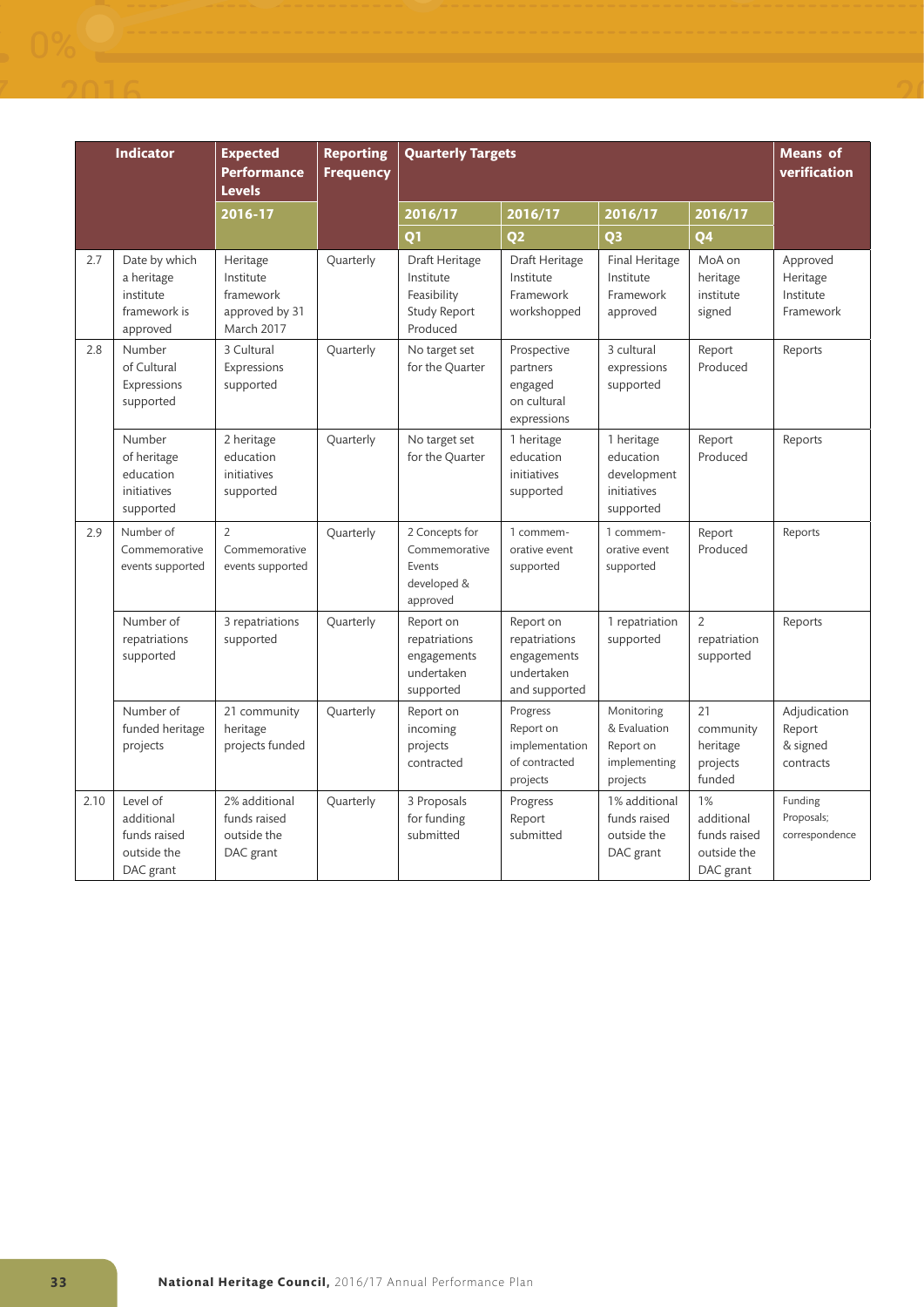| <b>Indicator</b><br><b>Expected</b><br><b>Performance</b><br><b>Levels</b> |                                                                                                 | <b>Reporting</b><br><b>Frequency</b>                                                                          | <b>Quarterly Targets</b> |                                                                           | <b>Means</b> of<br>verification                                                           |                                                                                      |                                                                                      |                                                            |
|----------------------------------------------------------------------------|-------------------------------------------------------------------------------------------------|---------------------------------------------------------------------------------------------------------------|--------------------------|---------------------------------------------------------------------------|-------------------------------------------------------------------------------------------|--------------------------------------------------------------------------------------|--------------------------------------------------------------------------------------|------------------------------------------------------------|
|                                                                            |                                                                                                 | 2016-17                                                                                                       |                          | 2016/17                                                                   | 2016/17                                                                                   | 2016/17                                                                              | 2016/17                                                                              |                                                            |
|                                                                            |                                                                                                 |                                                                                                               |                          | Q1                                                                        | Q <sub>2</sub>                                                                            | Q <sub>3</sub>                                                                       | Q4                                                                                   |                                                            |
| 2.11                                                                       | Number of<br>milestones<br>in the<br>management<br>of LHR World<br>Heritage<br>programme        | 1 milestone<br>achieved<br>(expanded<br>nomination<br>dossier<br>produced and<br>submitted to<br>DAC and DEA) | Quarterly                | Stakeholder<br>engagement<br>report on the<br>listing process<br>produced | Report on the<br>World Heritage<br>Event attanded<br>produced                             | Completed<br>expanded<br>dossier<br>submitted<br>to DEA for<br>completeness<br>check | Finalised<br>expanded<br>dossier<br>submitted to<br><b>DEA</b>                       | Correspon-<br>dence<br>& reports                           |
|                                                                            | Number of<br>submissions<br>on the African<br>Liberation<br>Heritage<br>Programme               | 2 submissions<br>on the African<br>Liberation<br>Heritage<br>Programme                                        | Quarterly                | No target                                                                 | 1 submission<br>on the ALHP<br>produced                                                   | 1 submission<br>on the ALHP<br>produced                                              | No target<br>for the<br>quarter                                                      | Copies of<br>submissions                                   |
|                                                                            | Percentage of<br>identified sites<br>on the revised<br>tentative list<br>researched<br>annually | 30% of<br>identified sites<br>on the revised<br>tentative list<br>researched<br>annually                      | Quarterly                | No target set                                                             | No target set                                                                             | 10% sites<br>researched                                                              | 20% sites<br>researched                                                              | Research<br>reports/<br>grading form                       |
|                                                                            | Number of<br>Presentations<br>made on the<br>liberation<br>heritage                             | 5 presentations<br>made on the<br>liberation<br>heritage                                                      | Quarterly                | 1 Presentation<br>made on<br>liberation<br>heritage                       | 1 Presentation<br>made on the<br>liberation<br>heritage                                   | $\mathbf{1}$<br>Presentation<br>made on the<br>liberation<br>heritage                | 2 Presenta-<br>tions made<br>on the<br>liberation<br>heritage                        | Copies of<br>presentations                                 |
|                                                                            | Number of<br>Knowledge<br>Partnerships<br>participated in                                       | 2 Knowledge<br>Partnerships<br>participated in                                                                | Quarterly                | Report on<br>identified<br>partners<br>produced                           | Engagement<br>Report on<br>Negotiations<br>with identified<br>partners                    | 1 knowledge<br>partnership<br>agreement<br>participated<br>in                        | 1 knowledge<br>partnership<br>agreement<br>participated<br>in                        | Correspondence,<br>minutes.<br>agreement if<br>applicable. |
|                                                                            | Number of<br>Intergov-<br>ernmental<br>Arrangements<br>participated in                          | 5 Intergov-<br>ernmental<br>Arrangements<br>participated in                                                   | Quarterly                | Report on the<br>Review of IGR<br>arrangements<br>produced                | Progress<br>report on the<br>engagement<br>with the<br>identified<br>partners<br>produced | $\overline{2}$<br>intergovern<br>mental<br>arrangements<br>participated<br>in        | $\overline{3}$<br>intergovern<br>mental<br>arrange-<br>ments partic-<br>ipated<br>in | meeting cor-<br>respondence,<br>and agreement              |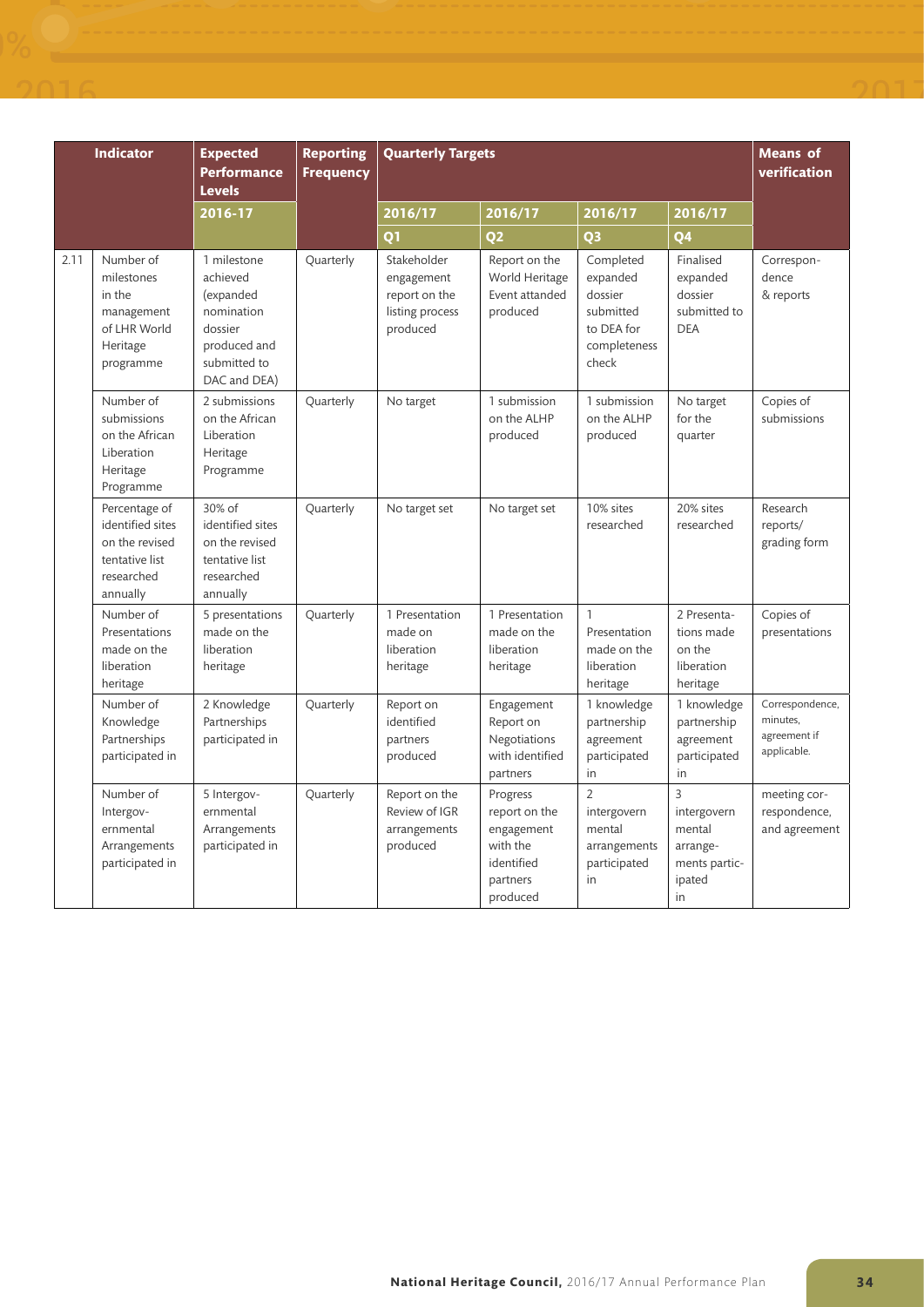# 8. NHC ORGANISATIONAL STRUCTURE

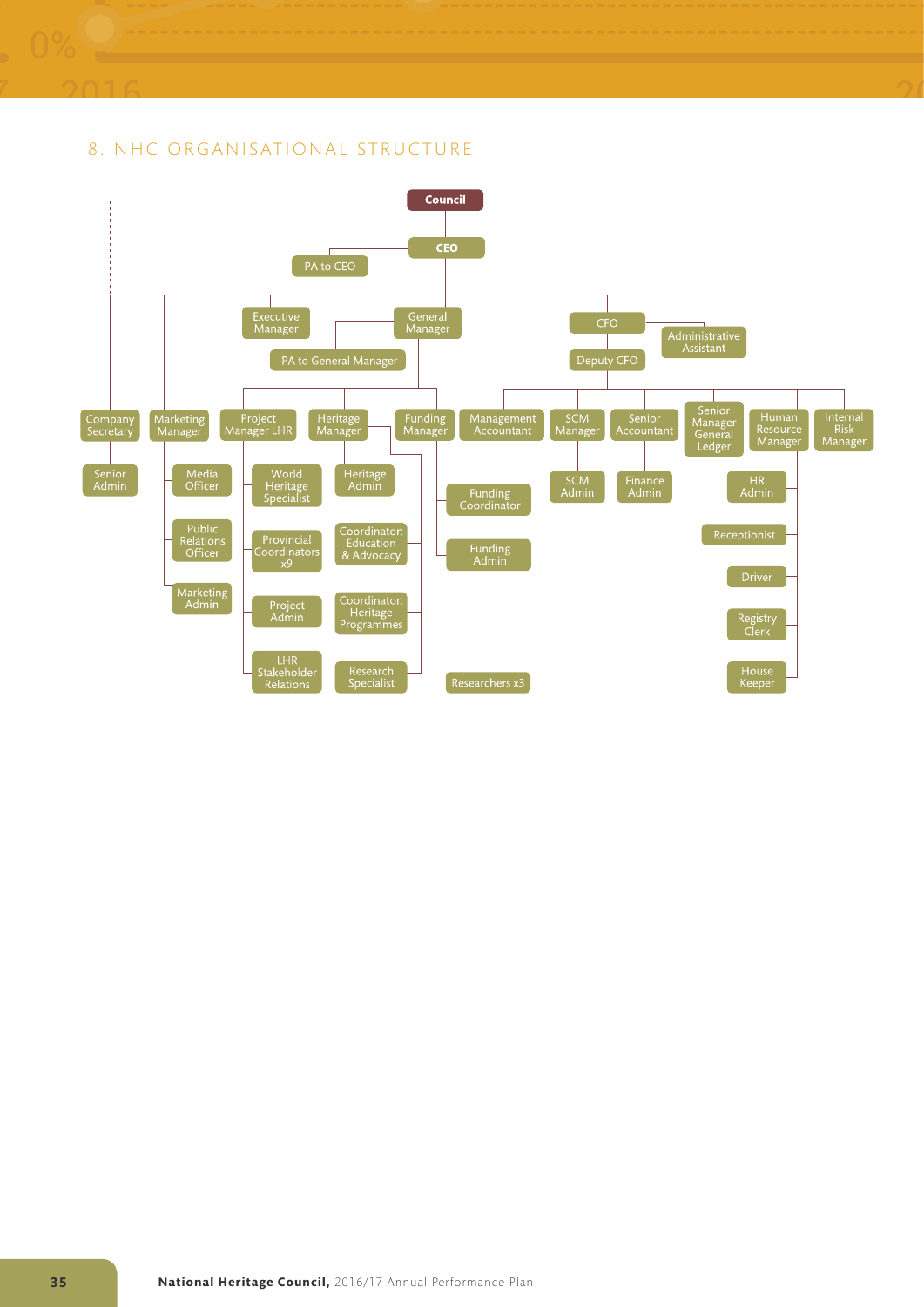# PART C: LINKS TO OTHER PLANS

# **9. Links to the long-term infrastructure and other capital plans**

Not applicable.

# **10. Conditional grants**

Not applicable.

# **11. Public entities**

Not applicable.

# **12. Public-private partnerships**

Not applicable.

# **13. Annexures**

- A. Materiality and Significant Framework
- B. Fraud Prevention Policy
- C. Risk Management Plan

# *A. NHC MATERIALITY AND SIGNIFICANT FRAMEWORK*

|                                                                                                                                                                           | <b>Framework</b>                                                                                                                                                                                                                                                                                                                                                                                                                                                                                                                                          | <b>Resulting</b><br>figures for<br>2016/17                   | <b>Underlying principles</b>                                                                                                                                                                                                                                                                                                                                                                                                                                                                                                                                                                      |
|---------------------------------------------------------------------------------------------------------------------------------------------------------------------------|-----------------------------------------------------------------------------------------------------------------------------------------------------------------------------------------------------------------------------------------------------------------------------------------------------------------------------------------------------------------------------------------------------------------------------------------------------------------------------------------------------------------------------------------------------------|--------------------------------------------------------------|---------------------------------------------------------------------------------------------------------------------------------------------------------------------------------------------------------------------------------------------------------------------------------------------------------------------------------------------------------------------------------------------------------------------------------------------------------------------------------------------------------------------------------------------------------------------------------------------------|
| Material for Section 55 - Disclosure.<br>in the Annual Report, of:<br>Losses due to criminal<br>conduct<br>Irregular expenditure<br>Fruitless and wasteful<br>expenditure | <b>Quantitative:</b><br>Capital Expenditure:<br>10% of the capital expenditure budget line<br>item<br>Other expenditure:<br>10% of the related operating expenditure<br>budget line item                                                                                                                                                                                                                                                                                                                                                                  | Depends on<br>the related<br>expenditure<br>budget line item | Each loss due to criminal conduct.<br>irregular expenditure or fruitless and<br>wasteful expenditure, as identified,<br>will be evaluated in context of the<br>expense category to which it relates<br>to determine whether it qualifies for<br>disclosure in the Annual Report as<br>required by Section 55.                                                                                                                                                                                                                                                                                     |
|                                                                                                                                                                           | The materiality levels above are subject to a<br>minimum of R1 million.<br><b>Qualitative:</b><br>Over and above the financial considerations<br>of materiality, any losses due to criminal<br>conduct are considered to be material by<br>nature, irrespective of the quantum thereof.<br>It is, therefore important to note that the<br>quantitative measures of materiality will only<br>apply to irregular expenditure and fruitless<br>and wasteful expenditure, whereas the<br>qualitative measure will apply to losses due to<br>criminal conduct. |                                                              | In line with good business practice,<br>as well as the requirements of the<br>Act, the NHC is committed to the<br>prevention, detection of and taking<br>appropriate action on all irregular<br>expenditure, fruitless and wasteful<br>expenditure, losses resulting from<br>criminal conduct and expenditure<br>not complying with the operational<br>policies of the NHC (Sec 51(1)(b)(ii)).<br>To this end the NHC's systems<br>and processes are designed and<br>continually reviewed to ensure the<br>prevention and detection of all such<br>expenditure, irrespective the size<br>thereof. |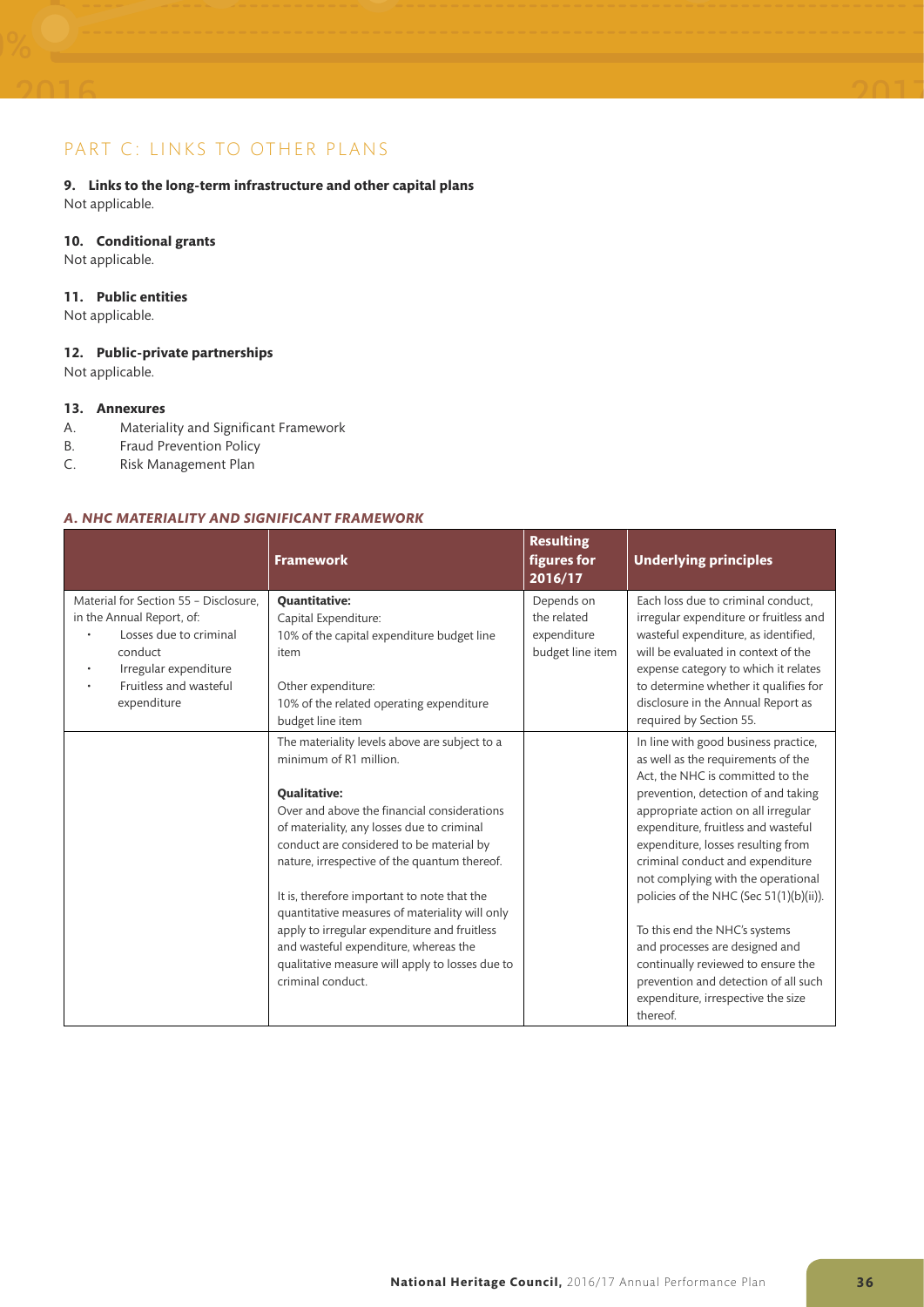|                                                                                                                                                                                                                                                                                                                    | <b>Framework</b>                                                                                                                                                                                                                                                                                                                                                  | <b>Resulting</b><br>figures for<br>2016/17 | <b>Underlying principles</b>                                                                                                                                                                                                                                                                                                                                                                                          |
|--------------------------------------------------------------------------------------------------------------------------------------------------------------------------------------------------------------------------------------------------------------------------------------------------------------------|-------------------------------------------------------------------------------------------------------------------------------------------------------------------------------------------------------------------------------------------------------------------------------------------------------------------------------------------------------------------|--------------------------------------------|-----------------------------------------------------------------------------------------------------------------------------------------------------------------------------------------------------------------------------------------------------------------------------------------------------------------------------------------------------------------------------------------------------------------------|
| Significant for Section 54 -<br>Information and approval by<br>the Minister of "Qualifying<br>transactions", i.e.:<br>participation in a<br>$\bullet$<br>significant partnership,<br>trust, unincorporated joint<br>venture or similar<br>arrangement;<br>acquisition or disposal of<br>a significant shareholding | <b>Quantitative:</b><br>Qualifying transactions of an operational<br>nature,<br>15% of Total Assets<br>Qualifying transactions of a strategic nature.<br>10% of equity<br>Regardless of the monetary value thereof, all<br>direct equity investments:                                                                                                             |                                            | The PFMA is not intended to affect<br>the autonomy of the NHC, but<br>its stated objectives are to ensure<br>transparency, accountability and<br>sound management of revenue,<br>expenditure, assets and liabilities<br>of the institutions to which the Act<br>applies. Therefore, the legislature<br>could not have intended for the<br>public entities to report and seek<br>approval on matters of a daily basis; |
| in an organisation;<br>acquisition or disposal of a<br>significant asset;<br>commencement or                                                                                                                                                                                                                       | <b>Qualitative:</b><br>greater than 20% require formal information<br>to the Executive Authority; or<br>greater than 50% require approval by the<br>Executive Authority.                                                                                                                                                                                          |                                            | The business of the NHC is<br>conducted within the framework of<br>the mandate, objects and powers<br>contained in the NHC Act, as well as<br>the business and financial direction<br>set out in the APP;                                                                                                                                                                                                             |
| cessation of a significant<br>business activity; and<br>a significant change in the<br>nature or extent of its<br>interest in a significant<br>partnership, trust,                                                                                                                                                 | A qualifying transaction may also<br>be considered significant based on<br>considerations other than financial when, in<br>the opinion of the Council, it is considered to<br>be significant for the application of Section<br>54. The decision on which non-financial                                                                                            |                                            | The NHC also has defined<br>accountability and approval<br>structures from the Council, as the<br>stakeholder representative, to the<br>CEO and management;                                                                                                                                                                                                                                                           |
| unincorporated joint<br>venture or similar<br>arrangement.                                                                                                                                                                                                                                                         | issues may be considered at any time requires<br>careful judgement at a strategic level, and<br>should therefore rest with the Council as<br>the representative body of the stakeholders.<br>As an example, the Council may consider a<br>qualifying transaction as significant when it<br>could impact significantly on a decision or<br>action by the Minister. |                                            | The responsibility for day-to-day<br>management of the NHC vests in<br>line management through a clearly<br>defined organisational structure<br>and through formally delegated<br>authorities.                                                                                                                                                                                                                        |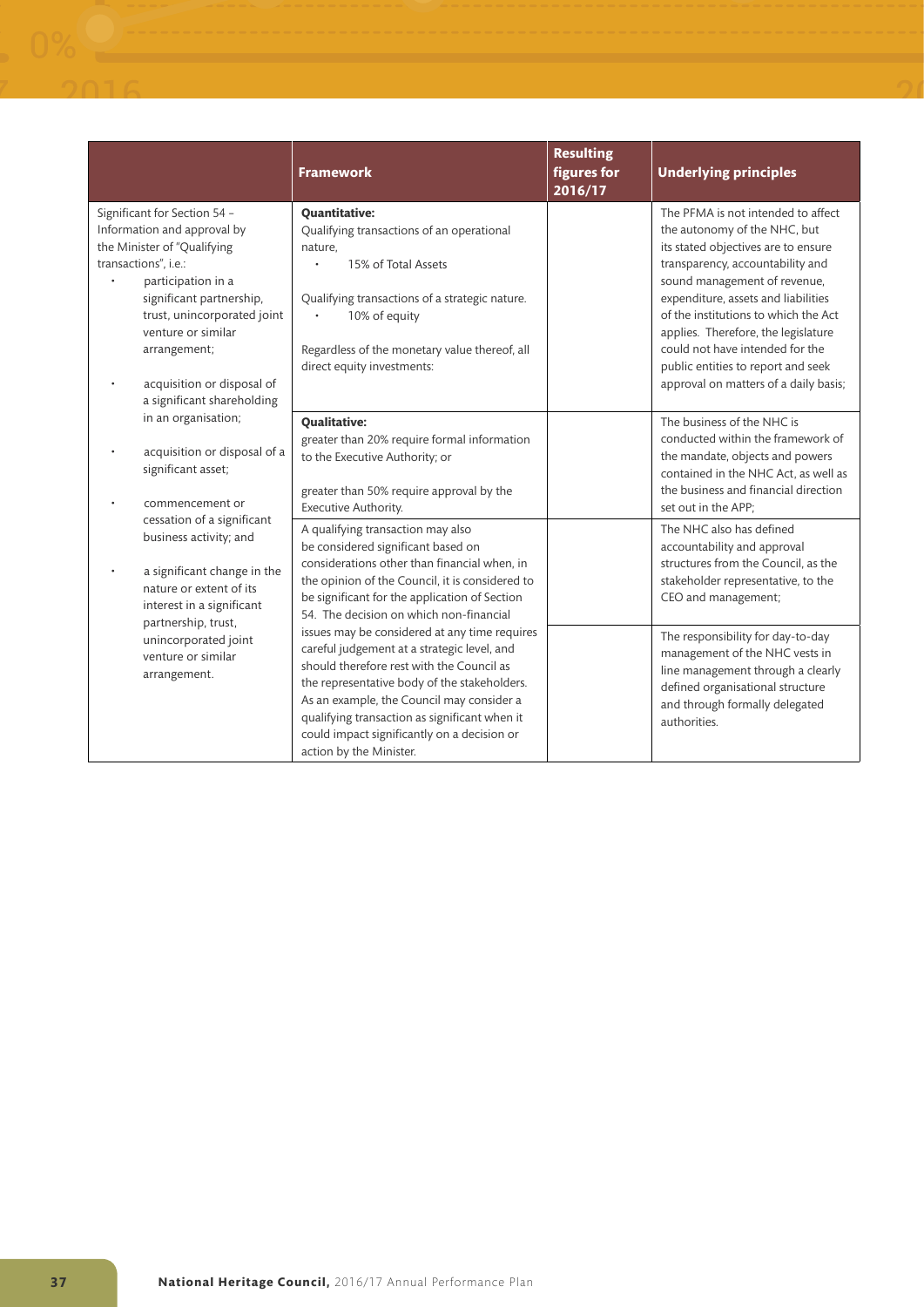*B. NHC Fraud Prevention Policy*



# an agency of the Department of Arts and Culture

FRAUD PREVENTION POLICY

NATIONAL HERITAGE COUNCIL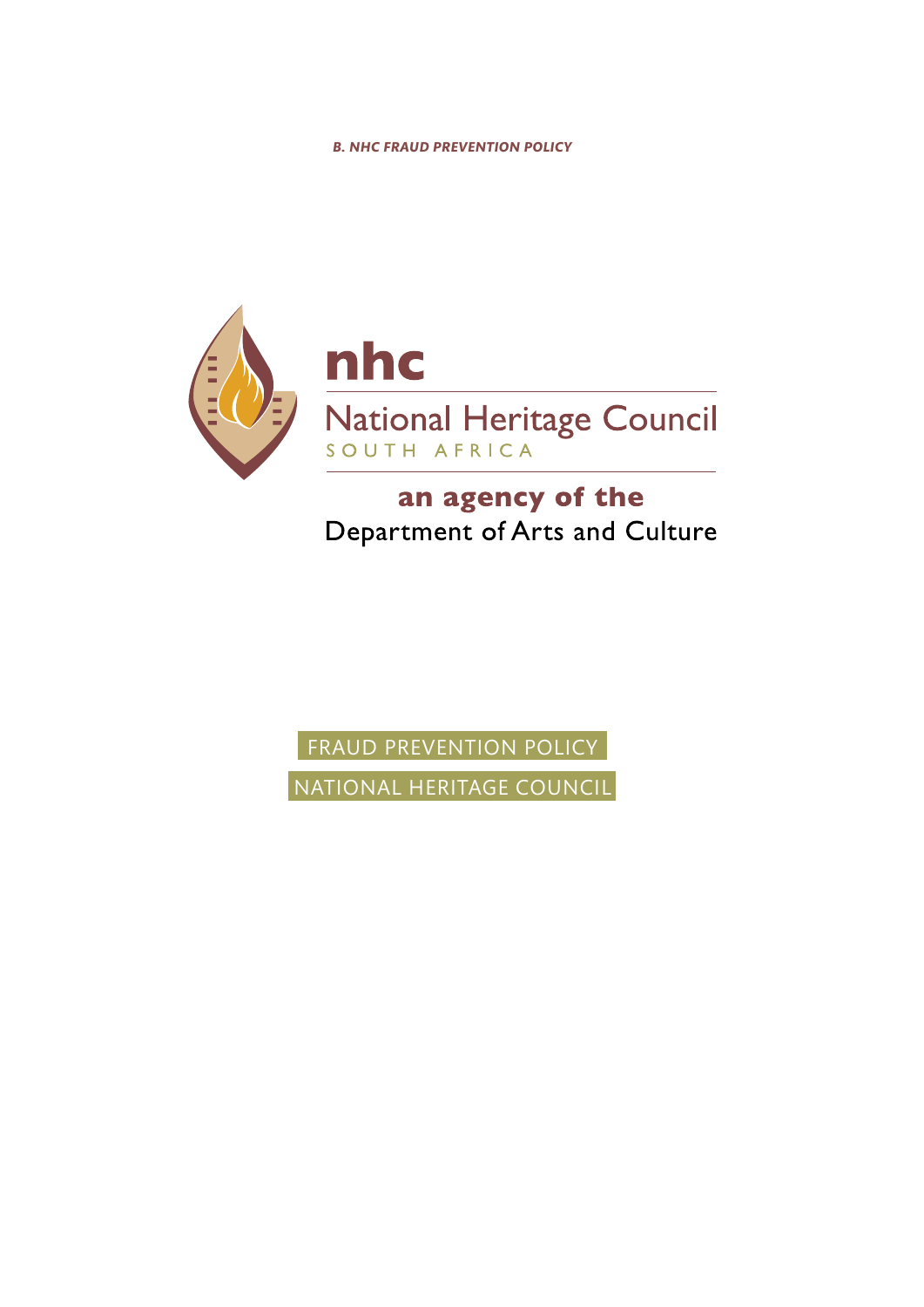## **PURPOSE**

This policy is intended to:

- Convey the expectations of the council and senior management regarding managing fraud risk.
- Establish procedures and assign responsibility for the investigation of fraud and related offences.
- Provide guidance to those employees who find themselves having to deal with suspected cases of theft, fraud and corruption.
- Develop a risk and fraud awareness programme in the organisation.

## **SCOPE**

The policy applies to any fraud, or suspected fraud, as defined in this policy involving managers and employees, consultants, vendors, contractors, outside agencies and/or any other parties with a business relationship with the NHC.

# **LEGISLATION AND CORPORATE GOVERNANCE REQUIREMENTS REFERENCE**

The Fraud Prevention Policy needs to support the current legislative and regulatory framework. Regular reviews of NHC's legislative and regulatory framework should be undertaken to ensure that the Fraud Prevention Policy is at all times aligned to this framework.

The following main pieces of legislation and guidelines are applicable to the policy:

- The Prevention and Combating of Corrupt Activities Act 2008;
- The Prevention of Organised Crime Act, of 1998.
- • The Promotion of Access to Information Act, 2000
- The Competition Act, 1998
- Protected disclosure act 2000
- The Public Finance Management Act, 1999
- The Companies Act
- International Conventions and Protocol
	- o United Nations Convention Against Corruption (UNCAC)
	- Global Compact Anti-Corruption Principle
	- o African Union Convention on Preventing and Combating of Corruption
	- o South African Development Community Protocol Against Corruption
	- o NEPAD's APRM
	- o Laws in Foreign jurisdictions that may have extraterritorial
		- **■** UK bribery Act
		- US Foreign Corrupt Practices Act

## **POLICY STATEMENT AND INTERNAL STANDARDS**

All employees are responsible for the detection and prevention of fraud, misappropriation, and other inappropriate conduct.

Each member of the management team should be reasonably familiar with the types of improprieties that may occur within his or her area of responsibility and be alert for any indication of irregularity.

Fraud or irregularities detected or suspected should be reported without delay to any of either the anonymous reporting hotline, to the CEO and Chairperson of the Audit and Risk Committee, who will coordinate the necessary investigations with management, HR, Secretariat and external parties, as required.

## **BACKGROUND**

The National Heritage Council (NHC) is committed to ethical behaviour and to the prevention, detection, and reporting of fraud in terms of a zero-tolerance approach. All members of staff are expected to share this commitment.

The council will manage fraud risk by:

- Defining, setting and maintaining cost effective control procedures to prevent, identify and deter fraud;
- Ensuring key controls are complied with;
- Investigating all incidences of actual, attempted or suspected fraud, and all instances of major control breakdowns;
- Encouraging staff to be vigilant and raising fraud-awareness at all levels;
- Providing staff with effective confidential reporting mechanisms and encouraging their use;
- Taking action against individuals and organisations perpetrating fraud against the company, its shareholders, or its customers;
- Seeking restitution of any asset fraudulently obtained and the recovery of costs, and
- Co-operating with the law enforcement and other appropriate authorities in the investigation and prosecution of those suspected of fraud.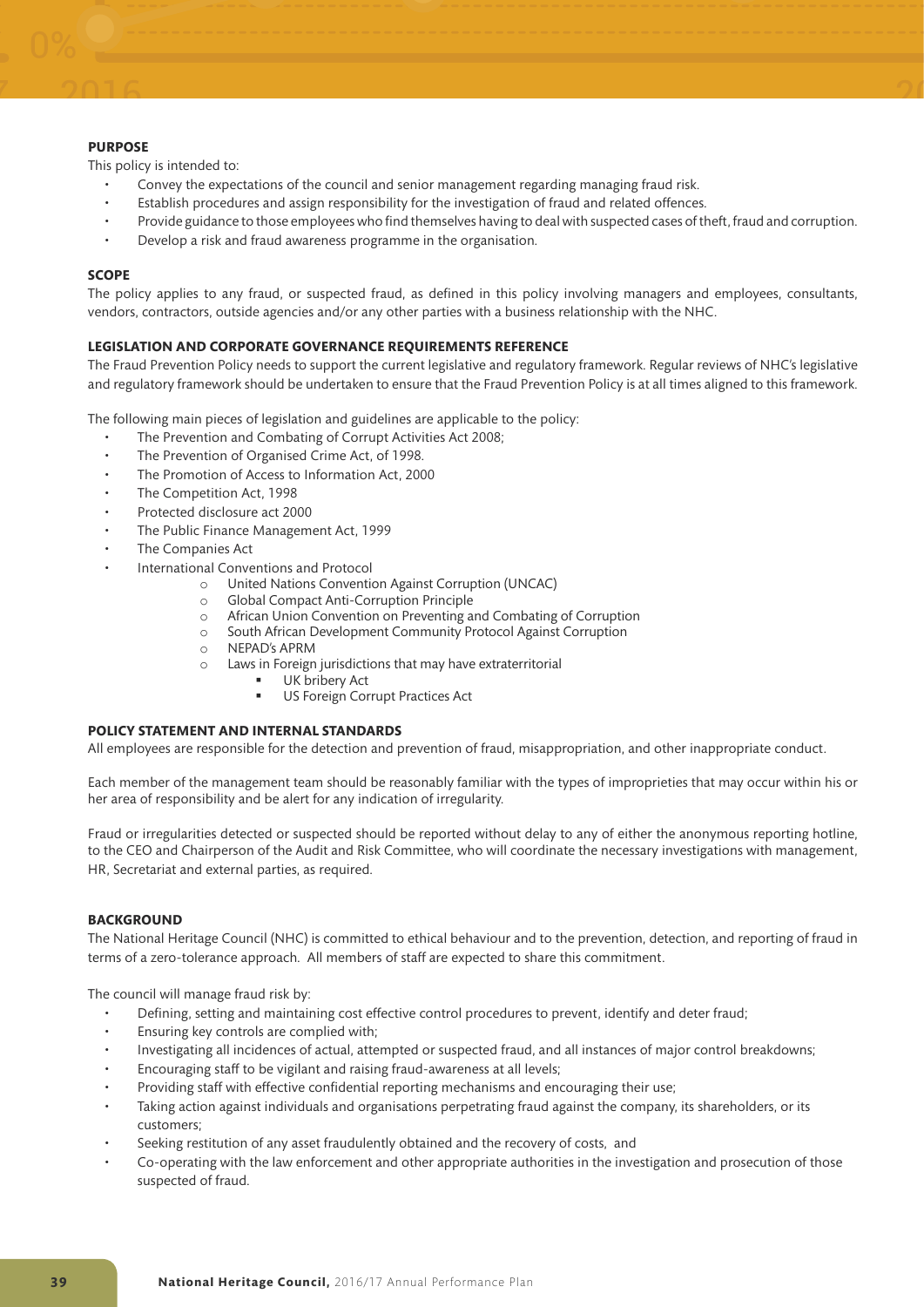# **ACTIONS CONSTITUTING FRAUD**

At NHC, fraud could include the crimes listed below (as defined under definitions):

- Fraud in the widest term
- **Forgery**
- • Bribery
- **Corruption**
- Hacking.

For the purposes of this policy, the term: "Fraud" can interchangeably be used with the crimes reflected above. In this context, actions constituting fraudulent behaviour include, but are not limited to:

- Any dishonest or fraudulent act;
- Embezzlement or misappropriation;
- Forgery or alteration of any document or account belonging to the NHC;
- Forgery or alteration of a cheque, bank transfer or any other financial document;
- Theft or misappropriation of funds, securities, supplies, or other assets;
- Impropriety in the handling or reporting of money or financial transactions;
- Transacting in securities or financial instruments using insider knowledge of council or customer activities, irrespective of whether a profit or loss is made;
- Unauthorised disclosure or manipulation of sensitive, confidential or proprietary information;
- The offering or taking of inducements, gifts, or favours as referred to in the NHC Gifts and Benefits from a Suppliers' Policy, which may influence the action of any persons;
- Wilful destruction, removal or inappropriate use of records or company assets;
- Engage in any practices or pursue any private activities which conflict in any way with the NHC's interests;
- Hacking of and unauthorised access to the NHC computer systems;
- Making a payment to or on behalf of any official (including government officials) for the purpose of obtaining or retaining business for or with, or directing business to any person, and/or
- Any similar or related inappropriate conduct. The NHC Code of Ethics places a fiduciary duty on all employees to disclose such activities. Failure to disclose could result in disciplinary action being taken against the employee concerned.

In the case of any queries as to what actions could constitute fraud, the Company Secretary of the NHC may be contacted for guidance in this regard.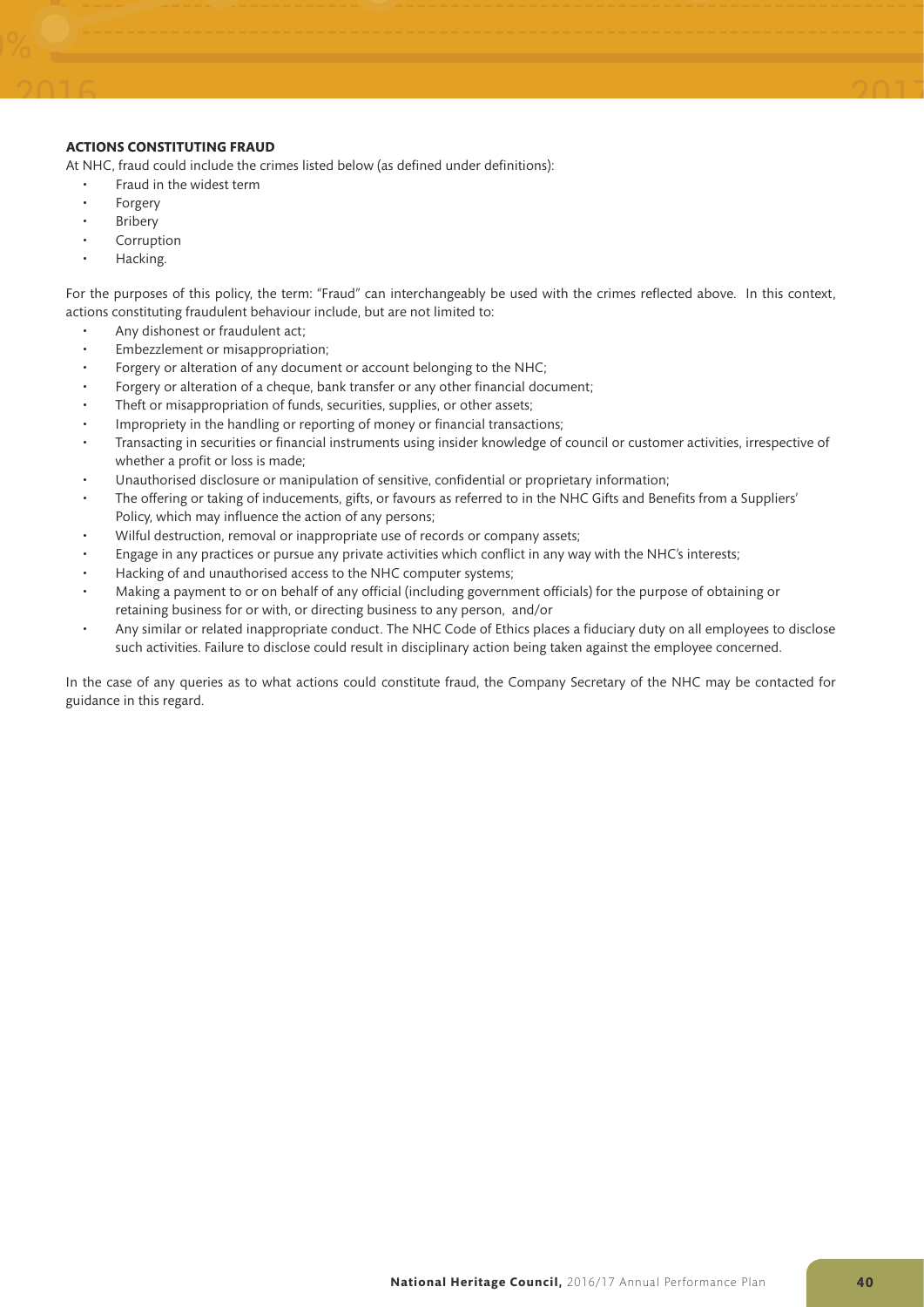## **RESPONSIBILITIES**

#### *Managers*

Managers, at all levels, have a responsibility to:

- Promote the highest levels of ethical and lawful conduct, in accordance with the NHC Code of Ethics and embrace good corporate governance to report any conduct which may be regarded as unethical, unlawful or in breach of good corporate governance, or which has the potential to tarnish the good name and reputation of the NHC.
- Set the tone at the top. An organisation's culture plays an important role in preventing, detecting, and deterring fraud. Management needs to create a culture through words and actions where it is clear that fraud is not tolerated, that any such behaviour is dealt with swiftly and decisively.
- Be familiar with the types of improprieties that might occur within his/her area of responsibility and be alert for any indication of irregularity.
- Ensure that an adequate system of internal controls exists within their areas of responsibility and that controls operate effectively.
- Ensure that the NHC Code of Ethics, Fraud Prevention Policy and Whistle Blowing Policy are well communicated to all staff within their area of responsibility.
- In consultation with Legal and HR, take appropriate legal and/or disciplinary action against perpetrators of fraud.
- Take disciplinary action against employees where employee negligence has contributed to the commission of the fraud.
- Annexure D Declaration by employees and contractors in area of responsibility should be included in the personnel record of the employee and the contractors pack of the contractors. This document should be renewed and filed annually.

## *All Employees*

All employees have a responsibility to:

- Ensure that they are familiar with, and comply with the NHC Code of Ethics. These related policies should be included in the annual induction training for all employees and contractors.
- Ensure they are familiar with, and comply with controls and procedures in their area of responsibility. Employees should understand how their job procedures are designed to manage fraud risks and when non-compliance may create an opportunity for fraud to occur or go undetected.
- Have a basic understanding of fraud and be aware of the red flags.
- Recognise any specific fraud risks within their own area of responsibility. All employees have a duty to ensure that these risks are identified and addressed. Where an employee believes that an opportunity for fraud exists, whether because of poor procedures or oversight, the employee should discuss it with their line manager and / or company Secretary.
- Report any suspected irregularities in accordance with the NHC Code of Ethics and Fraud Prevention Policy.
- Co-operate in investigations.
- Treat information relating to fraud investigations as confidential.

## *Internal Audit*

Internal Audit is responsible for:

- Providing advice and assistance on risk and control issues.
- Reviewing control systems once an investigation has been completed to identifying any weaknesses which contributed to the fraud; and if necessary, make recommendations for remedial action.
- Reporting the results of fraud investigations, actions that have been taken to manage fraud risks and the effectiveness of the fraud risk management programme to appropriate Management and the Council through the Audit Committee.
- Adopting a pro-active approach to providing management support in detecting, preventing, and monitoring fraud risks.
- Provide a source of information to Management as appropriate, regarding instances of fraud, corruption, unethical behaviour and irregularities.

## *Governance, Risk and Compliance*

Governance Risk and Compliance and its staff are responsible for:

- Conducting investigations into any matter as referred to them, by the Chairperson of the Audit and Risk Committee.
- Co-ordination of the investigations into all suspected fraudulent acts.
- Reporting the results of the investigation to the appropriate person.
- Where applicable, outsource certain functions pertaining to investigations to approved service providers and manage such service providers.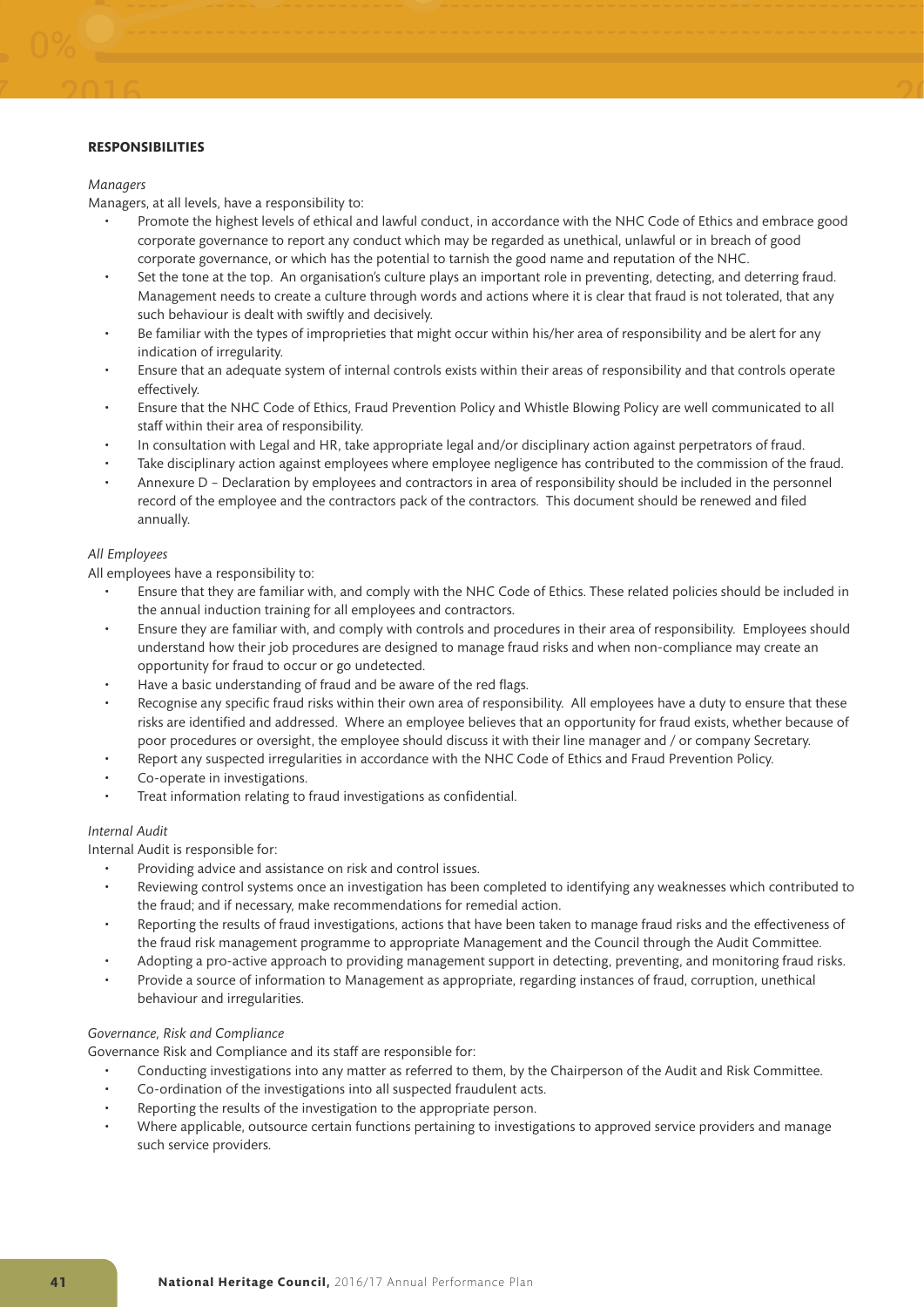## *Social and Ethics Committee*

The Social and Ethics Committee shall:

- Review the appropriateness and effectiveness of policies and procedures for preventing or detecting fraud.
- Direct and supervise investigations into matters within the committee's scope, for example, evaluations of the effectiveness of the Council's internal control, cases of employee fraud or supplier fraud, forensic investigations, misconduct or conflict of interest.
- Receive and review reports on the prevention, detection and investigation of fraudulent activity or misconduct within the NHC.
- Review significant cases of employee conflicts of interest, misconduct or fraud, or any other unethical activity by employees or the Council.

## *MEXCO – Management and Executive Committee*

The Management and Executive Committee is responsible for evaluating all instances of fraud, corruption, possible conflicts of interests, violation of the Code of Ethics or any other ethics related matter.

All instances of fraud must be reported to the Executive Committee which will oversee appropriate periodic reporting to the Social and Ethics Committee.

*Internal controls to prevent and detect fraud and corruption*

This section of the plan is divided into two components, namely:

- Basic internal controls, and
- Training of employees on internal controls in the conducting of their day-to-day duties.

# 1.1.1 **Basic Internal Control**

The policies, procedures, rules, regulations and other prescripts of the NHC prescribe various controls that, if effectively implemented, would limit corruption and fraud within the NHC. These controls may be categorised as follows, it being recognised that the categories contain elements of overlapping:

Prevention controls:

These are divided into two sub-categories, namely, Authorisation and Physical.

Detection controls:

These are divided into four categories, namely, Arithmetic and Accounting, Physical, Supervision and Management Information.

Segregation of duties.

# **2.4.1.1 Prevention controls**

# *Authorisation and verification*

All transactions require authorisation or approval by an appropriate responsible person.

The limits for these authorisations are specified in the delegations of authority of the NHC.

All individuals with specified delegations for the authorisation of transactions must be trained and/or made to acknowledge their understanding of their responsibilities in terms of the PFMA and Code of Conduct.

Declarations of interests forms should be completed annually by all employees and captured onto the employee database by the Human Resources department. Regular checks should be performed against the supplier database.

All employees must be subjected to reference checks, such as Kroll checks, prior to the signing of an employment contract.

## **2.4.1.2 Detection controls**

(a) Arithmetic and Accounting

These are basic controls within the recording function which check that transactions to be recorded and processed have been authorised, that they are included completely, and that they are correctly recorded and accurately processed.

Such controls include checking the arithmetical accuracy of the records, the maintenance and checking of totals, reconciliation, control accounts, and accounting for documents.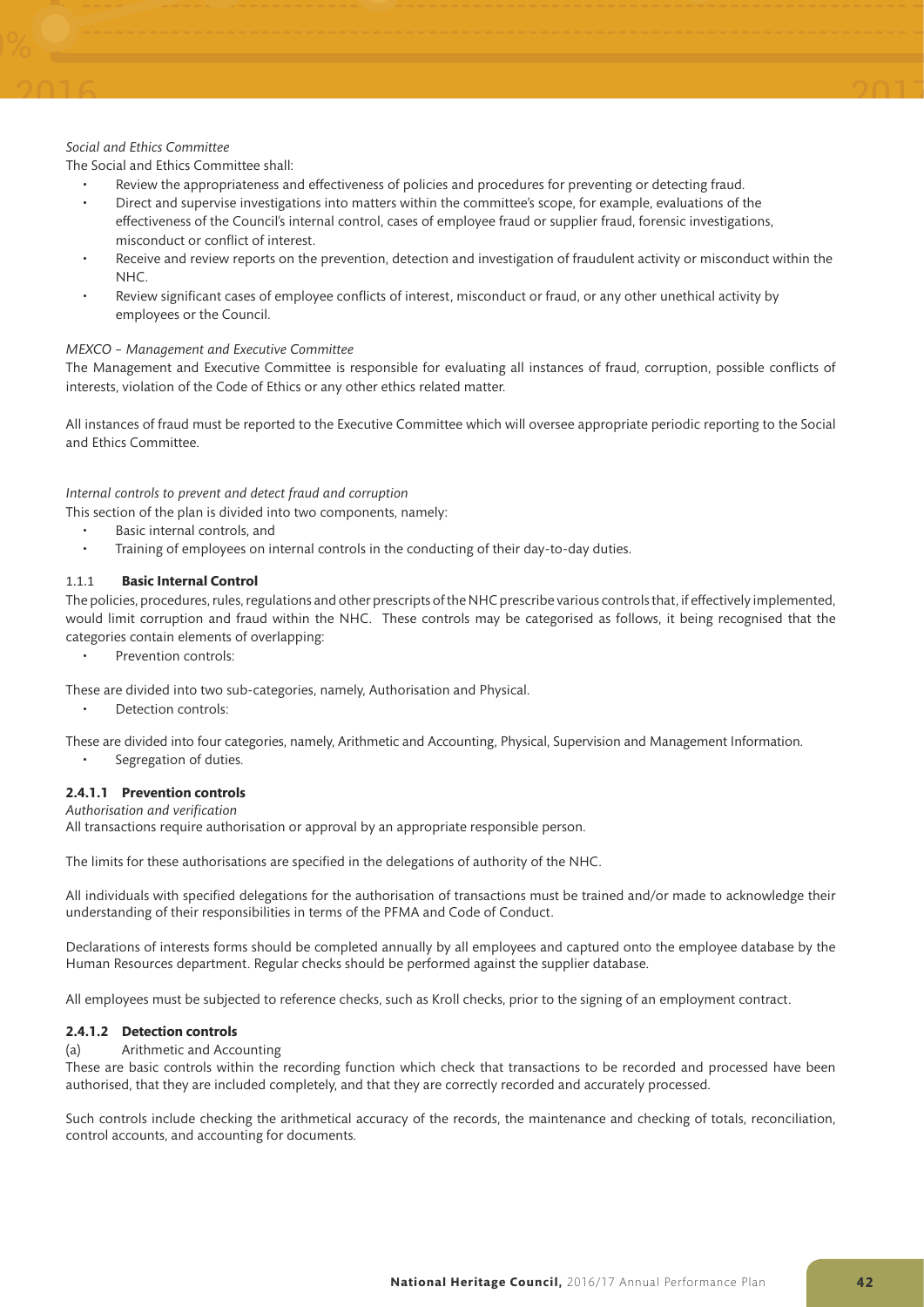A list of recommended controls based on the previous experience of fraud should be given to management for implementation.

#### (b) Physical

These controls relate to the security of records. They therefore underpin arithmetic and accounting controls.

Their similarity to preventive controls lies in the fact that these controls are also designed to limit access.

## (c) Supervision

This control relates to supervision by responsible officials of day-to-day transactions and the recording thereof.

#### (d) Management Information

This relates to the review of management accounts and budgetary control.

Management outside the day-to-day routine of the system normally exercises these controls.

#### **2.4.1.3 Segregation of duties**

- (a) One of the primary means of control is the separation of those responsibilities or duties, which would, if combined, enable one individual to record and process a complete transaction, thereby providing him/her with the opportunity to manipulate the transaction irregularly and commit fraud.
- (b) Segregation of duties reduces the risk of intentional manipulation or error and increases the element of checking.
- (c) Functions that should be separated include those of authorisation, execution, custody, and recording and, in the case of computer-based accounting systems, systems development and daily operations.
- (d) Placed in context with fraud prevention, segregation of duties lies in separating either the authorisation or the custodial function from the checking function, and from the execution function.

The NHC has identified risks in this area as being:

- Line management not willing to accept accountability for the enforcement of internal controls;
- The fact that accountabilities and responsibilities within the NHC management structure has not clearly been defined, creating uncertainty in terms of who is accountable for the enforcement of internal controls, and the appropriate corrective actions in terms of non-conformances;
- The fact that employees are not held accountable for their actions and transgressions:
- That consequently internal controls are not adhered to.

Recognising this, the NHC intends to focus on the effective implementation and maintenance of internal controls by:

- Clearly defining and communicating the accountabilities and responsibilities of the NHC management structure;
- Holding management accountable to enforce internal controls and the consequent application of disciplinary measures in terms of non-adherence and non-conformance by employees;
- Holding employees accountable for their actions and transgressions;
- Reviewing the inherent controls of the new systems to ensure that they provide adequate protection;
- Ensuring that effective refresher training courses are conducted for the users of the new systems to ensure proper application;
- Conducting profiling of all the suppliers / contractors / consultants / service providers to ensure legitimacy;
- Including this profiling as part of the procurement process.

The MEXCO will monitor the implementation and improvement of internal controls in the areas identified to ensure that a noticeable improvement is achieved.

#### **Reporting responsibilities**

Any employee who suspects dishonest or fraudulent activity should notify their direct supervisors and line managers. The employee or other complainant may remain anonymous.

The Auditor General must be advised of any fraud that could affect the council's financial statements. In addition, the council must report any fraud to the applicable regulatory bodies in terms of the relevant legislation including, but limited to, The Prevention and Combating of Corrupt Activities Act and The Prevention of Organised Crime Act and noted in section 3.

#### **Ownership**

The Council and MEXCO are responsible for adopting this policy and taking reasonable steps to ensure that all directors, senior management and employees are aware of the contents hereof.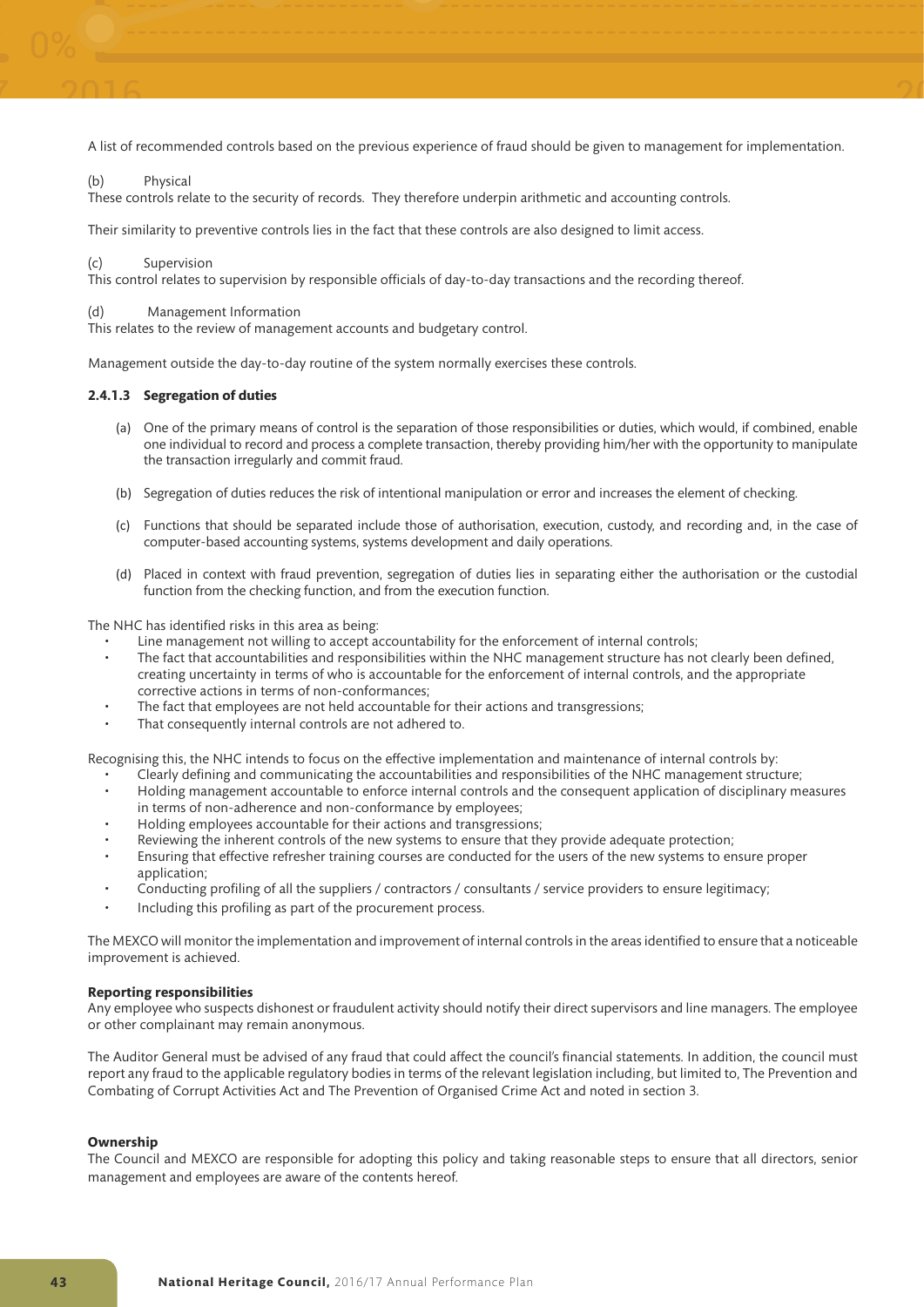# *C. Risk Management Plan*

| <b>Strategic Objective</b>                                      | <b>Unit</b>                  | <b>Risk</b>                                                              | <b>Risk Description</b>                                                                                                                | <b>Risk Background</b>                                                                                                                                                                        | <b>Control Improvement</b>                                                                                                                                                                                                                                                         |
|-----------------------------------------------------------------|------------------------------|--------------------------------------------------------------------------|----------------------------------------------------------------------------------------------------------------------------------------|-----------------------------------------------------------------------------------------------------------------------------------------------------------------------------------------------|------------------------------------------------------------------------------------------------------------------------------------------------------------------------------------------------------------------------------------------------------------------------------------|
|                                                                 |                              | <b>Category</b>                                                          |                                                                                                                                        |                                                                                                                                                                                               |                                                                                                                                                                                                                                                                                    |
| Provide Strategic Management<br>Services                        | Office of the CEO            | Non-compliance<br>- Strategy<br>Management                               | Non-compliance<br>with the Framework<br>for Managing<br>Performance<br>Information                                                     | KPIs not meeting<br>the SMART<br>principle                                                                                                                                                    | Guidelines to Units<br>Unit workshops<br>MEXCO assessment<br>Internal Audit review prior to Audit and Risk Committee<br>MEXCO reviews of Internal Audits recommendations<br>Independent review by Audit and Risk Committee<br>alignment with dates regarding governance structures |
| Provide Strategic Management<br>Services                        | Office of the CEO            | Leadership                                                               | Deviation from<br>Annual Performance<br>Plan                                                                                           | Non-alignment of<br><b>Operational Plans</b><br>to the Annual<br>Performance<br>Plan and new<br>instructions not<br>aligned to Strategic<br>Objectives<br>resulting in<br>deviations          | Criteria for all strategic categories<br>Adequately define<br>Alignment of categories to the budget<br>Strategic projects to be included in the Annual Performance<br>Plan                                                                                                         |
| Provide Strategic Management<br>Services                        | Office of the CEO            | Governance Risk                                                          | Ineffective manag<br>ement of<br>partnerships and<br>their expectations                                                                | Inadequate /<br>ineffective<br>Strategic<br>Stakeholder<br>Framework and<br>Plan leading<br>to difficulty<br>in managing<br>stakeholder<br>and partnership<br>interests                       | Comments / implementation and ongoing reviews of the<br>Framework                                                                                                                                                                                                                  |
| Human Resources Support                                         | All Units                    | Compliance Risk                                                          | Delays in accessing<br>of information and<br>company records                                                                           | Lack of Records<br>Management<br>Policies and Plans                                                                                                                                           | Implement Risk Management Framework by developing<br>relevant policies and procedures to ensure adequate Record<br>Management System                                                                                                                                               |
| Human Resources Support                                         | Corporate<br>Services        | Human Resources                                                          | Legal exposure of<br>NHC due to non-im-<br>plementation of<br>certain HR policies                                                      | Due to non-<br>availability of funds<br>to implement<br>certain policies                                                                                                                      | Workshop policies to ensure it is implementable / aligned to<br>the Budget                                                                                                                                                                                                         |
| Diversity of funding streams                                    | Funding                      | Grant<br>Disbursements                                                   | Insufficient Grant<br>Funding                                                                                                          | Demand higher<br>than availability of<br>funding                                                                                                                                              | Revise Fundraising Strategy and develop Partnership Strategy to<br>attract new funders<br>Further Engagement with DAC                                                                                                                                                              |
| Support and funding of community<br>heritage projects           | Funding                      | Project<br>Management                                                    | Lack of project<br>management systems                                                                                                  | Deficiencies<br>within the funding<br>unit's project<br>administration<br>and management<br>systems affects<br>controls                                                                       | Project management system to be developed and implemented                                                                                                                                                                                                                          |
| Financial and Procurement Support                               | Corporate<br>Services        | Inability to<br>optimally meet<br>mandate with<br>current allocation     | Inability to<br>implement/unable<br>to optimally meet<br>the core goals and<br>objectives of NHCs<br>key mandate due to<br>allocations | Demand higher<br>than availability<br>of funding /<br>allocation                                                                                                                              | Intense engagement with DAC with the assistance of Council                                                                                                                                                                                                                         |
| Initiatives and programmes to<br>mainstream liberation heritage | Liberation<br>Heritage Route | Institutionalization<br>of the NHC<br>flagship programs<br>at all levels | NHC flagship<br>programs are not<br>patented and are<br>exposed                                                                        | The NHC flagship<br>programs are<br>not patented as<br>yet and it could<br>be exposed to<br>unscrupulous use<br>or general misuse<br>Parallel<br>implementation<br>of certain NHC<br>programs | Implement IGR guidelines and develop a framework for the<br>implementation of NHC programs nationally                                                                                                                                                                              |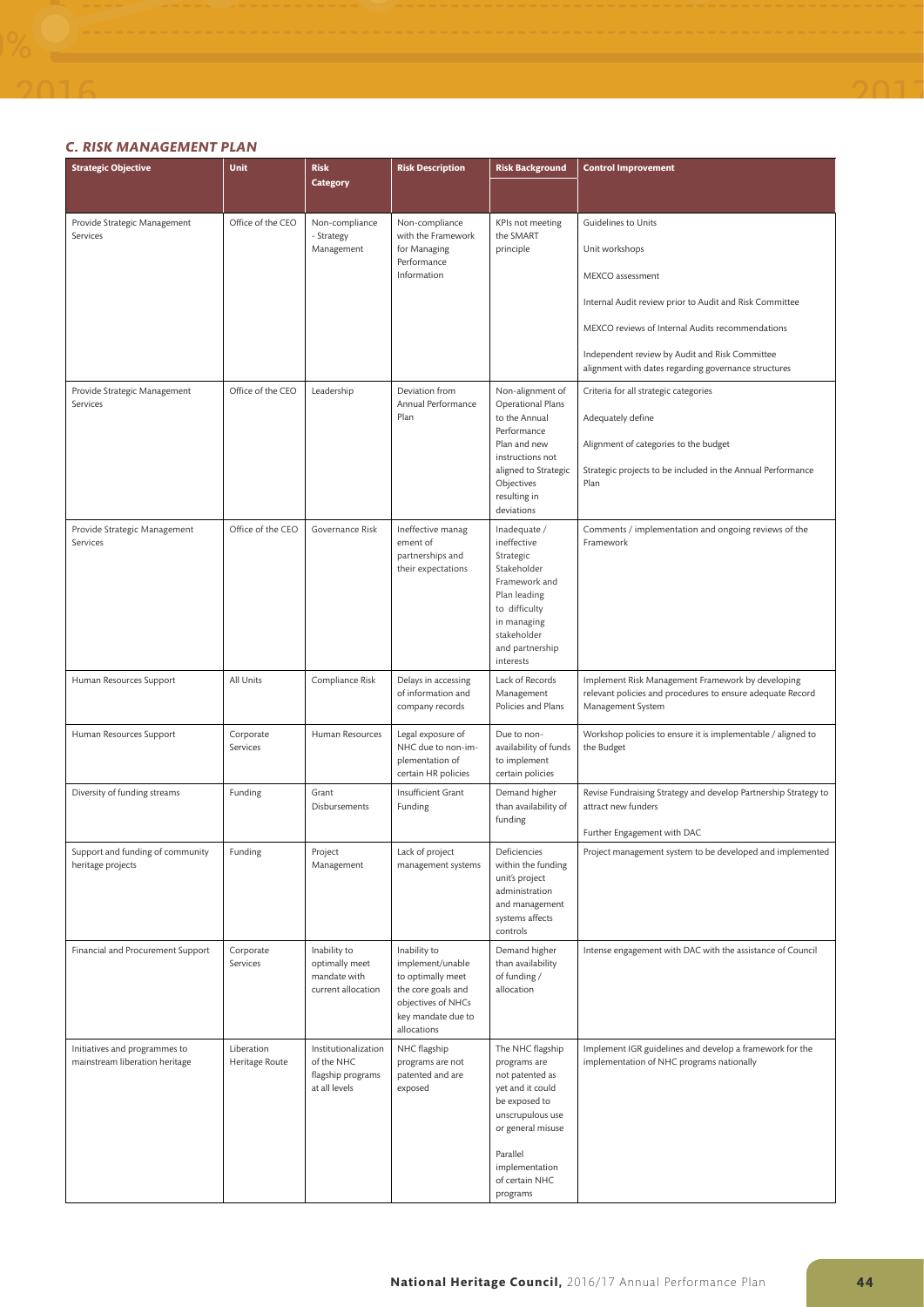| - |
|---|
|   |
|   |
|   |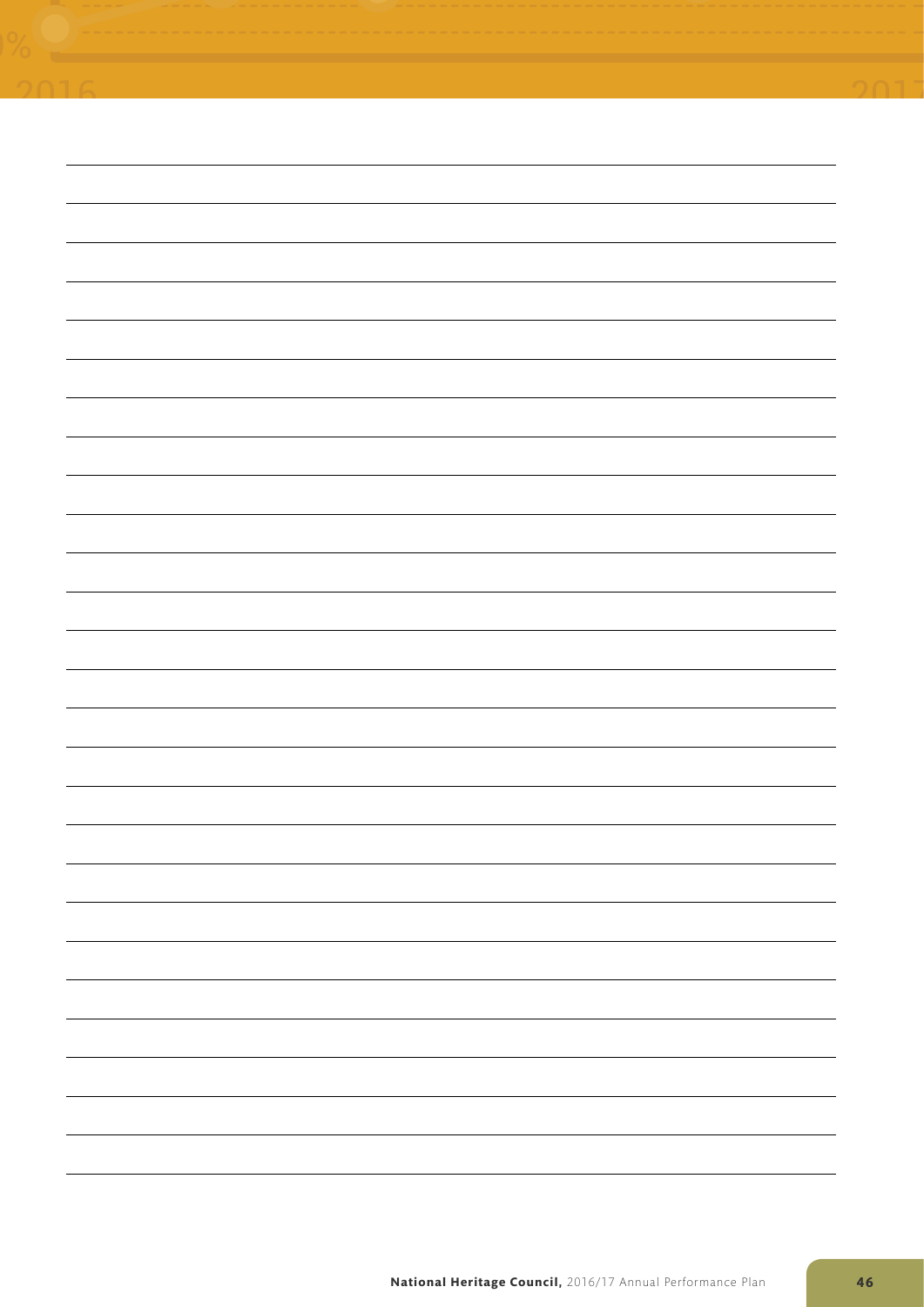| - |
|---|
|   |
|   |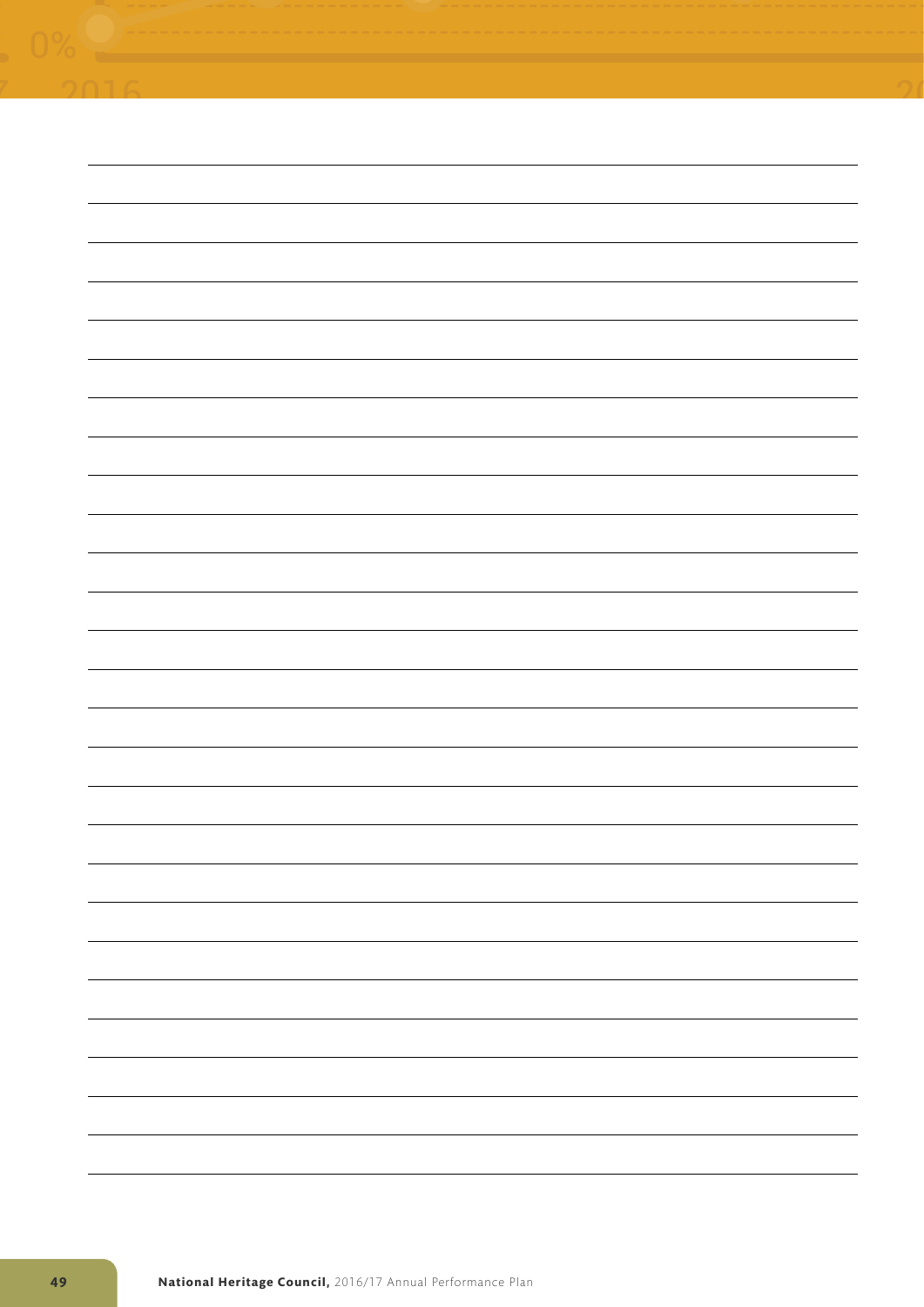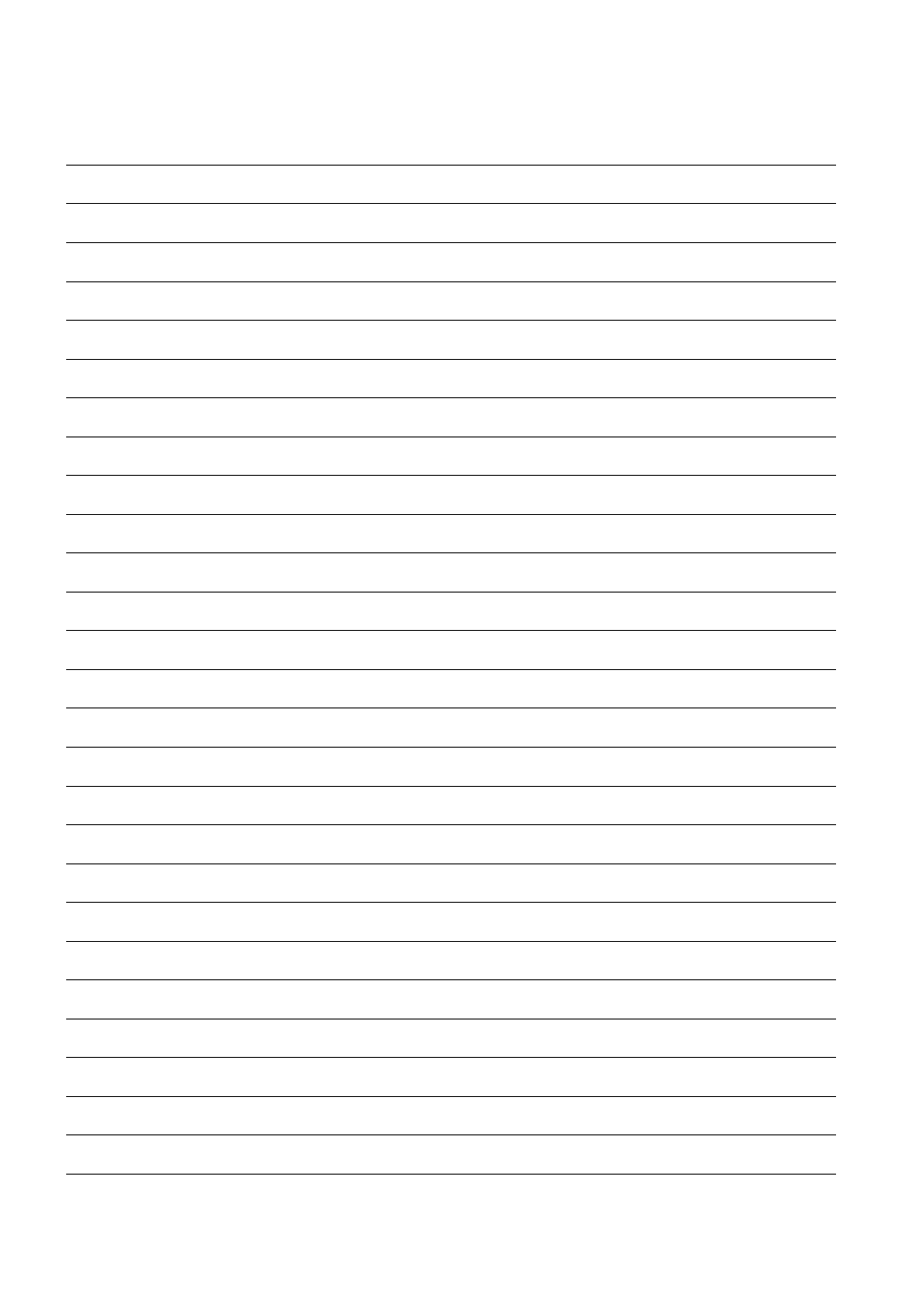